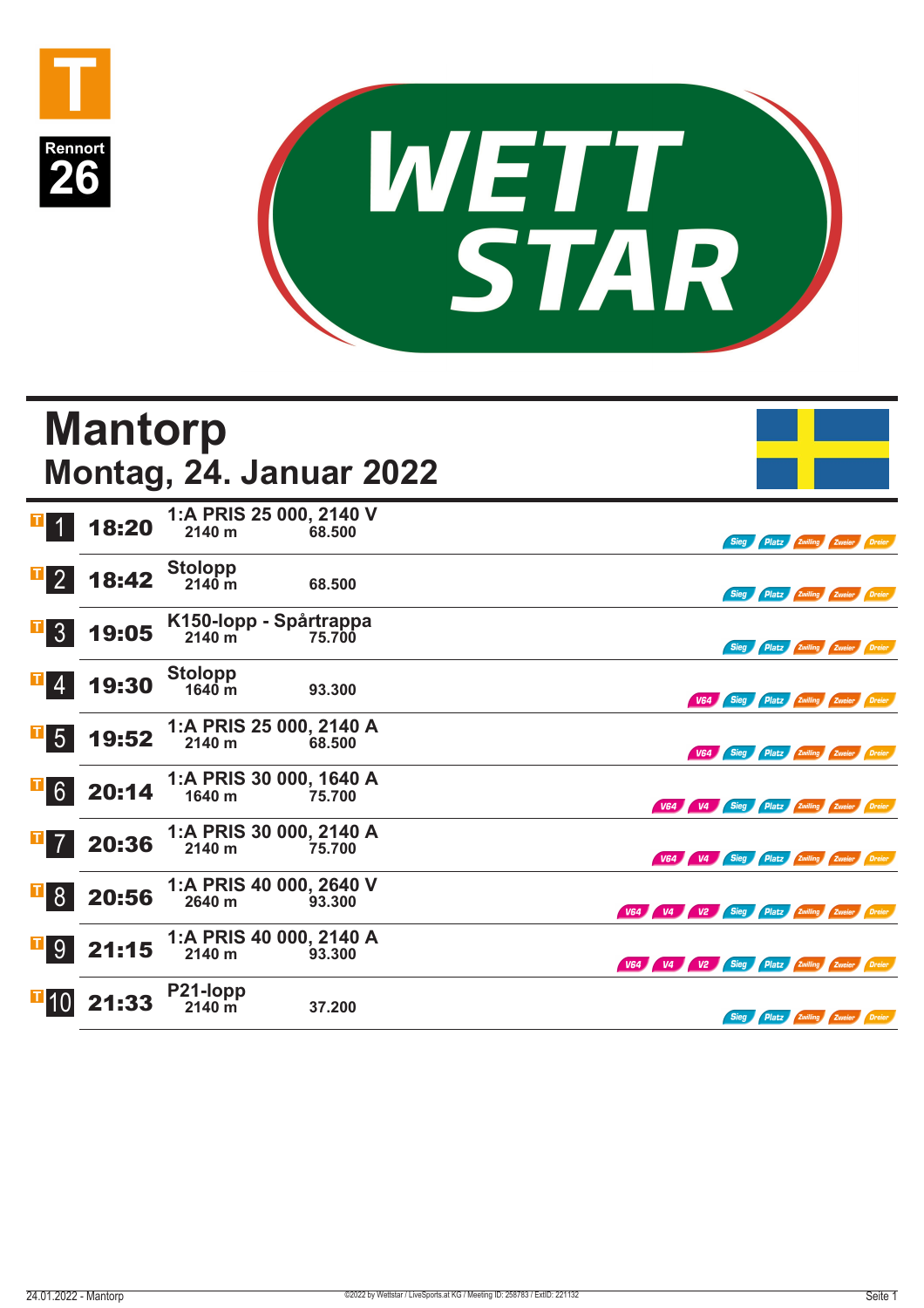| <b>Affinity Face</b>      | 4  | Cikoria Frazer     | 9  | It Ain't Me              | 4  | More Than Strong   | 5  | Teanie                  |    |
|---------------------------|----|--------------------|----|--------------------------|----|--------------------|----|-------------------------|----|
| After All Flash           | 10 | Crea Diem A.L.     |    | Je T'aime Explosiv       | 9  | Mr Crazed          | 9  | <b>Teton Britannica</b> |    |
| Agnes Lixarve             | 6  | d'Amore            |    | Jesper Sånna             | 8  | Mr Jalla Jalla     | 10 | The Black Rose          |    |
| Akbar                     | 10 | Dash               |    | Joel Di Quattro          |    | Natosi Goj         | 9  | The Killer              |    |
| Akela Plav                |    | Dooley's U.N.G.    |    | Jula The Bank            |    | Nemo M.L.          |    | The Secret              |    |
| Alibi                     |    | Ekens Mr Frappen   |    | <b>Keylor Navas</b>      |    | Nippon             | 10 | The Special Man F.      |    |
| Amiral Lima               |    | Eleganten Indika   |    | Kicken V.O.P.            |    | North Dakota       |    | <b>True Revelation</b>  |    |
| Aretha Broline            |    | Elle Vild          | 10 |                          |    | Oakshoots Journey  |    | Tumble Boy              |    |
| <b>B.G.Kent</b>           |    | Emmanuelle P.Hill  |    | Kizunguzungu<br>Krinolin |    | Oliver Our Star    |    | Twigs Intense           |    |
|                           |    |                    |    |                          |    |                    |    |                         |    |
| <b>Bachelor Girl</b>      |    | Fiona Pavlova      |    | La Suora M.L.            |    | One More Rebel     |    | <b>Twins Zabaidee</b>   |    |
| <b>Balanced Rudder</b>    |    | Flat Broke         |    | Lady Lakshmi             |    | Pride Knight       |    | Undici Skift            |    |
| <b>Big Marke</b>          | հ  | Free Bird          |    | Lancaster                |    | Riptide R.D.       |    | Up To Joy               |    |
| Bravo Qira                |    | Gazelle De Viette  | 10 | Le Mare                  | 10 | Ronando            |    | Utopia Skift            |    |
| <b>Brexit Night</b>       |    | Gmail              |    | Lisa Nevada              |    | Sato               |    | Valnes Judge            |    |
| <b>Briljant Sensation</b> |    | Grönedens Vincent  |    | Lizzy Hale               |    | Sky Trot           |    | Verrazano Du Chene      |    |
| C.R.Nobless               |    | Hands Down         |    | Loke Is Lovely           |    | So What S.I.R.     |    | Vikens Ale              |    |
| Cantina V.W.              |    | Hattie             |    | Lunatic Face             |    | Solkattens Eros    |    | <b>Vikens Finance</b>   |    |
| Capital T.Franklin        |    | Hurricane Woodland |    | Magnifique Frazer        |    | Sparkle Sober      |    | Vincitori Indika        |    |
| Cassius Ima               |    | Ibelieveinamerica  |    | Mainio                   |    | Speedy Rose Vicane |    | What A Winner           |    |
| Ceboruco                  |    | Image Rapida       |    | Mamsell Wood             |    | Star Flash G.G.    |    | Wish Brodda             |    |
| Chatwat                   | 10 | Incredible Rex     |    | Mary J.Marke             |    | Staro Oprah        |    | You Could Be Mine       |    |
|                           |    | Innersniffen       |    | Minttu Akema             |    |                    |    | Zone Z.                 | 10 |
| Cherie Eagra              |    |                    |    |                          | 10 | Superiore          |    |                         |    |

## **WANN STARTET IHR JOCKEY / FAHRER...**

| Adrian Kolgjini   | 4,6,9            | Anders Källberg             | h             | <b>Anders Svanstedt</b> | 4,8,9          |
|-------------------|------------------|-----------------------------|---------------|-------------------------|----------------|
| Anders Wester     |                  | Andreas Lövdal              |               | Ann-Charlotte Larsson   | 2,3            |
| Anton Knutsson    |                  | Carl Johan Jepson           | 1,4,5,8,9,10  | Christel Berntsson      | 1,3            |
| Erica Sjöström    |                  | Evelina Jonsson             |               | Göran B Andersson       | 6,7            |
| Henrik Johansson  | 2,10             | lina Aho                    |               | Jens Laursen            |                |
| Jimmi Ehlers      |                  | Joakim Almqvist             |               | Joakim Wallin           | 1,10           |
| Jorma Kontio      | 1,5,8,9,10       | Karl Aikio                  |               | Kenneth L T Nilsson     |                |
| Kent P Gustavsson | 7,9,10           | Kim Eriksson                | 1,2,4,5,7,8,9 | Lars Högström           |                |
| Leif Millerud     | 6.10             | Linda Sedström              | 1,3,4         | Magnus Jakobsson        | 1,2,5          |
| Micael Lindblom   |                  | Micael Stjernström          |               | Mikael J Andersson      | 1,4,5,8        |
| Mikael Karlsson   |                  | Mikko Aho                   |               | Olov Granath            | 3,5,6          |
| Oskar Svanberg    |                  | Per-Gunnar Karlsson         |               | Peter Johansson         |                |
| Peter Törngvist   |                  | Peter Zadel                 |               | Petter Karlsson         | 1,4,7          |
| Pierre Nyström    |                  | <b>Ralf Karlstedt</b>       | 2,5,8         | Rikard S Jansson        | 1,5            |
| Roger Pettersson  | 10               | Saga Laursen                |               | Sofia Adolfsson         |                |
| Stefan Persson    | 1,2,4,5,7,8,9,10 | Stig Rune Sele              |               | Tobias J Gustafsson     | 1,2,5,6,7,8,10 |
| Ulf Ohlsson       | 2,4,6,8,9,10     | Viktoria Granath Von Kleist |               | William Ekberg          | 3.10           |

## **WANN STARTET IHR TRAINER...**

| Adrian Kolgjini     |      | Anders Källberg         | h    | Anders Svanstedt          | 4,8,9    | Anders Wester         |         |
|---------------------|------|-------------------------|------|---------------------------|----------|-----------------------|---------|
| Andreas Oscarsson   |      | Ann-Charlotte Larsson   |      | <b>Beatrice Fahlstedt</b> | 10       | Bernt Eriksson        | 7,9     |
| Christin Sjöström   |      | Claes Svensson          |      | Conny Hellman             |          | David Persson         |         |
| Emma Holmquist      |      | Eric Martinsson         | 4,8  | Eva Andersson             |          | Fredrik Gustafsson    |         |
| Göran B Andersson   | 6,7  | Håkan E Johansson       |      | Håkan K Persson           |          | Hannele Ruusunen      |         |
| Henrik Johansson    |      | Henrik Sevon            |      | Ingemar Nilsson           | 10       | Jan Björkgvist        |         |
| Jan Gustavsson      |      | Jan Hellstedt           | 7,9  | Jesper Hedavist           | 4,5,6    | Jimmi Ehlers          |         |
| Joakim Wallin       | 1.10 | Johanna Brostorp        | 10   | Jonas Waern               |          | Josefine Ivehag       | 1.3     |
| Kåre Axelsson       | 6,7  | Karl Aikio              | հ    | Katarina Aurell Laursen   |          | Kenneth L T Nilsson   |         |
| Kent Carlsson       |      | Kent P Gustavsson       | 10   | Kim Eriksson              | 2,5      | Lars-Inge Olsson      |         |
| Leif Millerud       | 10   | Lina Leek               | 6    | Liselotte Carnemar        | 10       | Lise-Lotte Nyström    |         |
| Louise Frumerie     |      | Madelene Karlsson       | 5,7  | Magnus Fermskog           |          | Magnus Jernemyr       | 1.4     |
| Maria Carlson       | 10   | <b>Mathias Carlfors</b> |      | Mats Solönhaf             |          | Micael Lindblom       |         |
| Mikael Fellbrandt   | 1,2  | Mikael J Andersson      |      | Mikael Karlsson           | 6.7      | Mikael Selin          | 1,3,4,6 |
| Mikko Aho           | 2,5  | Nina Corneliusson       | 10   | Olov Granath              | 2,5,6,10 | Oskar Svanberg        | 8       |
| Peter Johansson     |      | Peter Törngvist         |      | Philip Di Luca            |          | <b>Ralf Karlstedt</b> | 2,5,8   |
| Riccardo Bianchi    | 7.9  | Rikard S Jansson        | 1,5  | Sandra Jonsson            | 3.5      | Stefan Granlund       |         |
| Stefan P Pettersson |      | Svante Ericsson         | 8. ا | Timo Nurmos               |          | Tobias J Gustafsson   |         |
| Ulf Stenströmer     | 2,3  | Ulla Wiklund-Turén      |      | Wolfgang Nimczyk          | 6,9      |                       |         |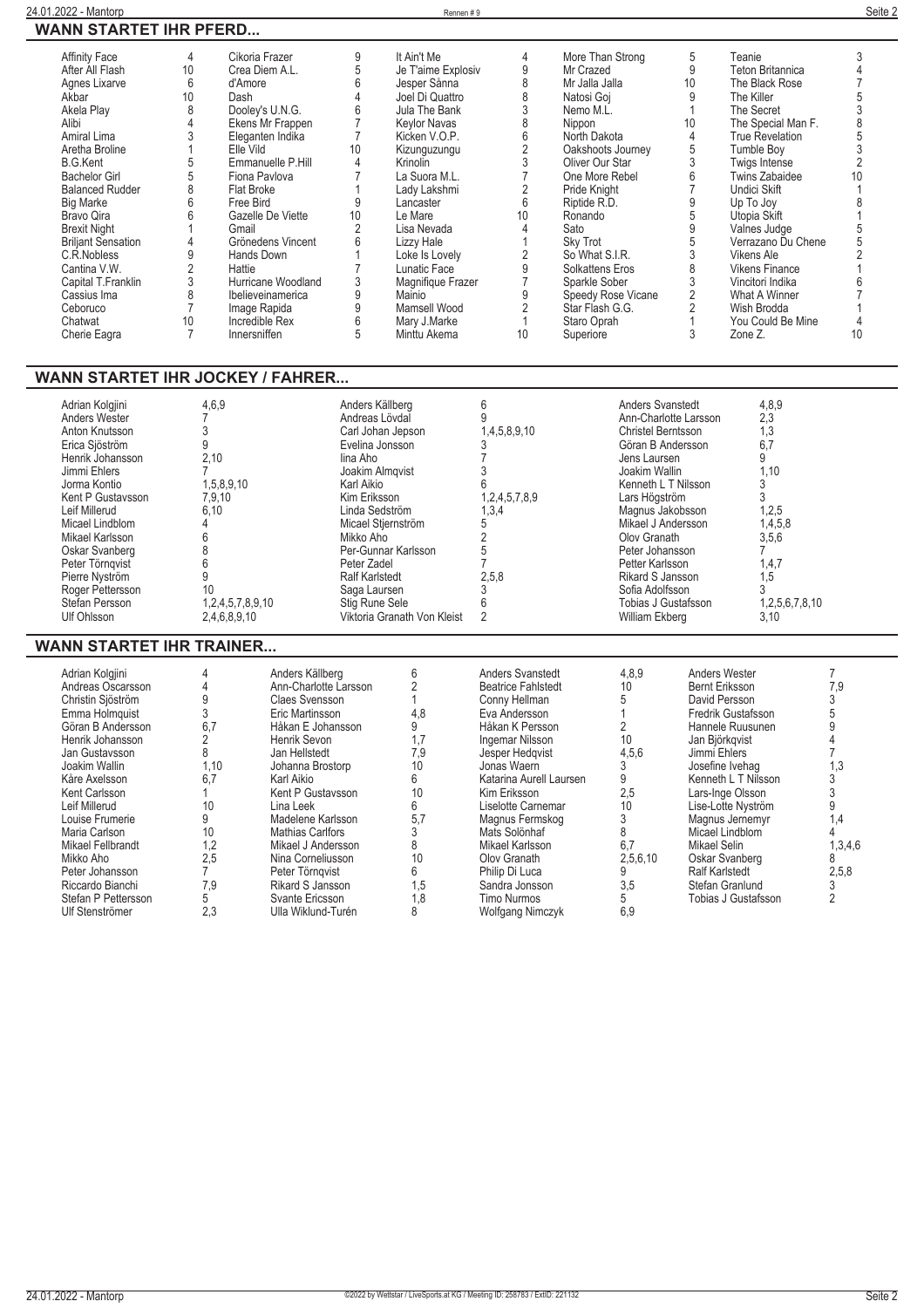|                         | 24.01.2022 - Mantorp                                                            |                                  | Rennen#1                                                                                                                                                                                                                          | Seite 3                                                                                                                                                                                                                                                                                                             |
|-------------------------|---------------------------------------------------------------------------------|----------------------------------|-----------------------------------------------------------------------------------------------------------------------------------------------------------------------------------------------------------------------------------|---------------------------------------------------------------------------------------------------------------------------------------------------------------------------------------------------------------------------------------------------------------------------------------------------------------------|
|                         | 2140 m                                                                          | 1:A PRIS 25 000, 2140 V          |                                                                                                                                                                                                                                   |                                                                                                                                                                                                                                                                                                                     |
|                         | 68.500                                                                          |                                  | Rennpreis: 68.500 (25.000 12.500 8.500 6.500 5.500 4.500 3.000 3.000)                                                                                                                                                             |                                                                                                                                                                                                                                                                                                                     |
|                         |                                                                                 |                                  |                                                                                                                                                                                                                                   |                                                                                                                                                                                                                                                                                                                     |
| 18:20                   | <b>Bänderstart</b>                                                              |                                  | 3-åriga och äldre högst 20.000 kr. Körsvenskrav kat. 2. Körsvenner födda 040124 eller tidigare 2140 m. Voltstart.Pris:<br>25.000-12.500-8.500-6.500-5.500-4.500-(3.000)-(3.000) kr. Lägst 1.500 kr till alla tävlande.Samtliga st |                                                                                                                                                                                                                                                                                                                     |
|                         | <b>Sieg</b><br><b>Platz</b><br>Zwilling<br>Zweier                               | <b>Dreier</b>                    |                                                                                                                                                                                                                                   |                                                                                                                                                                                                                                                                                                                     |
|                         |                                                                                 | 19.500                           | 2021: 5 Starts - 0 Siege - 0 Plätze 19.500                                                                                                                                                                                        |                                                                                                                                                                                                                                                                                                                     |
| 1                       | Wish Brodda<br>4j. ljbr S (Trixton - Wingait Ida)                               | 20.12 Mantorp                    | 7<br>2140B<br>74.700 23,0 J Wallin                                                                                                                                                                                                | Speedy Rose Vicane, Kizunguzungu, Loke I                                                                                                                                                                                                                                                                            |
|                         | Trainer: Joakim Wallin                                                          | 08.11 Mantorp                    | $U$ 19,6 $\bullet$ 2140B<br>108.000 11,5 J Wallin                                                                                                                                                                                 | Garfield Gogo, Bonnie B., More Than Stron                                                                                                                                                                                                                                                                           |
|                         | Besitzer: Stall Alli                                                            | 25.10 Mantorp                    | 4 18,9 2140B<br>66.500<br>5.1 J Kontio                                                                                                                                                                                            | Vegas Töll, Dante Frontline, King Superman                                                                                                                                                                                                                                                                          |
|                         | Joakim Wallin                                                                   | 07.10 Örebro<br>05.07 Mantorp    | 66.500<br>5 19,4•2140B<br>4,3 J Wallin<br>7 17,5 2140B<br>108,000 17.9 J Wallin                                                                                                                                                   | Rough Weather, Ignite Dynamite, Olympia S<br>Indira Split, Iliade, Jula Netprice                                                                                                                                                                                                                                    |
|                         | <b>Aretha Broline</b>                                                           | 8.500                            | 2022: 1 Start - 0 Siege - 0 Plätze 6.500                                                                                                                                                                                          | 2021: 1 Start - 0 Siege - 0 Plätze 2.000                                                                                                                                                                                                                                                                            |
| $\overline{\mathbf{2}}$ | 4j. Ijbr S (Classic Photo - Dodger Blues)                                       | 14.01 Kalmar                     | 4 20,0 2140B<br>68.500<br>6.9 K Eriksson                                                                                                                                                                                          | Ilaria Mearas, La Vie Est Belle, Red Hot Boy                                                                                                                                                                                                                                                                        |
|                         | Trainer: Claes Svensson<br>Besitzer: Vimmerby Akema Andelshäst                  | 12.06 Mantorp                    | 7 18,5 2140B<br>66.500<br>6.7 J Bardun                                                                                                                                                                                            | Gibson Brick, Billy Idol, Solkattens Eros                                                                                                                                                                                                                                                                           |
|                         |                                                                                 | 10.05 Mantorp                    | 19,5 2140B QU<br>C Svensson                                                                                                                                                                                                       | Qualifikation                                                                                                                                                                                                                                                                                                       |
|                         | <b>Kim Eriksson</b>                                                             | 17,4<br>20.000                   | 2021: 8 Starts - 0 Siege - 0 Plätze 20.000                                                                                                                                                                                        |                                                                                                                                                                                                                                                                                                                     |
| 3                       | <b>Staro Oprah</b><br>5j. b S (Brad De Veluwe - Brown Sweet Sugar)              | 29.12 Örebro                     | 74.700 31,8 Ö Kihlström<br>7 17,4 2140B                                                                                                                                                                                           | Miss Chevy Neo, Drizzle, Twigs Intense                                                                                                                                                                                                                                                                              |
|                         | Trainer: Josefine Ivehag                                                        | 26.10 Axevalla                   | 7 23.5 - 2160 B<br>29.100<br>4.3 F Claesson                                                                                                                                                                                       | Gmail / Zwiggy Laday, Cosa Dolce                                                                                                                                                                                                                                                                                    |
|                         | Besitzer: Ivehag Josefine & Allty I Lidkö                                       | 17.10 Åmål                       | unplo2080B<br>56.500 16,3 C J Jepson                                                                                                                                                                                              | Forever Dream*, Junielle, Anneli A.F.                                                                                                                                                                                                                                                                               |
|                         | <b>Carl Johan Jepson</b>                                                        | 05.10 Axevalla<br>16.09 Axevalla | 7 20,1•2140A<br>29.100<br>4,3 F Claesson<br>66.500 164,1 F Claesson<br>4 18,5 2140B                                                                                                                                               | Mill Blues, Nicky Hall, Amistar Neo<br>Lord Boko, Ideal d'Ormoy, Farfars Dream                                                                                                                                                                                                                                      |
|                         | <b>Mary J.Marke</b>                                                             | 17,7<br>19.900                   | 2021: 7 Starts - 0 Siege - 0 Plätze 13.900                                                                                                                                                                                        | 2020: 3 Starts - 0 Siege - 0 Plätze 6.000                                                                                                                                                                                                                                                                           |
| 4                       | 5j. br S (Make It Happen - Miss Marke)                                          | 20.12 Mantorp                    | 2140B<br>5<br>74.700<br>6,2 M A Djuse                                                                                                                                                                                             | Speedy Rose Vicane, Kizunguzungu, Loke I                                                                                                                                                                                                                                                                            |
|                         | Trainer: Mikael Selin                                                           | 17.12 Solvalla                   | U 19,3.2140B<br>92.300 21,8 M A Djuse                                                                                                                                                                                             | Hankypanky Pinkman, Ivanhoe Renka*, Driz                                                                                                                                                                                                                                                                            |
|                         | Besitzer: Stall Markebo I Tjällmo (Selin                                        | 05.12 Mantorp                    | 5 20.2 2140B<br>66.500 13,4 C Berntsson                                                                                                                                                                                           | Baron Muscles, Concord Oro*, Mission Clos                                                                                                                                                                                                                                                                           |
|                         | <b>Christel Berntsson</b>                                                       | 07.06 Färjestad<br>24.05 Mantorp | <b>U</b> 17,7 2140B<br>66.500 203,2 C Berntsson<br><b>U</b> 18,6 2140B<br>66.500 116,7 M Stjernström                                                                                                                              | Lincoln Abe Boko, Ingela K., Trixton Frecel<br>Lovelymere, True Revelation, Livi Pleasure                                                                                                                                                                                                                           |
|                         | <b>Vikens Finance</b>                                                           | 16.000                           | 2021: 4 Starts - 0 Siege - 1 Platz 16.000                                                                                                                                                                                         |                                                                                                                                                                                                                                                                                                                     |
| 5                       | 4j. mbr W (The Bank - Wal d'Isere)                                              | 07.12 Axevalla                   | 3 18,6 2140B<br>66.500 35,2 N Stenguist                                                                                                                                                                                           | Conrads Lill Babs, Martinique Decoy*, Viken                                                                                                                                                                                                                                                                         |
|                         | Trainer: Mikael Fellbrandt                                                      | 30.09 Åby                        | unpl 2140B<br>129.500 78.8 M Jakobsson                                                                                                                                                                                            | D.Day Glide, Wingait Leif, Gina Follo                                                                                                                                                                                                                                                                               |
|                         | Besitzer: Axvall Firma M F P Trading                                            | 11.05 Axevalla                   | dis 2140B<br>108.000 89,5 S Persson                                                                                                                                                                                               | I.D.Excellent, Bold Request, Iriri Flow                                                                                                                                                                                                                                                                             |
|                         | <b>Magnus Jakobsson</b>                                                         | 13.04 Axevalla<br>23.03 Axevalla | 4 18,6 2140B<br>66.500<br>3.4 M Jakobsson<br>20,1 2140B QU<br>S Persson                                                                                                                                                           | Yagger Millpond, Teanie, Valborg Kvick<br>Qualifikation                                                                                                                                                                                                                                                             |
|                         | <b>Undici Skift</b>                                                             | 14.500                           | 2022: 1 Start - 0 Siege - 1 Platz 8.500                                                                                                                                                                                           | 2021: 3 Starts - 0 Siege - 0 Plätze 6.000                                                                                                                                                                                                                                                                           |
| 6                       | 4j. mbr S (Yarrah Boko - Mon Amie Skift)                                        | 03.01 Romme                      | 3 18,6 2140B<br>12,8 RL Jansson                                                                                                                                                                                                   | Breakingthelaw As, What She Said, Undici                                                                                                                                                                                                                                                                            |
|                         | Trainer: Kent Carlsson<br>Besitzer: Eskilstuna Carlsson Kent                    | 17.12 Solvalla                   | <b>U</b> 17,9 2140B<br>92.300 56,3 K P Jussila                                                                                                                                                                                    | Hankypanky Pinkman, Ivanhoe Renka*, Driz                                                                                                                                                                                                                                                                            |
|                         |                                                                                 | 23.05 Lindesberg<br>01.05 Örebro | dis 2140B<br>108.000 166,4 S Ericsson<br>7 19,3 2140B<br>108.000 52,5 E Adielsson                                                                                                                                                 | Roubine, Visual Alert, Gabi Goes To Paris<br>Francesco Zet, Elena K.J., Aros                                                                                                                                                                                                                                        |
|                         | <b>Stefan Persson</b>                                                           | 17.04 Eskilstuna                 | 20,2 2140B QU<br>S Ericsson                                                                                                                                                                                                       | Qualifikation                                                                                                                                                                                                                                                                                                       |
|                         | <b>Lizzy Hale</b>                                                               | 3.000                            | 2020: 4 Starts - 0 Siege - 0 Plätze 3.000                                                                                                                                                                                         |                                                                                                                                                                                                                                                                                                                     |
|                         | 5. br S (Make It Happen - Alfas Hale Bopp)                                      | 20.12 Mantorp                    | 19,1 2140B QU<br>G B Andersson                                                                                                                                                                                                    | Qualifikation                                                                                                                                                                                                                                                                                                       |
|                         | Trainer: Eva Andersson<br>Besitzer: Linköping Andersson Eva                     | 05.10 Mantorp<br>02.08 Vaggeryd  | dis 2140A<br>108.000 179,9 E Anesvärd<br>7 19,2 2140B<br>55.000 334,5 E Anesvärd                                                                                                                                                  | Time To Love, Precious Lane, Ztinas Blaze<br>Horizon Du Gers, Three Thirty, Bat Marke                                                                                                                                                                                                                               |
|                         |                                                                                 | 06.07 Kalmar                     | dis 2140B<br>108.000 50.0 K Oscarsson                                                                                                                                                                                             | White Lady Broline, A Cash Machine, Rizzi                                                                                                                                                                                                                                                                           |
|                         | <b>Tobias J Gustafsson</b>                                                      | 04.05 Mantorp                    | dis 2140B<br>108.000 62,1 H Crebas                                                                                                                                                                                                | Bring Me Wine, You Could Be Mine, Ulla Pa                                                                                                                                                                                                                                                                           |
|                         | <b>Flat Broke</b>                                                               | 18.000                           | 2021: 5 Starts - 0 Siege - 1 Platz 18.000                                                                                                                                                                                         |                                                                                                                                                                                                                                                                                                                     |
| 8                       | 5j. Ijbr W (Ready Cash - Caddie Heart)<br>Trainer: Magnus Jernemyr              | 19.08 Lindesberg<br>06.08 Årjäng | 2 18,3 2140B<br>56.500 33.1 L Sedström<br>5 18,8 2160B<br>56.500<br>4,8 L Sedström                                                                                                                                                | Seeuneversister, Flat Broke, Red Ratzeputz<br>Orlando Young*, Indian Spice, Global Bursa                                                                                                                                                                                                                            |
|                         | Besitzer: Sedström Linda & Jernemyr                                             | 14.06 Lindesberg                 | dis 2140A<br>56.500<br>4,4 T Jansson                                                                                                                                                                                              | Veams Zazzu, Max Lane, Katja B.R.                                                                                                                                                                                                                                                                                   |
|                         |                                                                                 | 03.06 Orebro                     | 7 17,4 2140B<br>66.500<br>8,1 L Sedström                                                                                                                                                                                          | Massimo Unico, L.A.'s Flamboyant*, Toscan                                                                                                                                                                                                                                                                           |
|                         | Linda Sedström                                                                  | 20.05 Örebro                     | dis 2140B<br>66.500 26,7 L Sedström                                                                                                                                                                                               | Magic Madonna*, Franklin Zet, O.F.Paragua                                                                                                                                                                                                                                                                           |
|                         | <b>Utopia Skift</b>                                                             | 18,6<br>18.500                   | 2022: 1 Start - 0 Siege - 0 Plätze 5.500                                                                                                                                                                                          | 2021: 2 Starts - 0 Siege - 1 Platz 13.000                                                                                                                                                                                                                                                                           |
| 9                       | 4j. br S <sup>"</sup> (Yarrah Boko - Octopussy Skift)<br>Trainer: Kent Carlsson | 03.01 Romme<br>30.11 Eskilstuna  | 5 19,2 2140A<br>14,2 R L Jansson<br>2 18,6 2140B<br>66.500 19,5 K P Jussila                                                                                                                                                       | Neon Bank, Larizz, Duchesse W.F.<br>Real Scotch, Utopia Skift, Victory Caelus                                                                                                                                                                                                                                       |
|                         | Besitzer: Stall Skift Ab & Lotan Invest A                                       | 17.05 Eskilstuna                 | dis 2140A<br>108.000 62,0 K P Jussila                                                                                                                                                                                             | Blauer Max, Viking Tilly, Izor Sisu                                                                                                                                                                                                                                                                                 |
|                         | <b>Mikael J Andersson</b>                                                       | 17.04 Eskilstuna                 | 18,5 2140B QU<br>K P Jussila                                                                                                                                                                                                      | Qualifikation                                                                                                                                                                                                                                                                                                       |
|                         |                                                                                 | 7.600                            | 2021: 3 Starts - 0 Siege - 0 Plätze 7.100                                                                                                                                                                                         |                                                                                                                                                                                                                                                                                                                     |
|                         |                                                                                 | 25.11 Örebro                     | 5 19,5 2140B<br>29.100 2,4 S Ericsson                                                                                                                                                                                             | Opal Norrgård, Doubleit, Ignite Dynamite                                                                                                                                                                                                                                                                            |
|                         | <b>Brexit Night</b><br>6j. mbr W (Formula One - Dakota Tooma)                   |                                  |                                                                                                                                                                                                                                   | Chitchat, Arabbiata Face, Mill Diza                                                                                                                                                                                                                                                                                 |
| 10                      | Trainer: Svante Ericsson                                                        | 25.05 Eskilstuna                 | 6 17,6 2140B<br>66.500<br>9,2 M A Djuse                                                                                                                                                                                           |                                                                                                                                                                                                                                                                                                                     |
|                         | Besitzer: Sköndals Spel & Tobak Ab                                              | 11.05 Eskilstuna                 | 66.500 51,1 N Vingmyr<br>$U$ 19,1 2140B                                                                                                                                                                                           | Katri P.Boko, Lovelymere, Invader Am                                                                                                                                                                                                                                                                                |
|                         | Jorma Kontio                                                                    | 14.04 Solvalla                   | 19,5 2140B QU<br>N Vingmyr                                                                                                                                                                                                        | Qualifikation                                                                                                                                                                                                                                                                                                       |
|                         |                                                                                 | 18.10 Bollnäs<br>20.000          | dis 2140B<br>60.900<br>2,6 U Eriksson<br>2022: 1 Start - 0 Siege - 1 Platz 8.500                                                                                                                                                  | 2021: 2 Starts - 0 Siege - 0 Plätze 11.500                                                                                                                                                                                                                                                                          |
|                         | Nemo M.L.<br>4j. mbr W (Weingartner - Windsun Gimecredit)                       | 07.01 Örebro                     | 3 18,5 2140B<br>68.500 15.9 P Karlsson                                                                                                                                                                                            | All Included, Nina K., Nemo M.L.                                                                                                                                                                                                                                                                                    |
|                         | Trainer: Henrik Sevon                                                           | 30.10 Färjestad                  | 108.000 64,0 P Karlsson<br>8 18,0 2140B                                                                                                                                                                                           |                                                                                                                                                                                                                                                                                                                     |
|                         | Besitzer: Lillkyrka Sevon Henrik                                                | 07.10 Orebro                     | 4 19,2 2140B<br>66.500<br>5,5 A I Karlsson                                                                                                                                                                                        |                                                                                                                                                                                                                                                                                                                     |
|                         | <b>Petter Karlsson</b>                                                          | 14.08 Orebro<br>24.09 Örebro     | P Karlsson<br>20,1 2140B QU<br>30,9 2160B QU<br>P Karlsson                                                                                                                                                                        | Qualifikation<br>Qualifikation                                                                                                                                                                                                                                                                                      |
|                         |                                                                                 | 15.500                           | 2022: 1 Start - 0 Siege - 0 Plätze 6.500                                                                                                                                                                                          | 2021: 5 Starts - 0 Siege - 0 Plätze 9.000                                                                                                                                                                                                                                                                           |
|                         | <b>Hands Down</b><br>5j. b W (Make It Happen - Down The Wind)                   | 03.01 Romme                      | 4 19,2 2140B<br>16,5 J Kontio                                                                                                                                                                                                     |                                                                                                                                                                                                                                                                                                                     |
|                         | Trainer: Rikard S Jansson                                                       | 21.12 Eskilstuna                 | <b>U</b> 20,0 2140B<br>74.700 128,9 R S Jansson                                                                                                                                                                                   |                                                                                                                                                                                                                                                                                                                     |
|                         | Besitzer: Husby Rekarne Hamberg To                                              | 13.12 Eskilstuna<br>07.10 Orebro | 5 20,6 2140B<br>66.500 39,2 R S Jansson<br>7 19,7 2140B<br>66.500 65,9 R S Jansson                                                                                                                                                | Skylar G.G., Xanthis Millpond, Helsa Boko<br>Ivanhoe Jaam, Omega Lama, Skywalker<br>Rough Weather, Ignite Dynamite, Olympia S<br>Breakingthelaw As, What She Said, Undici<br>Episode Nine*, Peter Piper, Marreh Mc Kei'e<br>Edumette, Solkattens Lucas, On Track Frost<br>Rough Weather, Ignite Dynamite, Olympia S |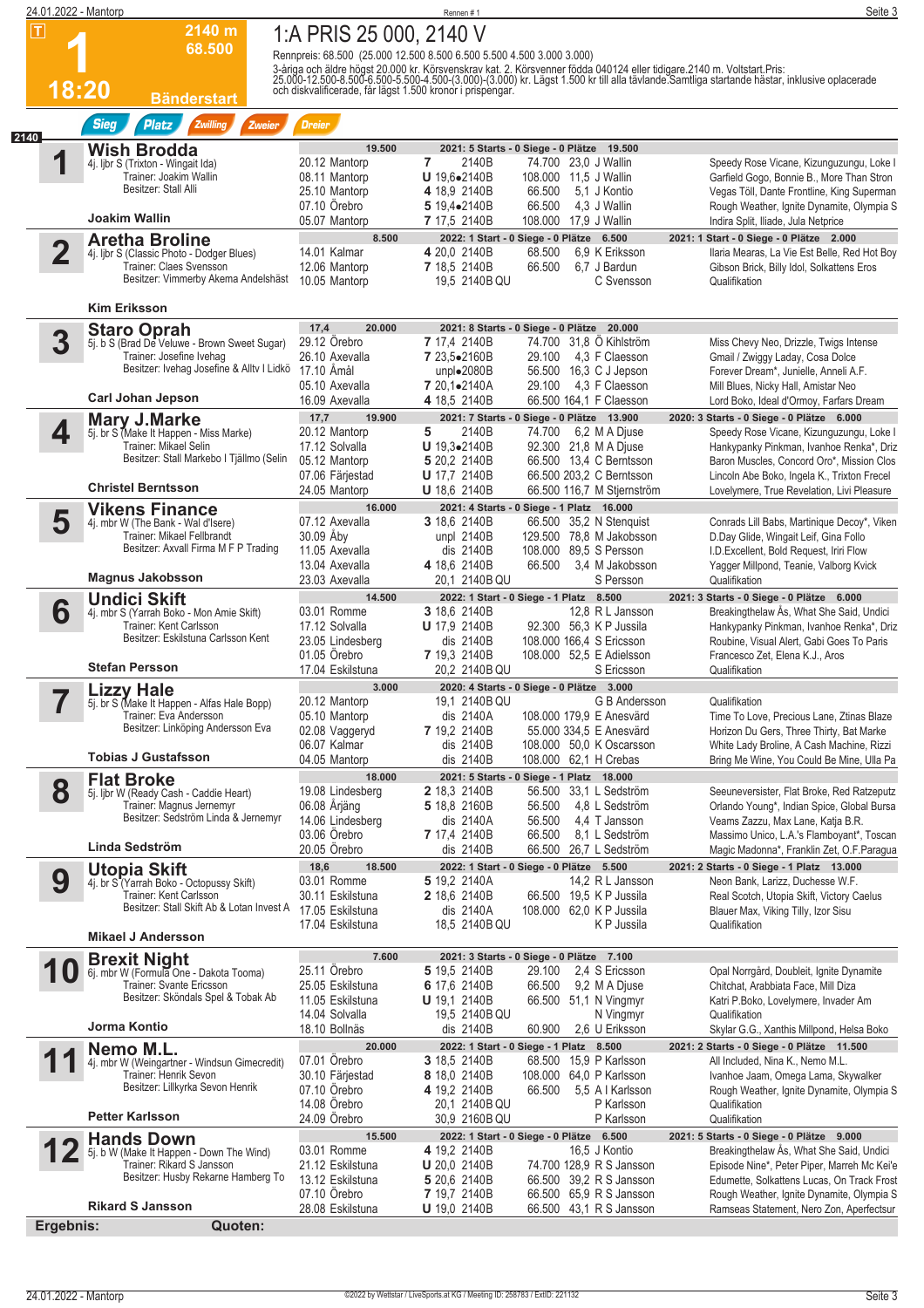|      | 24.01.2022 - Mantorp    |                                                                                                                                                                |                                                                                        | Rennen #2                                                                                                                                                                                                              | Seite 4                                                                                                                                                                                                                                                                                                                              |
|------|-------------------------|----------------------------------------------------------------------------------------------------------------------------------------------------------------|----------------------------------------------------------------------------------------|------------------------------------------------------------------------------------------------------------------------------------------------------------------------------------------------------------------------|--------------------------------------------------------------------------------------------------------------------------------------------------------------------------------------------------------------------------------------------------------------------------------------------------------------------------------------|
|      | $\overline{\mathsf{L}}$ | 2140 m<br>68.500                                                                                                                                               | Stolopp                                                                                | Rennpreis: 68.500 (25.000 12.500 8.500 6.500 5.500 4.500 3.000 3.000)                                                                                                                                                  |                                                                                                                                                                                                                                                                                                                                      |
|      | <u> 18:42</u>           | <b>Bänderstart</b>                                                                                                                                             |                                                                                        |                                                                                                                                                                                                                        | Stolopp3-åriga och äldre ston högst 50.000 kr. Körsvenskrav kat. 2. Körsvenner födda 040124 eller tidigare.2140 m. Voltstart.Pris:<br>25.000-12.500-8.500-6.500-5.500-4.500-(3.000)-(3.000) kr. Lägst 1.500 kr till alla tävlande                                                                                                    |
| 2140 |                         | <b>Sieg</b><br><b>Platz</b><br><b>Zwilling</b><br>Zweier                                                                                                       | <b>Dreier</b>                                                                          |                                                                                                                                                                                                                        |                                                                                                                                                                                                                                                                                                                                      |
|      |                         | <b>Star Flash G.G.</b><br>7j. br S (Tyler Cas El - Völunds Karolin)<br>Trainer: Olov Granath<br>Besitzer: Ljungsbro Stall Lyktan Hb                            | 18,1<br>18.100<br>11.01 Eskilstuna<br>20.12 Mantorp<br>01.11 Mantorp                   | 2022: 1 Start - 0 Siege - 0 Plätze 1.500<br>68.500 108,6 O Granath<br><b>U</b> 19,4 2160B<br>unpl $\bullet$ 2140B<br>74.700 96.1 O Granath<br>U 21.4.2140B                                                             | 2021: 9 Starts - 0 Siege - 0 Plätze 10.500<br>Run N'cola, Verbeeck, Baron De Cheta<br>Speedy Rose Vicane, Kizunguzungu, Loke I<br>66.500 148.1 V Granath Von Kleist<br>Teanie, Ekens Mr Frappen, Karisma River                                                                                                                       |
|      |                         | Viktoria Granath Von Kleist                                                                                                                                    | 28.09 Eskilstuna<br>20.09 Mantorp                                                      | <b>U</b> 19,0 2140B<br>66.500 75,6 O Granath<br>6 19,7 2140B                                                                                                                                                           | L.A.Avanza, Willow Avon, Dreams Make Sta<br>29.100 94,4 V Granath Von Kleist<br>Midnight Running, Kizunguzungu, Pippi Jon                                                                                                                                                                                                            |
|      | $\overline{\mathbf{2}}$ | <b>Loke Is Lovely</b><br>4j. mbr S (Raja Mirchi - Loke So Lovely)<br>Trainer: Håkan K Persson<br>Besitzer: Lundsbrunn Walk On Cloudes<br><b>Stefan Persson</b> | 39.800<br>06.01 Åby<br>20.12 Mantorp<br>09.12 Aby<br>18.11 Aby<br>02.11 Axevalla       | 2022: 1 Start - 0 Siege - 0 Plätze 5.000<br>6 18,4 2140B<br>75.700<br>•2140B<br>3<br>74.700<br>74.700<br><b>3</b> 17,6 2140B<br>4 18,7 2140B<br>74.700 11,1 S Persson<br>dis 2140B<br>66.500                           | 2021: 6 Starts - 0 Siege - 2 Plätze 34.800<br>5,2 S Persson<br>Peak'n Roll*, Denisa, Muscle Morique<br>2.0 S Persson<br>Speedy Rose Vicane, Kizunguzungu, Loke I<br>5.7 S Persson<br>Fanny S.I.R., Sky Trot, Loke Is Lovely<br>Business A.F., Manjula Fame, Liza Bore<br>6,0 R N Skoglund<br>Above Art, Applebloom A.F., Sambas Idun |
|      |                         | <b>Vikens Ale</b>                                                                                                                                              | 17,2<br>35.300                                                                         | 2022: 1 Start - 0 Siege - 0 Plätze 6.800                                                                                                                                                                               | 2021: 4 Starts - 0 Siege - 0 Plätze 28.500                                                                                                                                                                                                                                                                                           |
|      | 3                       | 4j. br S (Quite Easy U.S. - Elegans Amok)<br>Trainer: Mikael Fellbrandt<br>Besitzer: Axvall Firma M F P Trading<br><b>Magnus Jakobsson</b>                     | 06.01 Åby<br>21.12 Axevalla<br>15.07 Örebro<br>26.04 Färjestad<br>12.04 Färjestad      | 4 18,4 2140B<br>75.700 33,6 F Berg<br>4 18,2 2140B<br>66.500 17,2 T Dalborg<br>7 19,2 2140B<br>108.000<br>4 17,7 2140A<br>66.500<br>108.000 16,0 M Jakobsson<br>4 17,2 2140B                                           | Peak'n Roll*, Denisa, Muscle Morique<br>Timeless, Angel Of Mercy, Liza Bore<br>9.0 M Jakobsson<br>Ad Astra, Princess Coron, Geisha Brick<br>4.8 M Jakobsson<br>Ian Wright, Pinterest, Gossip Simoni<br>Florence Ima, Bright Crystal, Zelma Laday                                                                                     |
|      |                         | Cantina V.W.                                                                                                                                                   | 17,2<br>36.000                                                                         | 2022: 1 Start - 0 Siege - 0 Plätze 1.500                                                                                                                                                                               | 2021: 5 Starts - 0 Siege - 3 Plätze 34.500                                                                                                                                                                                                                                                                                           |
|      | 4                       | 5j. br S (Raja Mirchi - Klara)<br>Trainer: Tobias J Gustafsson<br>Besitzer: T.V.W. Consulting I Karlstad<br><b>Tobias J Gustafsson</b>                         | 08.01 Mantorp<br>22.12 Solvalla<br>22.11 Mantorp<br>08.11 Färjestad<br>05.10 Färjestad | <b>U</b> 17,4 2140B<br>75.700 29,9 T J Gustafsson<br>3 17,1 2140A<br>92.300<br>3 17,2 2140B<br>66.500 42,1 T J Gustafsson<br>7 18,0 2140B<br>66.500 21,7 T J Gustafsson<br>66.500 131,0 T J Gustafsson<br>2 18,0 2140B | Vegas Töll, Magical Mile, Hilding Tif<br>6.7 T J Gustafsson<br>Salamanca, Communion, Cantina V.W.<br>Gamin De Larre*, Mister Lucky Sox, Cantina<br>Il Capitano Mearas, Bushwhack P.T., Jason                                                                                                                                         |
|      |                         | Gmail                                                                                                                                                          | 31.500                                                                                 | 2021: 7 Starts - 1 Sieg - 2 Plätze 31.500                                                                                                                                                                              | Ibrahimovic Sisu, Cantina V.W., Hyannis Po                                                                                                                                                                                                                                                                                           |
|      | 5                       | 4j. br S (Like A Prayer - Querida Frontline)<br>Trainer: Mikko Aho<br>Besitzer: Kullavik Stråvalla Gård Ab<br><b>Mikko Aho</b>                                 | 13.12 Mantorp<br>27.11 Axevalla<br>26.10 Axevalla<br>12.10 Axevalla<br>30.09 Aby       | 3 21,0 2160B<br>66.500<br>2,5 M Aho<br>3 18,9 2140B<br>66.500 17,7 M Aho<br>1 18,9 2140B<br>29.100<br>3,3 M Aho<br>5 19,0 2140B<br>66.500 21,3 M Aho<br>74.700 84,1 M Aho<br><b>U</b> $19,5\bullet2140B$               | Gigant Wood, King Superman, Gmail<br>Retweet, Donna, Gmail<br>Gmail / Zwiggy Laday, Cosa Dolce<br>Arachis P.R., Above Art, Havbergs Zolo<br>Hilda Avenue, Irina Paulois, Sky Trot                                                                                                                                                    |
|      |                         |                                                                                                                                                                | 17,9<br>38.500                                                                         | 2022: 1 Start - 0 Siege - 0 Plätze 3.000                                                                                                                                                                               | 2021: 10 Starts - 0 Siege - 3 Plätze 34.500                                                                                                                                                                                                                                                                                          |
|      | 6                       | <b>Kizunguzungu</b><br>6j. mbr S (Quite Easy U.S. - One Wish)<br>Trainer: Henrik Johansson<br>Besitzer: Lekeryd Creator Hb<br><b>Henrik Johansson</b>          | 07.01 Örebro<br>20.12 Mantorp<br>25.10 Mantorp<br>05.10 Axevalla<br>20.09 Mantorp      | 7 19,8.2140B<br>68.500 27,4 H Johansson<br>2140B<br>74.700 23.7 H Johansson<br>2<br><b>U</b> 18,7 2140B<br>66.500 26,3 K Eriksson<br>6 19,0 2140A<br>29.100<br>2 17,9 2140B<br>29.100 19.3 H Johansson                 | Global Broadway, E.V.Angie*, Massai<br>Speedy Rose Vicane, Kizunguzungu, Loke I<br>Olga Sånna, Stommens Lisa, Lucy In The S<br>6.2 H Johansson<br>Sebastians Son, Infinite Blues, Terrain Displ                                                                                                                                      |
|      | -7                      | <b>Mamsell Wood</b>                                                                                                                                            | 14,8<br>48.500                                                                         | 2021: 9 Starts - 1 Sieg - 1 Platz 30.500                                                                                                                                                                               | Midnight Running, Kizunguzungu, Pippi Jon<br>2020: 4 Starts - 0 Siege - 0 Plätze 18.000                                                                                                                                                                                                                                              |
|      | I                       | 6j. mbr S (Infinitif - Madame Wood)<br>Trainer: Ralf Karlstedt<br>Besitzer: Linköping Persson Christer<br><b>Ralf Karlstedt</b>                                | 13.12 Mantorp<br>22.07 Kalmar<br>06.07 Tingsryd<br>14.06 Lindesberg<br>23.05 Vaggeryd  | 7 17,7 2140A<br>66.500 48,2 R Karlstedt<br>dis 2140A<br>56.500 53,2 R Karlstedt<br><b>U</b> 14,8 1609A<br>56.500 37,4 R Karlstedt<br>4 16,3 2140A<br>56.500 20,9 R Karlstedt<br>29.100<br>1 17,2 2140A                 | Antibes, Legend Le Soleil, Eddie Shadow<br>Mellby Indigo, Amiral Lima, Listas Ice Glide<br>Only Angelica O.C., Top Lloyd, Salon Sisu<br>You To Special, Golden Opportunity, Dancin<br>4,4 R Karlstedt<br>Mamsell Wood, Amour Riverside, Let's Face                                                                                   |
|      |                         | <b>Speedy Rose Vicane</b>                                                                                                                                      | 45.000                                                                                 | 2022: 1 Start - 0 Siege - 0 Plätze 1.500                                                                                                                                                                               | 2021: 5 Starts - 1 Sieg - 0 Plätze 43.500                                                                                                                                                                                                                                                                                            |
|      | 8                       | 5j. mbr S (Quite Easy U.S. - Speedy Vicane)<br>Trainer: Kim Eriksson<br>Besitzer: Norrköping Identity System K                                                 | 08.01 Mantorp<br>20.12 Mantorp<br>06.10 Solvalla<br>27.09 Mantorp                      | <b>U</b> 19,3 2140B<br>75.700<br>1 18,1 2140B<br>74.700<br><b>U</b> 18,0 2140B<br>92.300<br>66.500<br>6 17,2 2140B                                                                                                     | 4,9 K Eriksson<br>Vegas Töll, Magical Mile, Hilding Tif<br>5.7 K Eriksson<br>Speedy Rose Vicane, Kizunguzungu, Loke I<br>9.8 K Eriksson<br>Perfume, Fille De Francais, Noise Abateme<br>3,9 K Eriksson<br>Fluttershy A.F., Antibes, Kentastic                                                                                        |
|      |                         | <b>Kim Eriksson</b>                                                                                                                                            | 23.08 Mantorp<br>17,9<br>34.200                                                        | 7 18,0 2140B<br>66.500<br>2021: 7 Starts - 0 Siege - 0 Plätze 14.100                                                                                                                                                   | 9,6 K Eriksson<br>Woodbank, Indian Spice, Back To Work<br>2020: 8 Starts - 0 Siege - 0 Plätze 20.100                                                                                                                                                                                                                                 |
|      | 9                       | Lady Lakshmi<br>6. mbr S (Lord Capar - Yasminis)<br>Trainer: Ann-Charlotte Larsson<br>Besitzer: Ekshärad Rohdin Monica<br><b>Ann-Charlotte Larsson</b>         | 27.12 Färjestad<br>28.10 Örebro<br>17.10 Åmål<br>03.10 Arjäng<br>20.09 Mantorp         | 8 17,9 1640A<br>66.500 105,2 A-C Larsson<br>5 20,7 2140B<br>29.100 14,6 A-C Larsson<br>7<br>2100B<br>56.500 110,2 J Silvén<br>29.100 73,8 A-C Larsson<br><b>U</b> 18,6 2140B<br>8 20,4.2140B<br>29.100<br>8,5 R Göstas | Fiber Shot, L.L.Kalath, Candid Camera<br>Magnifique Frazer, Tosca Tilly, Poledancer<br>Forever Dream*, Junielle, Anneli A.F.<br>Elle Vild, First Euro, Jinx'em<br>Don Quijote, Goddess Avenue, Honey Lou                                                                                                                             |
|      |                         | <b>Twigs Intense</b>                                                                                                                                           | 37.500                                                                                 | 2022: 1 Start - 0 Siege - 1 Platz 20.000                                                                                                                                                                               | 2021: 3 Starts - 0 Siege - 1 Platz 17.500                                                                                                                                                                                                                                                                                            |
|      |                         | 4j. b S (Maharajah - Twigs Likepine)<br>Trainer: Ulf Stenströmer<br>Besitzer: Vänersborg Philip Konsulting<br><b>Ulf Ohlsson</b>                               | 12.01 Solvalla<br>29.12 Orebro<br>09.12 Aby<br>23.05 Lindesberg<br>16.02 Gävle         | 2 17,8 2140B<br>93.300<br>74.700<br>3 $17,1 \bullet 2140B$<br>129.500<br>dis 2140B<br>5 19,4 2140B<br>108.000 16,7 A Eriksson<br>21,6 2140B QU                                                                         | 1,5 U Ohlsson<br>Googoo Byebye, Twigs Intense, Daydream<br>9,0 U Ohlsson<br>Miss Chevy Neo, Drizzle, Twigs Intense<br>6,6 U Ohlsson<br>S.G.'s Tinkertoy, Guardian Angel, Iris Sisu<br>Roubine, Visual Alert, Gabi Goes To Paris<br>A Eriksson<br>Qualifikation                                                                       |
|      | Ergebnis:               | Quoten:                                                                                                                                                        |                                                                                        |                                                                                                                                                                                                                        |                                                                                                                                                                                                                                                                                                                                      |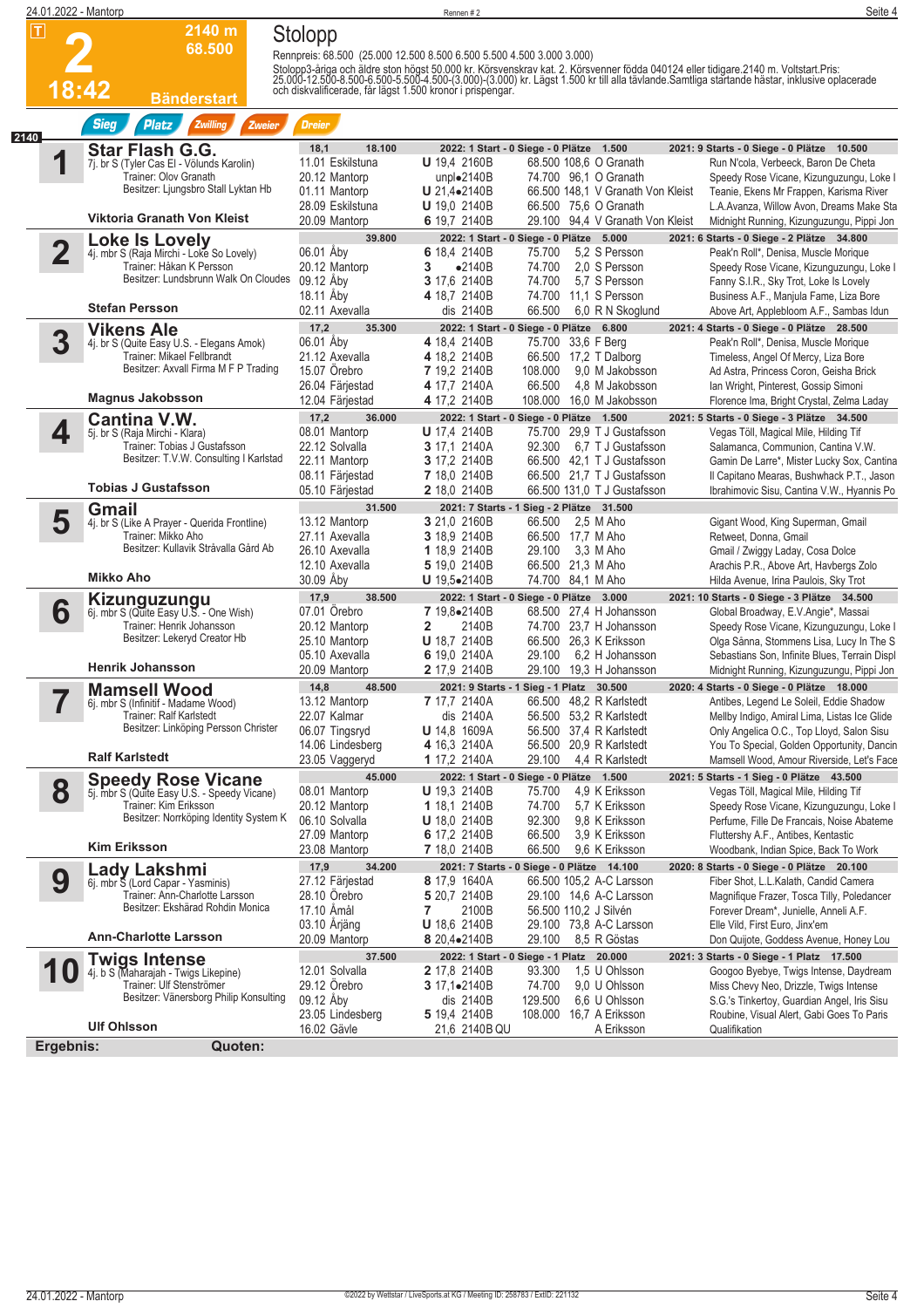|      | 24.01.2022 - Mantorp          |                                                                    |                                   | Rennen#3                                                          |                                                       | Seite 5                                                                                                                                                                                                                           |
|------|-------------------------------|--------------------------------------------------------------------|-----------------------------------|-------------------------------------------------------------------|-------------------------------------------------------|-----------------------------------------------------------------------------------------------------------------------------------------------------------------------------------------------------------------------------------|
|      | $\vert \bm{\mathsf{T}} \vert$ | 2140 m                                                             | K150-lopp - Spårtrappa            |                                                                   |                                                       |                                                                                                                                                                                                                                   |
|      |                               | 75.700                                                             |                                   | Rennpreis: 75.700 (30.000 15.000 10.000 6.800 5.900 5.000 3.000)  |                                                       |                                                                                                                                                                                                                                   |
|      |                               |                                                                    |                                   |                                                                   |                                                       |                                                                                                                                                                                                                                   |
|      |                               |                                                                    |                                   |                                                                   |                                                       | K150-lopp - Spårtrappa3-åriga och äldre 50.001 - 200.000 kr, körda av B- eller K- licensinnehavare. Körsvenskrav kat. 2. Körsvenner födda<br>040124 eller tidigare med högst 150 sulkylopp under 2021.2140 m. Autostart. Pris: 30 |
|      | 19:05                         | Autostart                                                          |                                   |                                                                   |                                                       |                                                                                                                                                                                                                                   |
|      |                               | <b>Sieg</b><br><b>Platz</b><br><b>Zwilling</b><br>Zweier           | <b>Dreier</b>                     |                                                                   |                                                       |                                                                                                                                                                                                                                   |
| 2140 |                               |                                                                    |                                   |                                                                   |                                                       |                                                                                                                                                                                                                                   |
|      |                               | <b>Krinolin</b><br>5j. br S (Jocose - S.H.Boom)                    | 19,1<br>54.200<br>22.11 Mantorp   | 2021: 17 Starts - 0 Siege - 1 Platz 26.700<br><b>U</b> 17,3 2140B | 66.500 138,3 M Carlfors                               | 2020: 6 Starts - 0 Siege - 0 Plätze 27.500<br>Fluttershy A.F., Dame Lane, Sweet Muscles                                                                                                                                           |
|      |                               | Trainer: Mathias Carlfors                                          | 15.11 Färjestad                   | 4 17,8 2140A                                                      | 29.100 21,0 M Carlfors                                | Livi Patriot, Raspberry S.W., Mantomantalk                                                                                                                                                                                        |
|      |                               | Besitzer: Ljungsbro Carlfors Mathias                               | 01.11 Mantorp                     | U 17,5 2160B                                                      | 66.500 175,9 M Carlfors                               | Teanie, Ekens Mr Frappen, Karisma River                                                                                                                                                                                           |
|      |                               |                                                                    | 25.10 Mantorp                     | <b>U</b> 19,9 2640A                                               | 33.700 59.3 M Carlfors                                | Glacier, O'Boy, Cutie Käbb                                                                                                                                                                                                        |
|      |                               | <b>Olov Granath</b>                                                | 27.09 Mantorp                     | <b>U</b> 18,1 2140B                                               | 66.500 271,3 M Carlfors                               | Donna Summer, Solkattens Eros, Bandit Fr                                                                                                                                                                                          |
|      |                               | <b>Capital T.Franklin</b>                                          | 13,8<br>74.500                    | 2021: 10 Starts - 0 Siege - 3 Plätze 74.500                       |                                                       |                                                                                                                                                                                                                                   |
|      | $\overline{\mathbf{2}}$       | 4j. br S (Southwind Frank - Ladyvic)<br>Trainer: Stefan Granlund   | 30.09 Åby<br>09.09 Åby            | <b>U</b> 16,9 2140A<br>6 17,1 2140B                               | 92.300 106,0 M Niklasson<br>129.500 117,4 M Niklasson | A Good Melody, Henessi Hill, Sioux Sad So<br>Grant Hall, Eagle Rock, Sudden Victory                                                                                                                                               |
|      |                               | Besitzer: Firma Stall Uffe                                         | 29.08 Tingsryd                    | 2 15,1 1609A                                                      | 56.500 5.8 M Niklasson                                | Top Lloyd, Capital T.Franklin, Amazing Mån                                                                                                                                                                                        |
|      |                               |                                                                    | 15.08 Tingsryd                    | 7 13,8 1609A                                                      | 56.500 20,4 M Niklasson                               | Rare Magic, Fire Edition, Only Angelica O.C                                                                                                                                                                                       |
|      |                               | <b>Joakim Almqvist</b>                                             | 01.07 Aby                         | 6 17,0●2140A                                                      | 74.700 20,2 K Widell                                  | Al's Brave Bella, Apulica, Perfect Star                                                                                                                                                                                           |
|      |                               | <b>Jula The Bank</b>                                               | 16,4<br>77.000                    | 2022: 1 Start - 0 Siege - 1 Platz 15.000                          |                                                       | 2021: 6 Starts - 1 Sieg - 0 Plätze 62.000                                                                                                                                                                                         |
|      | 3                             | 4. br W (The Bank - Jula Princess)                                 | 12.01 Åby                         | 2 18,1 2140A                                                      | 75.700 11,2 S Persson                                 | More Than Strong, Jula The Bank, Gabriels                                                                                                                                                                                         |
|      |                               | Trainer: Ulf Stenströmer<br>Besitzer: Skara Jula Ab                | 23.09 Axevalla<br>23.08 Färjestad | 6 18,2.2140A<br>dis 2140A                                         | 108.000 34,0 C J Jepson<br>108.000 49,3 C J Jepson    | Humble Man, Heartbeat Julie, Staro Pomero<br>Albacete, Lemieux Boko, Weather Chart                                                                                                                                                |
|      |                               |                                                                    | 12.08 Aby                         | <b>U</b> 16,2 2140A                                               | 74.700 54,2 T Uhrberg                                 | Imperias Juliette, Braddock, Kong Amok                                                                                                                                                                                            |
|      |                               | Saga Laursen                                                       | 16.07 Axevalla                    | $U$ 15,8 $\bullet$ 2140A                                          | 108,000 65.6 U Ohlsson                                | Kentucky River, Gary La Marc*, Global Com                                                                                                                                                                                         |
|      |                               | So What S.I.R.                                                     | 15,0<br>79.900                    | 2022: 1 Start - 0 Siege - 0 Plätze 1.500                          |                                                       | 2021: 20 Starts - 0 Siege - 1 Platz 40.400                                                                                                                                                                                        |
|      |                               | 6j. br S (Pampas S.I.R. - Satindoll S.I.R.)                        | 04.01 Färjestad                   | <b>U</b> 19,7 2140A                                               | 68.500 63.3 A-C Larsson                               | Diggers Fromheaven, Tupac Face, Super E                                                                                                                                                                                           |
|      |                               | Trainer: Lars-Inge Olsson<br>Besitzer: Maggie Och Lars-Inge Olsson | 14.12 Axevalla                    | unpl 2640B<br>76.700<br>29.100                                    | A-C Larsson                                           | Happy Roger, Teton Farfetch, Prince Will                                                                                                                                                                                          |
|      |                               |                                                                    | 11.12 Orebro<br>04.12 Färjestad   | unpl 2140B<br>5 17,7 2140A                                        | A-C Larsson<br>29.100 32,2 A Bood                     | Candid Camera, Youseea Gazolina, Manto                                                                                                                                                                                            |
|      |                               | <b>Ann-Charlotte Larsson</b>                                       | 01.11 Rättvik                     | <b>U</b> 18,7 2140A                                               | 60.600 100,9 A-C Larsson                              | Rulle Roc, Alberto Ray, Raja Summer                                                                                                                                                                                               |
|      |                               | <b>Tumble Boy</b>                                                  | 16,0<br>81.800                    | 2022: 1 Start - 0 Siege - 0 Plätze 1.500                          |                                                       | 2021: 10 Starts - 1 Sieg - 1 Platz 70.300                                                                                                                                                                                         |
|      | 5                             | 4j. br W (Tumble Dust - Memo Ribb)                                 | 04.01 Färjestad                   | $U$ 17,3 $\bullet$ 2140A                                          | 68.500 34,6 F Claesson                                | Royal Vacation, Mack Joe, Candid Camera                                                                                                                                                                                           |
|      |                               | Trainer: David Persson<br>Besitzer: Uppsala Easy Kb                | 21.12 Axevalla                    | 6 16,0 1640A                                                      | 66.500 13,1 S Persson                                 | Satchmo M.S., Ridgehead Popeda, Oz Alle                                                                                                                                                                                           |
|      |                               |                                                                    | 05.12 Mantorp<br>25.10 Mantorp    | 4 17,8 2140B<br>5 17,2 2140B<br>66.500                            | 108.000 19,2 S Persson<br>3.0 U Ohlsson               | Ingela K., Dash, Smajlis                                                                                                                                                                                                          |
|      |                               | Linda Sedström                                                     | 12.10 Axevalla                    | 3 15,9 2140B<br>66.500                                            | 7,4 F Claesson                                        | Zolatin, Amiral Lima, Ryssebos Kungoscar<br>These Days, I.D. Undeniable, Tumble Boy                                                                                                                                               |
|      |                               | <b>Sparkle Sober</b>                                               | 15,9<br>126.400                   | 2021: 14 Starts - 0 Siege - 1 Platz 19.200                        |                                                       | 2020: 15 Starts - 1 Sieg - 3 Plätze 103.900                                                                                                                                                                                       |
|      | 6                             | 6j. br S (S.J.'s Caviar - Sparkle Hall)                            | 26.11 Kalmar                      | <b>U</b> 18,8 2140A                                               | 29.100 81,8 E Jonsson                                 | Breathe Of Love, Teton York, Sandvångens                                                                                                                                                                                          |
|      |                               | Trainer: Sandra Jonsson                                            | 14.11 Solvalla                    | <b>U</b> 18,0 2140A                                               | 29.100 72,6 E Jonsson                                 | Campagne De Press, Campari, G.K.Alouett                                                                                                                                                                                           |
|      |                               | Besitzer: Jonsson Evelina & Sandra                                 | 28.10 Orebro                      | 5 19,0 2140B                                                      | I Legl Bååth                                          |                                                                                                                                                                                                                                   |
|      |                               | <b>Evelina Jonsson</b>                                             | 24.10 Aby<br>08.10 Kalmar         | 3 18,9 2140A<br>7 17,9 2140A                                      | E Jonsson<br>29.100 48,5 E Jonsson                    | Hello It's Me, Il Vole, Jåkupp Erik                                                                                                                                                                                               |
|      |                               | <b>Amiral Lima</b>                                                 | 177.000<br>13,8                   | 2021: 12 Starts - 2 Siege - 5 Plätze 143.500                      |                                                       | 2020: 5 Starts - 0 Siege - 1 Platz 33.500                                                                                                                                                                                         |
|      | ۳,                            | 5j. b W (Habitat - Greby Anna)                                     | 20.12 Mantorp                     | 1 16,3 2680B<br>92.300                                            | 3,8 S Adolfsson                                       | Amiral Lima, Runkeeper M.J., Gizmo                                                                                                                                                                                                |
|      |                               | Trainer: Jonas Waern                                               | 08.11 Mantorp                     | <b>U</b> 16,9 2640A<br>66.500                                     | 9.0 T J Gustafsson                                    | Glacier, Giovetsi, Speedy Cash Vicane                                                                                                                                                                                             |
|      |                               | Besitzer: Waern Jonas & Asa                                        | 25.10 Mantorp                     | <b>2</b> 15,8 2160B<br>66.500                                     | 22,5 T J Gustafsson                                   | Zolatin, Amiral Lima, Ryssebos Kungoscar                                                                                                                                                                                          |
|      |                               | Sofia Adolfsson                                                    | 11.10 Mantorp<br>27.09 Mantorp    | 6 13,9 1640A<br>66.500<br>2 15,6 2640A<br>74.700                  | 7.6 K Eriksson<br>5.5 K Eriksson                      | Michelot, Oskar Run, Take Me To Church<br>Fighter Simoni, Amiral Lima, Askö Giant                                                                                                                                                 |
|      |                               |                                                                    | 15,9<br>184.500                   | 2022: 1 Start - 0 Siege - 0 Plätze 2.500                          |                                                       | 2021: 11 Starts - 3 Siege - 4 Plätze 169.500                                                                                                                                                                                      |
|      | 8                             | <b>Teanie</b><br>6j. b W (Beanie M.M. - Lajos Wurö)                | 08.01 Mantorp                     | dis 2140B                                                         | 250.000 57.5 T J Gustafsson                           | Danilo H.B., Oskar Of Sand, Immigrant Am                                                                                                                                                                                          |
|      |                               | Trainer: Mikael Selin                                              | 31.12 Halmstad                    | 2 16,7 2640A                                                      | 21,2 U Ohlsson                                        | Mamaneedshismoney, Teanie, Enge Drake                                                                                                                                                                                             |
|      |                               | Besitzer: Axén Fredrik & Hemberg Tho                               | 01.12 Solvalla                    | dis 2160B<br>92.300                                               | 6.8 U Ohlsson                                         | Optimum Bankrobber, Herman Hazelaar, N                                                                                                                                                                                            |
|      |                               | <b>Christel Berntsson</b>                                          | 22.11 Mantorp<br>01.11 Mantorp    | 2 15,9 2140A<br>66.500<br>1 16,4 2160B<br>66.500                  | 3,9 C Berntsson<br>5,5 C Berntsson                    | Fly Fly My Dream, Teanie, Hippolito G.R.<br>Teanie, Ekens Mr Frappen, Karisma River                                                                                                                                               |
|      |                               | <b>Oliver Our Star</b>                                             | 17,3<br>154.500                   | 2022: 1 Start - 0 Siege - 1 Platz 17.500                          |                                                       | 2021: 14 Starts - 1 Sieg - 6 Plätze 137.000                                                                                                                                                                                       |
|      | 9                             | 5j. mbr W (One Too Many - Tymal Tiki)                              | 06.01 Aby                         | 2 17,7 2140A<br>85.800                                            | 3,7 F Claesson                                        | Cester, Oliver Our Star, Speed Sense                                                                                                                                                                                              |
|      |                               | Trainer: Josefine Ivehag                                           | 09.12 Åby                         | 2 17,3 2640B<br>92.300                                            | 5,7 C J Jepson                                        | Stepping Dreamboy, Oliver Our Star, Cassie                                                                                                                                                                                        |
|      |                               | Besitzer: Hedekas Olander Bucht Krist                              | 25.11 Aby                         | 2 17,3 2640B                                                      | 74.700 25,0 T Dalborg                                 | Mellby Indigo, Oliver Our Star, Huis Clos                                                                                                                                                                                         |
|      |                               | <b>William Ekberg</b>                                              | 02.11 Axevalla<br>17.10 Amål      | 66.500<br><b>3</b> 15,6 2140A<br>56.500                           | 4,2 C J Jepson                                        | Fly Fly My Dream, Listas Die Hard, Oliver O                                                                                                                                                                                       |
|      |                               |                                                                    |                                   | <b>7</b> 16,9●2080B                                               | 2,2 C J Jepson                                        | Wilhelm Tell, Surr, Towbar                                                                                                                                                                                                        |
|      | 1 U                           | <b>Hurricane Woodland</b><br>5j. br W (Formation - Lilac Kronos)   | 14,3<br>162.300<br>14.01 Kalmar   | 2022: 1 Start - 0 Siege - 0 Plätze 6.800<br>4 16,1 2640A          | 75.700 11,9 A Knutsson                                | 2021: 20 Starts - 1 Sieg - 6 Plätze 142.000<br>Le Piment, Darlington Fame, That's It                                                                                                                                              |
|      |                               | Trainer: Magnus Fermskog                                           | 29.12 Örebro                      | 2 15,0 2100A                                                      | 226.500 33,4 A Knutsson                               | Abbe Av Sveden, Hurricane Woodland, M.M.                                                                                                                                                                                          |
|      |                               | Besitzer: Lenhovda Fermskog Magnus                                 | 10.12 Kalmar                      | 6 21,8 2640B                                                      | 66.500 13,9 O Ginman                                  | Cheri Cheri Lady, Leon Coger, Enge Draken                                                                                                                                                                                         |
|      |                               | <b>Anton Knutsson</b>                                              | 26.11 Kalmar                      | <b>2</b> 16,7 2140A<br>29.100                                     | 3.6 O Ginman                                          | Storm Woodland, Hurricane Woodland, Silpi                                                                                                                                                                                         |
|      |                               |                                                                    | 16.11 Kalmar                      | <b>U</b> 14,2 2140A                                               | 316.500 75,7 O Ginman                                 | Betting Pacer, Piccadilly, Philosopher                                                                                                                                                                                            |
|      |                               | <b>The Secret</b><br>6j. b W (Andover Andover - Västerbo On Tour)  | 13,8<br>179.700<br>07.01 Örebro   | 2022: 1 Start - 0 Siege - 0 Plätze 6.500<br>4 15,3 1609A          | 68.500 33,2 K L Nilsson                               | 2021: 15 Starts - 2 Siege - 3 Plätze 93.900<br>Mas Credit, Fröken Marie, Baula                                                                                                                                                    |
|      |                               | Trainer: Kenneth L T Nilsson                                       | 27.12 Färjestad                   | 3 16,3 2140A                                                      | 66.500 10,7 K L Nilsson                               | Limus Lissi, Call Me Fancy, The Secret                                                                                                                                                                                            |
|      |                               | Besitzer: Orebro Louthander Marie                                  | 30.11 Eskilstuna                  | <b>2</b> 14,9 1640A                                               | 29.100 33,8 K L Nilsson                               | G.K.Alouette, The Secret, Mary Am                                                                                                                                                                                                 |
|      |                               | <b>Kenneth L T Nilsson</b>                                         | 06.11 Eskilstuna                  | unpl 2140A                                                        | 74.700 133,5 K L Nilsson                              | Immigrant Am, Prosperous S.*, Wagger Zac                                                                                                                                                                                          |
|      |                               |                                                                    | 23.10 Örebro                      | 6 15,8 2100A                                                      | 74.700 130,5 K L Nilsson                              | Thorondor, Matchpoint Pellini, Adlon Amok                                                                                                                                                                                         |
|      |                               | <b>Superiore</b>                                                   | 14,0<br>186.200<br>11.01 Jägersro | 2022: 1 Start - 0 Siege - 0 Plätze 1.500<br>dis 2140A             | 75.700 10,2 V Rosleff                                 | 2021: 18 Starts - 4 Siege - 4 Plätze 172.300                                                                                                                                                                                      |
|      |                               | 6j. ljbr W (Ready Cash - Misty Elettra)<br>Trainer: Emma Holmquist | 23.12 Halmstad                    | 2 14,0 1640A<br>92.300                                            | 6.9 V Rosleff                                         | Nanny's Girl, Move It, Capuchin<br>Ahorsewithnoname, Superiore, Rizzi Brodda                                                                                                                                                      |
|      |                               | Besitzer: Ottosson D & Torsson A Hol                               | 08.12 Jägersro                    | 92.300<br><b>4</b> 17,2●2160B                                     | 3.6 C Cracchiolo                                      | Firecrest, Sentfromabove, Capuchin                                                                                                                                                                                                |
|      |                               |                                                                    | 03.11 Aby                         | unpl 2140A                                                        | 140.500 37,1 C Eriksson                               | Bold Knick, Lucky Guy Boko, Charter Party                                                                                                                                                                                         |
|      |                               | Lars Högström                                                      | 12.10 Visby                       | 1 15,8 2120A                                                      | 56.500 10,0 D Ottosson                                | Superiore, Perfect Relation, Bitch Up Front                                                                                                                                                                                       |
|      | Ergebnis:                     | Quoten:                                                            |                                   |                                                                   |                                                       |                                                                                                                                                                                                                                   |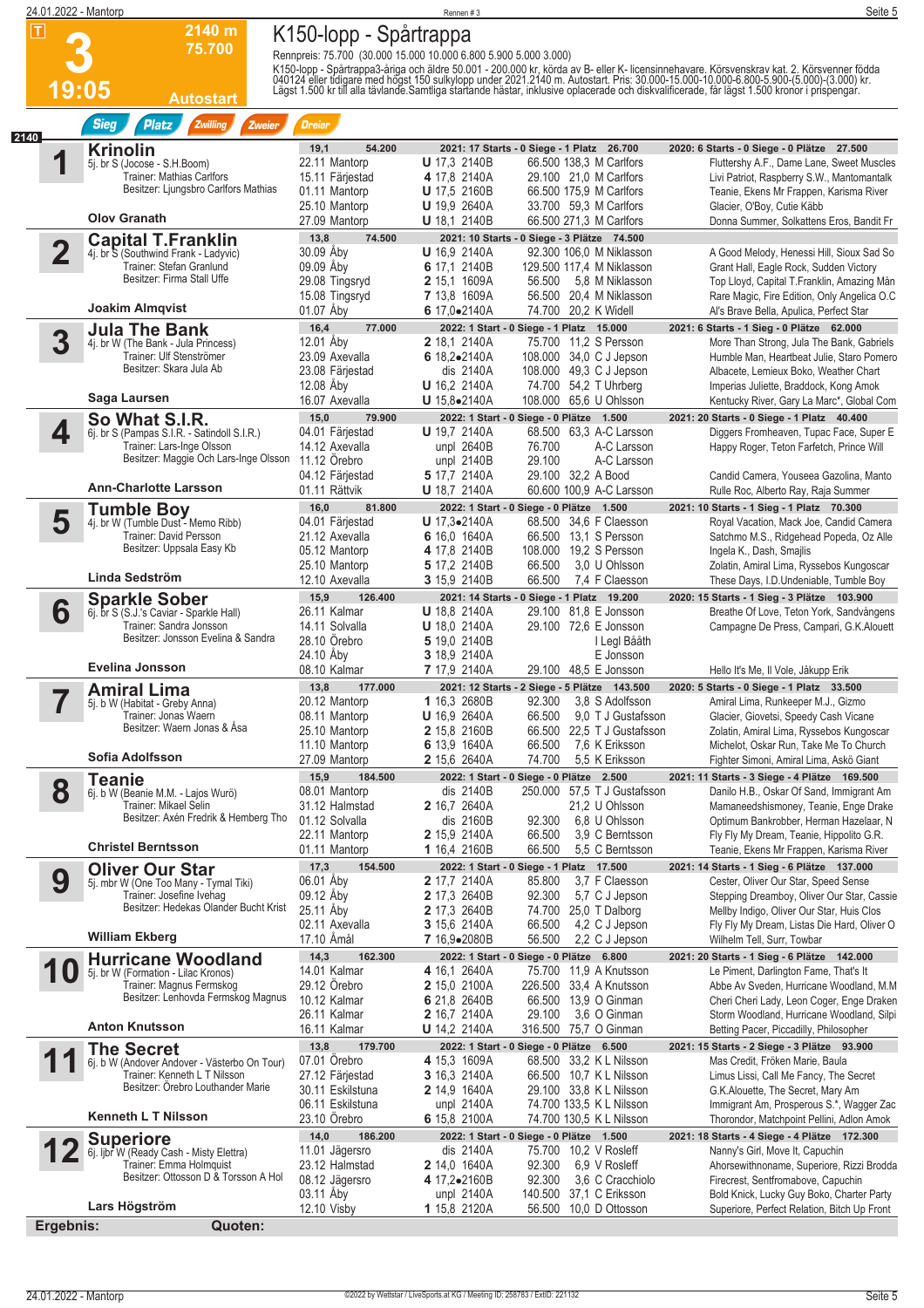|      | 24.01.2022 - Mantorp    |                                                                                                                                                                                  |                                                                                                           | Rennen#4                                                                                                                                                                                                                                                                                              | Seite 6                                                                                                                                                                                                                                                              |
|------|-------------------------|----------------------------------------------------------------------------------------------------------------------------------------------------------------------------------|-----------------------------------------------------------------------------------------------------------|-------------------------------------------------------------------------------------------------------------------------------------------------------------------------------------------------------------------------------------------------------------------------------------------------------|----------------------------------------------------------------------------------------------------------------------------------------------------------------------------------------------------------------------------------------------------------------------|
|      | $\blacksquare$<br>19:30 | 1640 m<br>93.300                                                                                                                                                                 | Stolopp                                                                                                   | Rennpreis: 93.300 (40.000 20.000 11.000 7.500 6.400 5.400 3.000)<br>Stolopp3-åriga och äldre ston 50.001 - 540.000 kr. Körsvenskrav kat. 2. Körsvenner födda 040124 eller tidigare 1640 m. Tillägg 20 m vid<br>vunna 180.001 krPris: 40.000-20.000-11.000-7.500-6.400-(5.400)-(3.000) kr. Lägst 1.500 |                                                                                                                                                                                                                                                                      |
|      |                         | <b>Bänderstart</b><br><b>Sieg</b><br>Platz<br><b>Zwilling</b><br>Zweier                                                                                                          | <b>Dreier</b><br><b>V64</b>                                                                               |                                                                                                                                                                                                                                                                                                       |                                                                                                                                                                                                                                                                      |
| 1640 |                         | It Ain't Me<br>5j. br S (Raja Mirchi - Electrolite)<br>Trainer: Jesper Hedqvist<br>Besitzer: M FI Hedqvist Jesper                                                                | 141.000<br>14,9<br>14.01 Färjestad<br>29.12 Örebro<br>10.12 Solvalla<br>27.11 Axevalla                    | 2022: 1 Start - 0 Siege - 1 Platz 12.500<br>2 17,4•2140A<br>68.500<br>3.6 M J Andersson<br>226.500<br>6 16,4 2100A<br>8.7 M J Andersson<br>92.300<br>4 17,6 1640A<br>3.3 M J Andersson<br>66.500<br>2.6 M J Andersson<br><b>2</b> 14,9 1640A                                                          | 2021: 10 Starts - 1 Sieg - 7 Plätze 119.500<br>Listas Hotshot*, It Ain't Me, Virginia Dream<br>Lady Larissa*, Sweet Muscles, Feel Good<br>Digital Bar, Madriken Av Sveden, Campagn<br>Chiclet, It Ain't Me, Uberty Face                                              |
|      |                         | <b>Mikael J Andersson</b>                                                                                                                                                        | 06.06 Axevalla                                                                                            | 66.500<br>2.8 M J Andersson<br>1 15,1 1640A                                                                                                                                                                                                                                                           | It Ain't Me, Helacs Theluji, Mr Kindic                                                                                                                                                                                                                               |
|      |                         | <b>Teton Britannica</b><br>5j. br S (Jobie Tempest - Ågårds Alma)<br>Trainer: Micael Lindblom<br>Besitzer: Götene Teton Stables Ab<br><b>Micael Lindblom</b>                     | 13,4<br>165.100<br>07.01 Örebro<br>29.12 Örebro<br>12.11 Solvalla<br>01.10 Solvalla<br>13.09 Mantorp      | 2022: 1 Start - 0 Siege - 0 Plätze 1.500<br><b>U</b> 15,6 1609A<br>68.500 28,9 M Lindblom<br>dis 2100A<br>226.500 46.1 M Lindblom<br>6 16,0 2140A<br>92.300<br>9,0 M B Svedberg<br>3 13,6 1640A<br>92.300 14,0 M B Svedberg<br><b>3</b> 13,4 1640A<br>66.500 15,0 M B Svedberg                        | 2021: 19 Starts - 1 Sieg - 9 Plätze 161.100<br>Mas Credit, Fröken Marie, Baula<br>Abbe Av Sveden, Hurricane Woodland, M.M.<br>Biscaia, Stojweiler One, Plato At Work<br>Bellatrix Club, Chiclet, Teton Britannica<br>The Eagle, Oskar Run, Teton Britannica          |
|      |                         | Lisa Nevada<br>5j. br S (Quite Easy U.S. - Karolina Nevada)<br>Trainer: Anders Svanstedt<br>Besitzer: Herrljunga Molin Gunnar<br><b>Anders Svanstedt</b>                         | 15,2<br>128.400<br>13.01 Axevalla<br>20.12 Mantorp<br>05.10 Axevalla<br>01.08 Amål<br>19.07 Åmål          | 2022: 1 Start - 0 Siege - 0 Plätze 5.900<br>5 18,0 1640A<br>75.700 33,8 L Shmsohn<br>2 16,3 2140B<br>33.700 10,6 L Shmsohn<br>dis 2140A<br>29.100 5.8 L Shmsohn<br>7 16,5.1680A<br>117,500 182.1 F Claesson<br>5<br>1680B<br>60.600 68.1 A Svanstedt                                                  | 2021: 11 Starts - 1 Sieg - 3 Plätze 76.000<br>Ingela K., Cherie Eagra, Digital Extension<br>Vision Face, Lisa Nevada, Bestiett<br>Stepping Dreamgirl, Kill'em All, M.M.Hot On<br>Imparator Boko, Mellby Ia, Dr Martin<br>Ester Joy, Break The Rules, Esta            |
|      | 4                       | <b>Dash</b><br>4j. br S (One Too Many - Hush Money)<br>Trainer: Mikael Selin<br>Besitzer: Stall Markebo I Tjällmo (Selin<br><b>Ulf Ohlsson</b>                                   | 16,1<br>111.000<br>07.01 Orebro<br>17.12 Solvalla<br>05.12 Mantorp<br>22.11 Mantorp<br>01.11 Mantorp      | 2022: 1 Start - 0 Siege - 1 Platz 8.500<br>3 17,5 2140B<br>68.500 34.2 C Berntsson<br>5 16,2 2140A<br>152.000 30,2 C Berntsson<br>2 17,6 2140B<br>108.000 33,8 T J Gustafsson<br>6 16,6 2140B<br>66.500 30,7 T J Gustafsson<br>5 $18,7$ $\bullet$ $2140B$<br>108.000 17,2 T J Gustafsson              | 2021: 14 Starts - 0 Siege - 3 Plätze 102.500<br>Listas Marion, Usiana Face, Dash<br>Isabelle Mearas, Control Wheel, Visual Alert<br>Ingela K., Dash, Smajlis<br>Fluttershy A.F., Dame Lane, Sweet Muscles<br>Tora Palema, Judy Mowatt, Indian Spice                  |
|      | 5                       | <b>Affinity Face</b><br>4j. sv S (Bold Eagle - Know It All Face)<br>Trainer: Adrian Kolgjini<br>Besitzer: Veberöd Stall Behåll Ab<br>Adrian Kolgjini                             | 14,7<br>166.500<br>20.10 Jägersro<br>22.09 Aby<br>10.09 Solvalla<br>03.09 Jägersro<br>24.07 Axevalla      | 2021: 8 Starts - 1 Sieg - 3 Plätze 166.500<br>2 14,0 2140A<br>278.500 12,2 A Kolgjini<br>4 14,7 2160B<br>129.500 18,3 A Kolgjini<br>U 20,4.2140A<br>301.500 39,4 A Kolgjini<br>3 14,4 2140A<br>74.700 15,3 M De Haan<br>7 15,2 2140A<br>129.500<br>5,0 D Kolgjini                                     | Garden Leave, Affinity Face, I.D. Excellent<br>Nocturne Zon, Andante T.M., Tora Palema<br>Lara Boko*, Identity, Ninja Zon<br>I.D. Excellent, Chiclet, Affinity Face<br>M.T.Rapunzel, Mirci A'lir, Valeraine                                                          |
|      | 6                       | <b>Emmanuelle P.Hill</b><br>6j. br S (Coktail Jet - Saggezza)<br>Trainer: Andreas Oscarsson<br>Besitzer: Jansson Maria & Oscarsson<br><b>Kim Eriksson</b>                        | 15,3<br>149.300<br>03.01 Romme<br>17.12 Solvalla<br>01.07 Orebro<br>03.06 Örebro                          | 2022: 1 Start - 1 Sieg - 0 Plätze 30.000<br>3,2 R N Skoglund<br>1 15,8 1640B<br>1 15,3 1660B<br>9,4 R N Skoglund<br>92.300<br>5 16,5 2100A<br>66.500 13,9 R N Skoglund<br><b>U</b> 16,8 2140B<br>66.500 36,9 K Widell                                                                                 | 2021: 6 Starts - 1 Sieg - 1 Platz 73.300<br>Emmanuelle P.Hill, Hurricane P.T., Valentin<br>Emmanuelle P.Hill, Ta Lou Bob, Noise Abat<br>Feel Good, Livi Obelix H.M., Yash / Zebou<br>Sweet And Wild, Miss Mandy, Endwithastar                                        |
| 1660 |                         | <b>Alibi</b><br>7j. br S (Zola Boko - Maffia)<br>Trainer: Jan Björkgvist<br>Besitzer: Ulricehamn Björkqvist Jan<br><b>Petter Karlsson</b>                                        | 22.05 Gävle<br>13,4<br>335.700<br>13.01 Axevalla<br>22.12 Aby<br>25.11 Åby<br>14.11 Aby<br>26.10 Axevalla | 4 15,4 2140B<br>74.700 17,6 R N Skoglund<br>2022: 1 Start - 0 Siege - 0 Plätze 1.500<br>U 18,6.2140A<br>93.300 41,3 S Persson<br>dis 1640A<br>94.300 96,9 J Rydberg<br>8 17,6 2140A<br>K Ljunghager<br>86.800 151,1 J Rydberg<br><b>7</b> 13,6 1640A<br>29.100 23,1 A Sedström<br><b>7</b> 15,0 1640A | M.T.On Target, Greenhill's Rocco, Capone<br>2021: 16 Starts - 1 Sieg - 4 Plätze 112.400<br>R.K.Queen, Cash And Carry, Sally Maclenn<br>Bellmondo, Global Action, Amore Bello<br>Federer, Listas Psycho, Cojito<br>Ikaros Di Quattro, Sunettan Palema, Esta           |
|      | 8                       | <b>North Dakota</b><br>5j. br S (Prodigious - Stay With Us)<br>Trainer: Eric Martinsson<br>Besitzer: Frändefors Carlsson Thomas                                                  | 11,5<br>491.800<br>29.12 Örebro<br>11.12 Åby<br>29.11 Färjestad<br>16.11 Axevalla                         | 2021: 21 Starts - 5 Siege - 4 Plätze 453.300<br>226.500 17,3 C J Jepson<br><b>U</b> 14,6 2160B<br>250.000 14,8 M J Andersson<br>6 14,5 2160B<br>4 15,2 2160B<br>92.300<br>7,5 M J Andersson<br>2 15,0 2160B<br>66.500 2,2 M J Andersson                                                               | 2020: 4 Starts - 0 Siege - 2 Plätze 38.500<br>Donna Summer, Crashed Eggs, Nikki Minaj<br>Super Sarah, Emma Häggenäs, La Sassicai<br>Thebankonbroadway*, Wallawalla Broline, P<br>Hattusa, North Dakota, You Could Be Mine                                            |
|      |                         | <b>Carl Johan Jepson</b>                                                                                                                                                         | 06.10 Aby                                                                                                 | 1 11,5 1640A<br>140.500 16,1 M J Andersson                                                                                                                                                                                                                                                            | North Dakota, Stella Nova Race, Kattis J.Bo                                                                                                                                                                                                                          |
|      | 9                       | <b>Briljant Sensation</b><br>6j. mbr <sup>5</sup> S (From Above - Jewels Galore)<br>Trainer: Eric Martinsson<br>Besitzer: Fredriksson Sture & Ulla-Kari<br><b>Stefan Persson</b> | 12,7<br>500.500<br>06.01 Åby<br>29.11 Färjestad<br>16.11 Axevalla<br>04.11 Romme<br>17.10 Amål            | 2022: 1 Start - 0 Siege - 0 Plätze 6.400<br>5 17,1 2160B<br>93.300 16,8 S Persson<br>92.300 42,2 C J Jepson<br>6 15,6 2160B<br>66.500 17,1 D Pieters<br>5 15,5 2160B<br>74.700 11,6 C J Jepson<br>4 15,0 2160B<br>3 14,3 2080B<br>56.500<br>8,9 M J Andersson                                         | 2021: 19 Starts - 0 Siege - 6 Plätze 137.700<br>Amore Bello*, Linnea Fargo, Benellie<br>Thebankonbroadway*, Wallawalla Broline, P<br>Hattusa, North Dakota, You Could Be Mine<br>Carry Cash, Staro Nessie, Harriet Web<br>Shapes, Ingemar Palema*, Briljant Sensatio |
|      | 10                      | <b>You Could Be Mine</b><br>5j. br S (Trixton - Linda Di Casei)<br>Trainer: Magnus Jernemyr<br>Besitzer: Stall Sefrema Hb & Sjöstrand<br>Linda Sedström                          | 12,4<br>503.200<br>12.01 Åby<br>04.01 Färjestad<br>10.12 Solvalla<br>03.12 Solvalla<br>16.11 Axevalla     | 2022: 2 Starts - 0 Siege - 1 Platz 23.800<br><b>3</b> 13,5 1640A<br>140.500 19,2 L Sedström<br>4 14,5 1640A<br>75.700 28,9 L Sedström<br><b>U</b> 18,6 2140A<br>92.300 23,7 L Sedström<br><b>U</b> $16,6 \bullet 2160B$<br>92.300<br>5,7 P Hedgvist<br>3 15,0 2160B<br>66.500 16,2 F Claesson         | 2021: 14 Starts - 1 Sieg - 2 Plätze 70.900<br>Global Action, Precious Lord, You Could Be<br>Es Trenc*, Ikaros Di Quattro, Ad Maiora Gar<br>Green Mamba, Pastorns Lady, Crashed Eg<br>G.Cross, Bugsy, It Happend Again<br>Hattusa, North Dakota, You Could Be Mine    |
|      | Ergebnis:               | Quoten:                                                                                                                                                                          |                                                                                                           |                                                                                                                                                                                                                                                                                                       |                                                                                                                                                                                                                                                                      |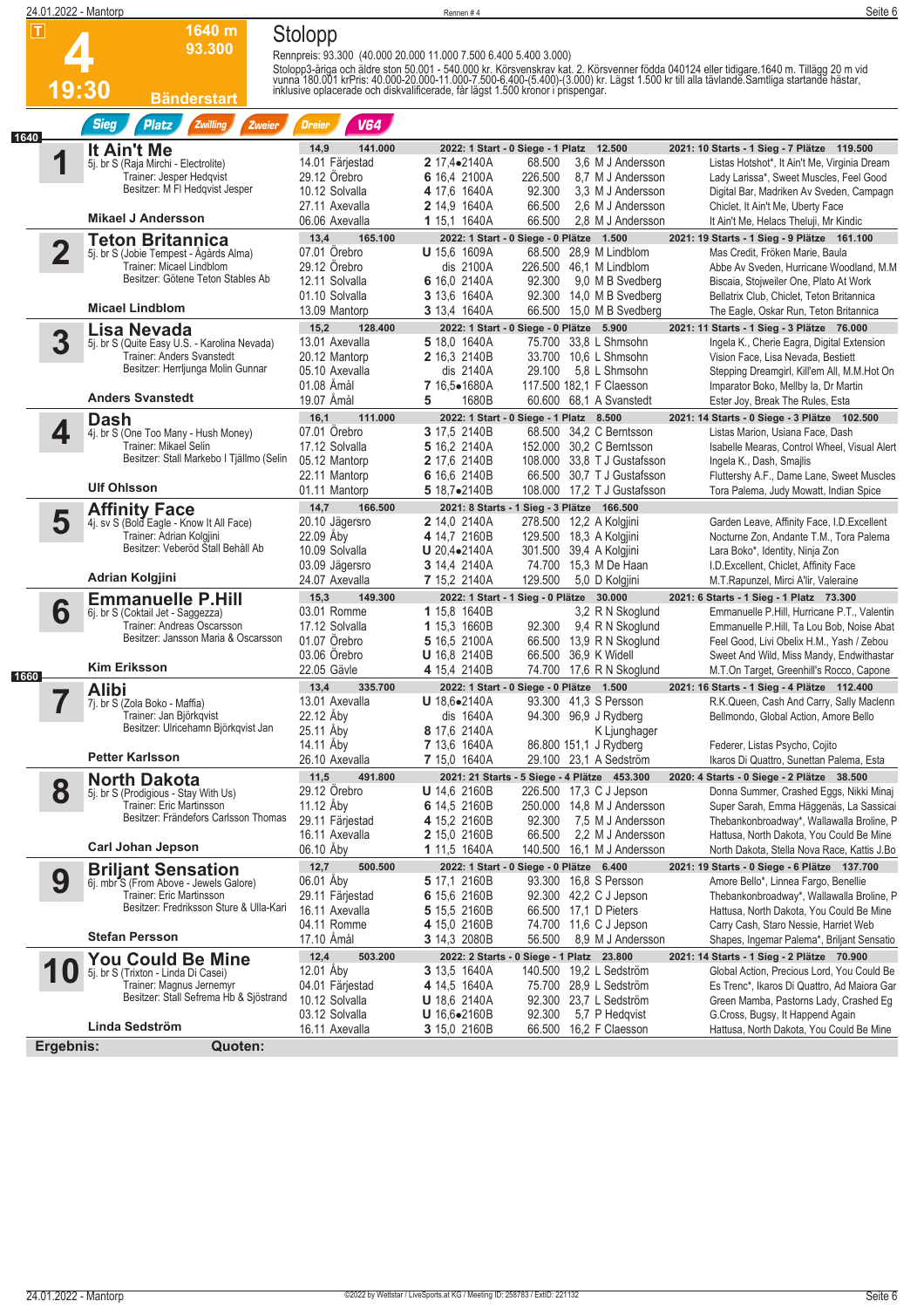| 24.01.2022 - Mantorp    |                                                                         |                                                                       | Rennen#5                                    |                                                                      | Seite 7                                                                                                                                                                                                                           |
|-------------------------|-------------------------------------------------------------------------|-----------------------------------------------------------------------|---------------------------------------------|----------------------------------------------------------------------|-----------------------------------------------------------------------------------------------------------------------------------------------------------------------------------------------------------------------------------|
| ΙΤ                      | 2140 m                                                                  | 1:A PRIS 25 000, 2140 A                                               |                                             |                                                                      |                                                                                                                                                                                                                                   |
|                         | 68.500                                                                  | Rennpreis: 68.500 (25.000 12.500 8.500 6.500 5.500 4.500 3.000 3.000) |                                             |                                                                      |                                                                                                                                                                                                                                   |
|                         |                                                                         |                                                                       |                                             |                                                                      | 3-åriga och äldre 20.001 - 75.000 kr. Körsvenskrav kat. 2. Körsvenner födda 040124 eller tidigare 2140 m. Autostart. 12 startande Pris:<br>25.000-12.500-8.500-6.500-5.500-4.500-(3.000)-(3.000) kr. Lägst 1.500 kr till alla täv |
| 19:52                   |                                                                         | och diskvalificerade, får lägst 1.500 kronor i prispengar.            |                                             |                                                                      |                                                                                                                                                                                                                                   |
|                         | <b>Autostart</b>                                                        |                                                                       |                                             |                                                                      |                                                                                                                                                                                                                                   |
|                         | <b>Sieg</b><br>Zweier<br><b>Platz</b><br>Zwilling                       | <b>V64</b><br><b>Dreier</b>                                           |                                             |                                                                      |                                                                                                                                                                                                                                   |
| 2140                    | <b>More Than Strong</b>                                                 | 17,3<br>67.500                                                        |                                             | 2022: 1 Start - 1 Sieg - 0 Plätze 30.000                             | 2021: 7 Starts - 0 Siege - 2 Plätze 37.500                                                                                                                                                                                        |
| ◀                       | 4j. b W (Canepa Hanover - Felicia V.E.)                                 | 12.01 Åby                                                             | 1 18.1 2140A                                | 75.700 17.4 M Jakobsson                                              | More Than Strong, Jula The Bank, Gabriels                                                                                                                                                                                         |
|                         | Trainer: Stefan P Pettersson<br>Besitzer: M FI Borg Håkan               | 20.12 Mantorp                                                         | dis 2140B                                   | 108.000<br>4.1 M A Diuse                                             | Bontoni Degato, Don'taskdon'ttell, Youmake                                                                                                                                                                                        |
|                         |                                                                         | 02.12 Örebro<br>08.11 Mantorp                                         | 2 17,3 2140B<br>3 18,2 2140B                | 66.500<br>7,0 M A Djuse<br>108.000<br>7,4 M A Djuse                  | Antibes, More Than Strong, M.T.Rick Nash<br>Garfield Gogo, Bonnie B., More Than Stron                                                                                                                                             |
|                         | <b>Magnus Jakobsson</b>                                                 | 25.10 Mantorp                                                         | U 19,5.2140B                                | 66.500<br>3,3 M A Djuse                                              | Vegas Töll, Dante Frontline, King Superman                                                                                                                                                                                        |
|                         | <b>True Revelation</b>                                                  | 15,9<br>51.400                                                        |                                             | 2021: 15 Starts - 0 Siege - 2 Plätze 41.400                          | 2020: 2 Starts - 0 Siege - 0 Plätze 10.000                                                                                                                                                                                        |
| $\overline{\mathbf{2}}$ | 6j. br S (Zola Boko - Tia Hellebaut)                                    | 13.12 Mantorp                                                         | 6 15,9 1640A                                | 64.500 62,7 M Stjernström                                            | Clever Cash, Gossip Simoni, Lucy In The S                                                                                                                                                                                         |
|                         | Trainer: Jesper Hedqvist<br>Besitzer: Hedqvist Jesper & Åhs Jessic      | 05.12 Mantorp                                                         | 5 18,0 2140B                                | 84.800 89,8 M Stjernström                                            | Dame Lane, Leia Diablo, Stepping Dreamgir                                                                                                                                                                                         |
|                         |                                                                         | 08.11 Mantorp<br>26.10 Axevalla                                       | <b>U</b> 18,6 2140B<br>dis 1640B            | 66.500 57,5 P Karlsson<br>29.100<br>6,4 J Ahs                        | Fluttershy A.F., Verrazano Du Chene, Pippi<br>Charming, Tessie Lock, Arevs Indeed                                                                                                                                                 |
|                         | <b>Mikael J Andersson</b>                                               | 13.09 Mantorp                                                         | $U$ 19,2 $\bullet$ 2140B                    | 66.500 23,1 M Stjernström                                            | Pinterest, These Days, Skarpinge Novix                                                                                                                                                                                            |
|                         | <b>Oakshoots Journey</b><br>8j. b S (Symphonic Hanover - Oakshoots Dub  | 18,5<br>37.500                                                        |                                             | 2022: 1 Start - 0 Siege - 0 Plätze 4.500                             | 2021: 9 Starts - 0 Siege - 1 Platz 17.200                                                                                                                                                                                         |
| 3                       |                                                                         | 04.01 Färjestad                                                       | 6 18,5•1640B                                | 68.500 75.5 O Granath                                                | Red Pond Phantom, Sky Trot, Global Brook                                                                                                                                                                                          |
|                         | Trainer: Olov Granath<br>Besitzer: Ljungsbro Stall Lyktan Hb            | 22.12 Solvalla<br>22.11 Mantorp                                       | <b>U</b> 18,7 2140A<br>7 17,6 2160B         | 92.300 18,8 R N Skoglund<br>66.500 60.6 O Granath                    | Salamanca, Communion, Cantina V.W.<br>Gamin De Larre*, Mister Lucky Sox, Cantina                                                                                                                                                  |
|                         |                                                                         | 15.11 Färjestad                                                       | 7 18,2 2140A                                | 29.100 12,6 M Linryd                                                 | Livi Patriot, Raspberry S.W., Mantomantalk                                                                                                                                                                                        |
|                         | <b>Olov Granath</b>                                                     | 25.10 Mantorp                                                         | U 20,0 2140B                                | 66.500 42,3 M Linryd                                                 | Olga Sånna, Stommens Lisa, Lucy In The S                                                                                                                                                                                          |
|                         | <b>Bachelor Girl</b>                                                    | 15,7<br>51.500                                                        |                                             | 2022: 1 Start - 0 Siege - 0 Plätze 3.000                             | 2021: 6 Starts - 0 Siege - 0 Plätze 6.100                                                                                                                                                                                         |
| 4                       | 6j. br S (Zola Boko - Jeune Fille)<br>Trainer: Madelene Karlsson        | 06.01 Aby                                                             | <b>7</b> 18,1 2140A                         | 45.300 17,4 S Persson<br>76.700 21,2 M A Diuse                       | Ilibili, Waitingashell, Bosco Holz                                                                                                                                                                                                |
|                         | Besitzer: Berny & Gun Karlsson Madel                                    | 07.12 Axevalla<br>29.11 Halmstad                                      | <b>7</b> 17,4 2140A<br>unpl $\bullet$ 2160B | D Kolgjini                                                           | Chef Axe*, Farfars Dream, Oz Allegretto                                                                                                                                                                                           |
|                         |                                                                         | 22.07 Kalmar                                                          | U 17,6 2140A                                | 56.500 114,7 A Knutsson                                              | Mellby Indigo, Amiral Lima, Listas Ice Glide                                                                                                                                                                                      |
|                         | <b>Stefan Persson</b>                                                   | 06.07 Tingsryd                                                        | $U$ 15,7 $\bullet$ 1609A                    | 56.500 36,1 P Ingves                                                 | Thai Lannister, Crossfit L.B., Hurricane Woo                                                                                                                                                                                      |
|                         | Innersniffen                                                            | 65.000                                                                |                                             | 2021: 2 Starts - 2 Siege - 0 Plätze 65.000                           |                                                                                                                                                                                                                                   |
| 5                       | 4j. ljbr W (Maharajah - Omelette)<br>Trainer: Timo Nurmos               | 01.12 Solvalla<br>04.11 Orebro                                        | 1 16,9 2140B<br>1 16,1 2140B                | 92.300<br>1.1 J Kontio<br>66.500<br>1,5 J Kontio                     | Innersniffen, Dilemma, Hard Center<br>Innersniffen, Mister Lucky Sox, Oneloveforc                                                                                                                                                 |
|                         | Besitzer: Göteborg Knutsson Trotting A                                  | 25.08 Solvalla                                                        | 19,2 2140B QU                               | A Lövdal                                                             | Qualifikation                                                                                                                                                                                                                     |
|                         |                                                                         |                                                                       |                                             |                                                                      |                                                                                                                                                                                                                                   |
|                         | Jorma Kontio                                                            |                                                                       |                                             |                                                                      |                                                                                                                                                                                                                                   |
| 6                       | <b>Sky Trot</b><br>4j. mbr S (The Bank - Gift Card)                     | 71.500<br>15,9<br>04.01 Färjestad                                     | <b>2</b> 17,4 1640B                         | 2022: 1 Start - 0 Siege - 1 Platz 12.500<br>68.500<br>2,7 C J Jepson | 2021: 6 Starts - 0 Siege - 3 Plätze 59.000<br>Red Pond Phantom, Sky Trot, Global Brook                                                                                                                                            |
|                         | Trainer: Mikko Aho                                                      | 21.12 Axevalla                                                        | 5 15,9 1640A                                | 66.500<br>4,2 C J Jepson                                             | Satchmo M.S., Ridgehead Popeda, Oz Alle                                                                                                                                                                                           |
|                         | Besitzer: Kullavik Stråvalla Gård Ab                                    | 09.12 Åby                                                             | 2 16,8 2160B                                | 74.700<br>3,2 C J Jepson                                             | Fanny S.I.R., Sky Trot, Loke Is Lovely                                                                                                                                                                                            |
|                         | <b>Carl Johan Jepson</b>                                                | 09.11 Axevalla<br>25.10 Halmstad                                      | 2 19.0 2140B<br>4 17,4 2140B                | 66.500<br>3,6 C J Jepson<br>108.000<br>11,5 T Uhrberg                | Farfars Dream, Sky Trot, Fiber Shot<br>Puycheric Wine, Anothercupofcoffee, Prutti                                                                                                                                                 |
|                         | <b>B.G.Kent</b>                                                         | 15,0<br>45.800                                                        |                                             | 2021: 20 Starts - 0 Siege - 1 Platz 33.100                           | 2020: 10 Starts - 0 Siege - 0 Plätze 12.700                                                                                                                                                                                       |
| -7                      | 5j. sv W (Andover Andover - Butterfly Gelj)                             | 26.11 Kalmar                                                          | <b>U</b> 20,5 2140A                         | 29.100 27,0 E Jonsson                                                | Brown Sugar Frost, I Do It For You, Barrett                                                                                                                                                                                       |
|                         | Trainer: Sandra Jonsson<br>Besitzer: Jonsson Evelina & Sandra           | 14.11 Solvalla                                                        | 4 18,2 1640A                                | 29.100 24,2 E Jonsson                                                | Goddess Avenue, Suzi Quatro, Isadora Ban                                                                                                                                                                                          |
|                         |                                                                         | 28.10 Örebro<br>24.10 Åby                                             | 7 19,9 2100A<br>6 19,5 2140A                | E Jonsson<br>29.100 58,8 E Jonsson                                   | Alfons, lamalooker, King Oliver                                                                                                                                                                                                   |
|                         | <b>Tobias J Gustafsson</b>                                              | 08.10 Kalmar                                                          | 6 18,4 2140A                                | 29.100 36,2 E Jonsson                                                | O.M.Glowstep, M.G.Faceboy, She Will Do It                                                                                                                                                                                         |
|                         | Crea Diem A.L.                                                          | 16,2<br>60.100                                                        |                                             | 2022: 1 Start - 0 Siege - 0 Plätze 6.500                             | 2021: 4 Starts - 0 Siege - 0 Plätze 3.500                                                                                                                                                                                         |
| 8                       | 6j. br S (Conny Nobell - Yes Boko)                                      | 11.01 Eskilstuna                                                      | 4 16,2 1640B                                | 68.500 55,5 P-G Karlsson                                             | Hoodoo Goj, Miadel, Lovve                                                                                                                                                                                                         |
|                         | Trainer: Fredrik Gustafsson<br>Besitzer: Lord Ann & Gustafsson Fredri   | 29.12 Örebro<br>13.12 Eskilstuna                                      | <b>U</b> 16,9 2160B<br>7 18,2 2160B         | 74.700 119,0 P-G Karlsson<br>66.500 122,0 P-G Karlsson               | Miss Chevy Neo, Drizzle, Twigs Intense<br>Bonus Vendil, Ztardust, Fraizer                                                                                                                                                         |
|                         |                                                                         | 05.12 Mantorp                                                         | U 18,2.2140B                                | 84.800 87,8 T J Gustafsson                                           | Dame Lane, Leia Diablo, Stepping Dreamgir                                                                                                                                                                                         |
|                         | <b>Per-Gunnar Karlsson</b>                                              | 22.11 Mantorp                                                         | <b>U</b> 17,0 2140B                         | 66.500 106,1 P-G Karlsson                                            | Fluttershy A.F., Dame Lane, Sweet Muscles                                                                                                                                                                                         |
|                         | Verrazano Du Chene                                                      | 15,8<br>72.900                                                        |                                             | 2021: 11 Starts - 1 Sieg - 3 Plätze 61.900                           | 2020: 5 Starts - 0 Siege - 0 Plätze 11.000                                                                                                                                                                                        |
| 9                       | 5j. mbr S (Quarcio Du Chene - Old Lady Boss)<br>Trainer: Ralf Karlstedt | 13.12 Mantorp<br>03.12 Solvalla                                       | 5 15,8•1640A<br>6 15,8 2140A                | 64.500 17,9 R Karlstedt<br>92.300 17,3 R Karlstedt                   | Clever Cash, Gossip Simoni, Lucy In The S<br>Make Him Young, Tip Top Southwind, Hurri                                                                                                                                             |
|                         | Besitzer: Skänninge Hedlund Ulf                                         | 19.11 Solvalla                                                        | <b>3</b> 16,9 2140A                         | 92.300 29,0 R Karlstedt                                              | Filippa B.J.*, Kate River, Verrazano Du Che                                                                                                                                                                                       |
|                         |                                                                         | 08.11 Mantorp                                                         | <b>2</b> 17,9 2140B                         | 66.500<br>8,9 R Karlstedt                                            | Fluttershy A.F., Verrazano Du Chene, Pippi                                                                                                                                                                                        |
|                         | <b>Ralf Karlstedt</b>                                                   | 25.10 Mantorp                                                         | <b>U</b> $18,9-2140B$                       | 66.500<br>6,7 R Karlstedt                                            | Olga Sånna, Stommens Lisa, Lucy In The S                                                                                                                                                                                          |
| 1                       | Ronando<br>6j. b W (Vie Agra - Ronanda)                                 | 14,9<br>69.270<br>12.01 Åby                                           | <b>U</b> 18,6 2140A                         | 2022: 1 Start - 0 Siege - 0 Plätze 1.500<br>75.700 32,8 K Eriksson   | 2021: 14 Starts - 0 Siege - 4 Plätze 58.393<br>More Than Strong, Jula The Bank, Gabriels                                                                                                                                          |
|                         | Trainer: Kim Eriksson                                                   | 20.12 Mantorp                                                         | <b>U</b> 17,9 2140A                         | 72.700<br>10,2 K Eriksson                                            | Back To Work, Cascabella, Onas Quintus                                                                                                                                                                                            |
|                         | Besitzer: Boxholm Eriksson Kim                                          | 03.12 Solvalla                                                        | <b>2</b> 17,3 2140A                         | 92.300<br>5,8 K Eriksson                                             | Mill Diza, Ronando, Mitzy Gold                                                                                                                                                                                                    |
|                         | <b>Kim Eriksson</b>                                                     | 01.11 Mantorp                                                         | 4 14,9 1640A                                | 66.500<br>5,7 K Eriksson                                             | Ekesås Santana, Merci Charly, Kalliope                                                                                                                                                                                            |
|                         |                                                                         | 22.10 Kalmar<br>17,8<br>72.200                                        | 5 17,0 2140A                                | 66.500 10,7 K Eriksson<br>2022: 1 Start - 0 Siege - 0 Plätze 2.500   | Camelot As, Prince Of Divine, Digital Roof<br>2021: 18 Starts - 0 Siege - 0 Plätze 29.200                                                                                                                                         |
| 1                       | <b>The Killer</b><br>6j. br W (Wellino Boko - Simb Indian Dance)        | 09.01 Romme                                                           | 4 18.4 2140A                                | 29.100 38,5 R S Jansson                                              | Freke, Miss Dee, L'amour Printemps                                                                                                                                                                                                |
|                         | Trainer: Rikard S Jansson                                               | 02.12 Gävle                                                           | <b>U</b> 18,7 $\bullet$ 2640B               | 74.700 57,6 R S Jansson                                              | Kimmiss Boko, Mr Birkenstock, Alberto Ray                                                                                                                                                                                         |
|                         | Besitzer: Eskilstuna Jansson Rikard S                                   | 27.09 Romme                                                           | <b>U</b> 18,3 2180B                         | 29.100 28,7 R S Jansson                                              | Chasingneonrainbow, Miss Serena, Jocke T                                                                                                                                                                                          |
|                         | <b>Rikard S Jansson</b>                                                 | 14.09 Eskilstuna<br>09.09 Orebro                                      | dis 2140A<br>6 16,9 2140B                   | 29.100 22.6 R S Jansson<br>29.100 16,0 R S Jansson                   | Histoire Dry, Zinderellaz, Mandatory<br>Digital Bar, Key West Snapper, Prince Rock                                                                                                                                                |
|                         | <b>Valnes Judge</b>                                                     | 23,0<br>44.500                                                        |                                             | 2021: 10 Starts - 0 Siege - 0 Plätze 37.500                          | 2020: 2 Starts - 0 Siege - 0 Plätze 7.000                                                                                                                                                                                         |
|                         | 7j. mbr W (Judge Joe - Edenette)                                        | 20.12 Mantorp                                                         | $U$ 23,0 $\bullet$ 2640B                    | 92.300 54,5 M Stjernström                                            | Amiral Lima, Runkeeper M.J., Gizmo                                                                                                                                                                                                |
|                         | Trainer: Conny Hellman<br>Besitzer: Skänninge Hellman Irma              | 01.11 Mantorp                                                         | 6 18,1 2140B                                | 66.500 39,7 P-G Karlsson                                             | Teanie, Ekens Mr Frappen, Karisma River                                                                                                                                                                                           |
|                         |                                                                         | 07.10 Orebro<br>28.09 Eskilstuna                                      | 6 17,7 2140B<br>5 18,0 2140B                | 66.500 115,7 M Stjernström<br>66.500 24,6 P-G Karlsson               | Welcometotheshow, Quickly Jade, Raja Su<br>L.A.Avanza, Willow Avon, Dreams Make Sta                                                                                                                                               |
|                         | Micael Stjernström                                                      | 16.05 Lindesberg                                                      | dis 2140A                                   | 29.100 14,9 M Stjernström                                            | Ragazzo Unico, Wilma Vici, Imakeitonmyow                                                                                                                                                                                          |
| Ergebnis:               | Quoten:                                                                 |                                                                       |                                             |                                                                      |                                                                                                                                                                                                                                   |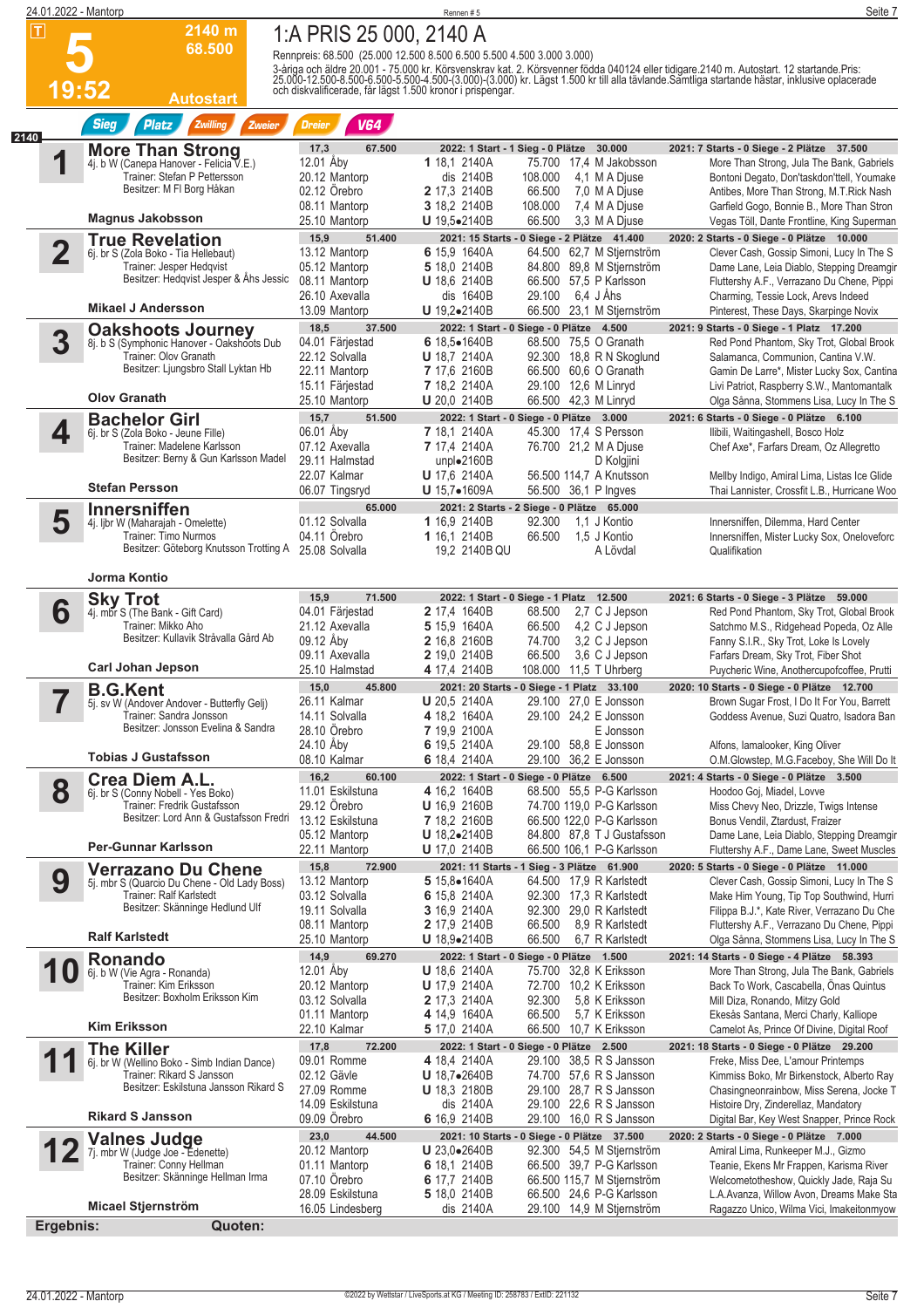| 24.01.2022 - Mantorp    |                                                                           |                                                                  | Rennen#6                                     |                                                                       | Seite 8                                                                                                                                                                                                                           |
|-------------------------|---------------------------------------------------------------------------|------------------------------------------------------------------|----------------------------------------------|-----------------------------------------------------------------------|-----------------------------------------------------------------------------------------------------------------------------------------------------------------------------------------------------------------------------------|
| ΙΤ                      | 1640 m                                                                    | 1:A PRIS 30 000, 1640 A                                          |                                              |                                                                       |                                                                                                                                                                                                                                   |
|                         | 75.700                                                                    | Rennpreis: 75.700 (30.000 15.000 10.000 6.800 5.900 5.000 3.000) |                                              |                                                                       |                                                                                                                                                                                                                                   |
|                         |                                                                           |                                                                  |                                              |                                                                       | 3-åriga och äldre 100.001 - 325.000 kr. Körsvenskrav kat. 2. Körsvenner födda 040124 eller tidigare.1640 m. Autostart. 12 startande Pris:<br>30.000-15.000-10.000-6.800-5.900-(5.000)-(3.000) kr. Lägst 1.500 kr till alla tävlan |
| 20:14                   | <b>Autostart</b>                                                          |                                                                  |                                              |                                                                       |                                                                                                                                                                                                                                   |
|                         |                                                                           |                                                                  |                                              |                                                                       |                                                                                                                                                                                                                                   |
| 1640                    | <b>Sieg</b><br><b>Platz</b><br>Zwilling<br>Zweier                         | V <sub>4</sub><br><b>Dreier</b>                                  | V64                                          |                                                                       |                                                                                                                                                                                                                                   |
| И                       | Dooley's U.N.G.                                                           | 287.700<br>13,5<br>08.01 Mantorp                                 | 1 16,5 2140BM                                | 2022: 1 Start - 1 Sieg - 0 Plätze 30.000<br>75.700<br>6.8 J Andersson | 2021: 8 Starts - 2 Siege - 1 Platz 66.500<br>Dooley's U.N.G., Gubben Noak, Give Me Fi                                                                                                                                             |
|                         | 8j. f W (S.J.'s Caviar - Champagne Clipper)<br>Trainer: Göran B Andersson | 25.10 Mantorp                                                    | 4 13.6 1640A                                 | 66.500 16,5 J Andersson                                               | Aquero, Major Tallmadge, Strong Lover                                                                                                                                                                                             |
|                         | Besitzer: Mantorp Andersson Julia                                         | 28.09 Eskilstuna                                                 | $U$ 16,2 $\bullet$ 2140A                     | 74.700<br>1,9 J Andersson                                             | Timetomakeitrite, Timetopaythepipe, Solkatt                                                                                                                                                                                       |
|                         | Göran B Andersson                                                         | 15.09 Solvalla<br>31.08 Vaggeryd                                 | 1 13,1 2140A<br>3 13,5 1640A                 | 92.300 44,3 J Andersson<br>60.600<br>12,8 J Andersson                 | Dooley's U.N.G., Caprioso, Sparkling Diamo<br>Power Lane, Ferdinand Eme, Dooley's U.N.                                                                                                                                            |
|                         | Kicken V.O.P.                                                             | 14,3<br>215.700                                                  |                                              | 2022: 1 Start - 0 Siege - 0 Plätze 1.500                              | 2021: 12 Starts - 0 Siege - 2 Plätze 38.300                                                                                                                                                                                       |
| $\overline{\mathbf{2}}$ | 8j. mbr W (Super Photo Kosmos - Kickan V.O.                               | 13.01 Axevalla                                                   | <b>U</b> 17,3 1640A                          | 75.700 101,4 P Törngvist                                              | Dats Pepito, Keylor Navas, Our Pleasure                                                                                                                                                                                           |
|                         | Trainer: Peter Törngvist<br>Besitzer: Askersund Törngvist Ulf             | 22.11 Mantorp<br>08.11 Mantorp                                   | <b>U</b> 18,7 2160B<br>7 17,1 2140B          | 33.700 38,0 P Törngvist<br>33.700 66,8 P Törngvist                    | Havbergs Classic, Up To Joy, Stacksonstac<br>Bacchus L.I., Leonas Sami, Lucky Wind                                                                                                                                                |
|                         |                                                                           | 28.10 Orebro                                                     | 7 18,1 2160B                                 | 29.100 28.3 P Törngvist                                               | M.T.Orlando, Valnes Ina, Solkattens Jasmin                                                                                                                                                                                        |
|                         | Peter Törngvist                                                           | 11.10 Färjestad                                                  | <b>U</b> 16,7 2140A                          | 66.500 64,0 P Törnqvist                                               | C.Neway, Yes Sun, Eternal Space                                                                                                                                                                                                   |
|                         | <b>Agnes Lixarve</b>                                                      | 14,8<br>126.800                                                  |                                              | 2022: 2 Starts - 0 Siege - 0 Plätze 3.000                             | 2021: 14 Starts - 0 Siege - 2 Plätze 19.600                                                                                                                                                                                       |
| 3                       | 8j. br S (Andover Andover - Bidde Best)<br>Trainer: Olov Granath          | 11.01 Eskilstuna<br>04.01 Färjestad                              | <b>U</b> 22,0 2160B M<br><b>U</b> 18,7 2140A | 75.700 149,7 E Sander<br>68.500 86,4 O Granath                        | Don't Be Cruel, Gamin De Larre, Imakeitmy<br>Diggers Fromheaven, Tupac Face, Super E                                                                                                                                              |
|                         | Besitzer: Ljungsbro Stall Lyktan Hb                                       | 20.12 Mantorp                                                    | <b>U</b> 15.2 1640A                          | 90.300 130,2 D Pieters                                                | O.M.Gogentle, Chantal Jet, Ekens Mr Frapp                                                                                                                                                                                         |
|                         | <b>Olov Granath</b>                                                       | 13.12 Eskilstuna<br>05.12 Mantorp                                | 5 16,3 1640A                                 | D Pieters<br>33.700 86,8 O Granath                                    |                                                                                                                                                                                                                                   |
|                         | Vincitori Indika                                                          | 13,7<br>290.500                                                  | <b>U</b> 17,1 1640B                          | 2021: 19 Starts - 1 Sieg - 7 Plätze 161.500                           | Solkattens Ferrari, Utility Face, The Special<br>2020: 13 Starts - 2 Siege - 1 Platz 49.900                                                                                                                                       |
|                         | 7j. br W (Main Wise As - Night Queen Indika)                              | 02.12 Gävle                                                      | 4 16.5 2140AM                                | 74.700 23.2 N Blom                                                    | Yrwing, Cab Frontline, Dream Weaver                                                                                                                                                                                               |
|                         | Trainer: Kåre Axelsson<br>Besitzer: Lindesberg Indika Ab                  | 22.11 Mantorp                                                    | 2 16,4 2140AM                                | 74.700<br>5,5 L Furåker                                               | Monique Tooma, Vincitori Indika, Absolute S                                                                                                                                                                                       |
|                         |                                                                           | 01.11 Mantorp<br>14.10 Orebro                                    | <b>2</b> 17,4 2140AM<br><b>U</b> 14,2 1609A  | 9.2 L Furåker<br>66.500<br>172.500 71,5 T J Gustafsson                | Ninepoints Lover, Vincitori Indika, Harri K.<br>Es Trenc*, Kimi Di Quattro, Nothinglike Male                                                                                                                                      |
|                         | <b>Tobias J Gustafsson</b>                                                | 05.10 Gävle                                                      | <b>1</b> 15,5 1640 A M                       | 66.500<br>3.6 N Blom                                                  | Vincitori Indika, Another Way To Pay, Maxi                                                                                                                                                                                        |
|                         | <b>Bravo Qira</b>                                                         | 12,7<br>285.100                                                  |                                              | 2022: 1 Start - 0 Siege - 0 Plätze 1.500                              | 2021: 10 Starts - 1 Sieg - 0 Plätze 31.000                                                                                                                                                                                        |
|                         | 8j. f S (Nu Pagadi - Miss Pinewood)<br>Trainer: Karl Aikio                | 11.01 Eskilstuna<br>30.12 Gävle                                  | <b>U</b> 13.0 1640A<br>1 16,9 2140A          | 93.300 82,4 K Aikio<br>29.100 36.1 K Aikio                            | La Verite, Backwood's Boogie, Habrik Am<br>Bravo Qira, Zidane D.E., Twilight Speed                                                                                                                                                |
|                         | Besitzer: F:A K Aikio Hovslagare & Ros                                    | 13.12 Mantorp                                                    | 5 17,2 2140A                                 | 33.700 21,6 K Aikio                                                   | Up To Joy, Big Marke, Runkeeper M.J.                                                                                                                                                                                              |
|                         | <b>Karl Aikio</b>                                                         | 30.11 Eskilstuna                                                 | 8 15,7 2140A                                 | 29.100 121,9 K Aikio                                                  | Mionetto T.P., Bunch Of Budgies, Greta Jou                                                                                                                                                                                        |
|                         |                                                                           | 23.09 Örebro<br>12,8<br>292.550                                  | 5 15,9 2100A                                 | 29.100 98,4 K Aikio<br>2022: 1 Start - 0 Siege - 0 Plätze 1.500       | Global Wonderful, Raja Piraya, Maj Doll<br>2021: 14 Starts - 0 Siege - 3 Plätze 41.000                                                                                                                                            |
| 6                       | <b>Incredible Rex</b><br>11j. br W (Bebop - Norrvanges Contie)            | 08.01 Mantorp                                                    | <b>U</b> 16,8 2140A                          | 75.700 138,0 L Millerud                                               | Solkattens Eros, Speedy Cash Vicane, Step                                                                                                                                                                                         |
|                         | Trainer: Jesper Hedgvist<br>Besitzer: Mantorp Hedqvist Jesper             | 29.12 Örebro                                                     | <b>U</b> 16.2 1609A                          | 74.700 115,5 L Millerud                                               | Isan, Valnes Isidor, Allagash Nancy                                                                                                                                                                                               |
|                         |                                                                           | 22.11 Mantorp<br>08.11 Mantorp                                   | 6 18,6 2140AM<br>6 13.5 1640A                | 74.700 20,9 J A Björk<br>66.500 87,1 M Stjernström                    | Monique Tooma, Vincitori Indika, Absolute S<br>Bandit Frontline, Dolly Streamline, Goodlook                                                                                                                                       |
|                         | <b>Leif Millerud</b>                                                      | 26.10 Axevalla                                                   | <b>2</b> 15,1 1640AM                         | 29.100 10.4 J Andersson                                               | Tequila L.L., Incredible Rex, Hambra's Bon                                                                                                                                                                                        |
|                         | <b>Big Marke</b>                                                          | 13,0<br>279.300                                                  |                                              | 2022: 1 Start - 0 Siege - 0 Plätze 1.500                              | 2021: 15 Starts - 0 Siege - 2 Plätze 31.700                                                                                                                                                                                       |
|                         | 9j. br W (Quaker Jet - Hamras Gavotte)<br>Trainer: Mikael Selin           | 08.01 Mantorp<br>26.12 Solvalla                                  | <b>U</b> 16,1 2140A<br>dis 2140A             | 75.700 32,7 U Ohlsson<br>206.000 51,3 M Gunnarsson                    | Solkattens Eros, Speedy Cash Vicane, Step<br>Double Formula, Reven Dejavu, J.J.Another                                                                                                                                            |
|                         | Besitzer: Stall Markebo I Tjällmo (Selin                                  | 20.12 Mantorp                                                    | <b>U</b> 15,6 2140A                          | 111.000 30,7 M A Djuse                                                | Global Virgin, Ale' Pride Gar, Amandarin R.                                                                                                                                                                                       |
|                         | <b>Ulf Ohlsson</b>                                                        | 13.12 Mantorp<br>08.11 Mantorp                                   | <b>2</b> 17,1 2140A<br>6 17,0 2140B          | 33.700<br>7,5 M A Djuse<br>33.700<br>10,9 U Ohlsson                   | Up To Joy, Big Marke, Runkeeper M.J.<br>Bacchus L.I., Leonas Sami, Lucky Wind                                                                                                                                                     |
|                         | Lancaster                                                                 | 222.325                                                          |                                              | 2022: 1 Start - 1 Sieg - 0 Plätze 35.000                              | 2021: 21 Starts - 7 Siege - 9 Plätze 171.119                                                                                                                                                                                      |
| 8                       | 5j. mbr W [DE] (Bold Eagle - Le Reve)                                     | 10.01 Halmstad                                                   | 1 12,8 1640A                                 | 85.800<br>1,5 M Nimczyk                                               | Lancaster*, Dixie Dick, Bordeaux Ale'                                                                                                                                                                                             |
|                         | Trainer: Wolfgang Nimczyk<br>Besitzer: Tyskland Walter-Mommert K          | 21.12 Jägersro                                                   | 2 12,3 1640A                                 | 84.800<br>4,1 M Nimczyk                                               | Naama, Lancaster*, Loveley Lasse                                                                                                                                                                                                  |
|                         |                                                                           | 13.12 Mantorp<br>31.10 Mönchengladbac                            | 6 18,8 2640A<br>1 16,6 2100A                 | 64.500<br>4,8 M Nimczyk<br>10.000<br>1,4 M Hauber                     | Icon Mearas, Solkattens Eros, Speedy Cash<br>Lancaster-Donna Leone H-Handsome Guy                                                                                                                                                 |
|                         | Adrian Kolgjini                                                           | 10.10 Gelsenkirchen                                              | 2 16.8 2000A AMA                             | 15.000<br>1,5 T Maassen                                               | Isla-Lancaster-Ann Boleyn                                                                                                                                                                                                         |
|                         | <b>Grönedens Vincent</b>                                                  | 15,8<br>147.400                                                  |                                              | 2022: 1 Start - 0 Siege - 0 Plätze 1.500                              | 2021: 5 Starts - 0 Siege - 0 Plätze 4.500                                                                                                                                                                                         |
| 9                       | 10j. mbr W (Magnifik Sund - Tika Waylan)<br>Trainer: Mikael Karlsson      | 11.01 Eskilstuna<br>13.12 Mantorp                                | dis 2160B M<br>20,8 2140B QU                 | 75.700 113,7 L Karlsson<br>M Karlsson                                 | Don't Be Cruel, Gamin De Larre, Imakeitmy<br>Qualifikation                                                                                                                                                                        |
|                         | Besitzer: Hultman Lili-Ann & Karlsson                                     | 22.11 Mantorp                                                    | U 24,9•2140A                                 | 66.500 73,6 M Karlsson                                                | Fly Fly My Dream, Teanie, Hippolito G.R.                                                                                                                                                                                          |
|                         | <b>Mikael Karlsson</b>                                                    | 08.11 Mantorp                                                    | <b>U</b> 21,0 $\bullet$ 1640A                | 66.500 75,8 M Karlsson                                                | Bandit Frontline, Dolly Streamline, Goodlook                                                                                                                                                                                      |
|                         | d'Amore                                                                   | 01.11 Mantorp<br>13,5<br>293.100                                 | 19,5 2140B QU                                | M Karlsson<br>2021: 11 Starts - 2 Siege - 2 Plätze 106.100            | Qualifikation<br>2020: 13 Starts - 3 Siege - 3 Plätze 111.500                                                                                                                                                                     |
|                         | 8j. br S (Symphonic Hanover - Mi Amore)                                   | 04.12 Färjestad                                                  | 1 15,7 2140A                                 | 86.800<br>3,9 A Källberg                                              | d'Amore, Enjoy's Top Gun, Digital Ocean                                                                                                                                                                                           |
|                         | Trainer: Anders Källberg<br>Besitzer: Firma Stall Anders Källberg         | 02.11 Axevalla                                                   | 3 16,4 2160B                                 | 66.500 16,4 A Källberg                                                | Staro Playmate, Stepping Dreamgirl, d'Amor                                                                                                                                                                                        |
|                         |                                                                           | 11.10 Mantorp<br>28.09 Eskilstuna                                | <b>U</b> 15,7 2140A<br>4 15,1 2140A          | 74.700 61,5 A Källberg<br>74.700<br>4,7 A Källberg                    | Aurora Show, Emma Rae, Mill Cava<br>Timetomakeitrite, Timetopaythepipe, Solkatt                                                                                                                                                   |
|                         | Anders Källberg                                                           | 03.09 Mantorp                                                    | 1 13,5 1640A                                 | A Källberg                                                            |                                                                                                                                                                                                                                   |
|                         | <b>One More Rebel</b>                                                     | 12,7<br>281.400                                                  |                                              | 2022: 1 Start - 0 Siege - 0 Plätze 1.500                              | 2016: 7 Starts - 1 Sieg - 3 Plätze 79.500                                                                                                                                                                                         |
|                         | 11j. b W (Mythical Lindy - Com Orsa)<br>Trainer: Lina Leek                | 11.01 Eskilstuna<br>22.01 Romme                                  | <b>U</b> 14,0 1640A<br>19,3 2140B QU         | 93.300 75,0 S R Sele<br>E Leo                                         | La Verite, Backwood's Boogie, Habrik Am<br>Qualifikation                                                                                                                                                                          |
|                         | Besitzer: Borlänge Leek Lina                                              | 20.04 Solvalla                                                   | $U$ 13,0 1640A                               | 87.000 25,9 K Haugstad                                                | Enge Lincoln, Ebony Boko, Cash Victory                                                                                                                                                                                            |
|                         | <b>Stig Rune Sele</b>                                                     | 04.04 Mantorp                                                    | unpl●1640AV                                  | 65.700<br>2,7 K Haugstad                                              | Dokonjo, Milton Sigel, Lucky Hall                                                                                                                                                                                                 |
| Ergebnis:               | Quoten:                                                                   | 21.03 Mantorp                                                    | 2 14,5 2140AV                                | 76.800<br>9,9 K Haugstad                                              | Ágårds Mats, One More Rebel, Grinnebys O                                                                                                                                                                                          |
|                         |                                                                           |                                                                  |                                              |                                                                       |                                                                                                                                                                                                                                   |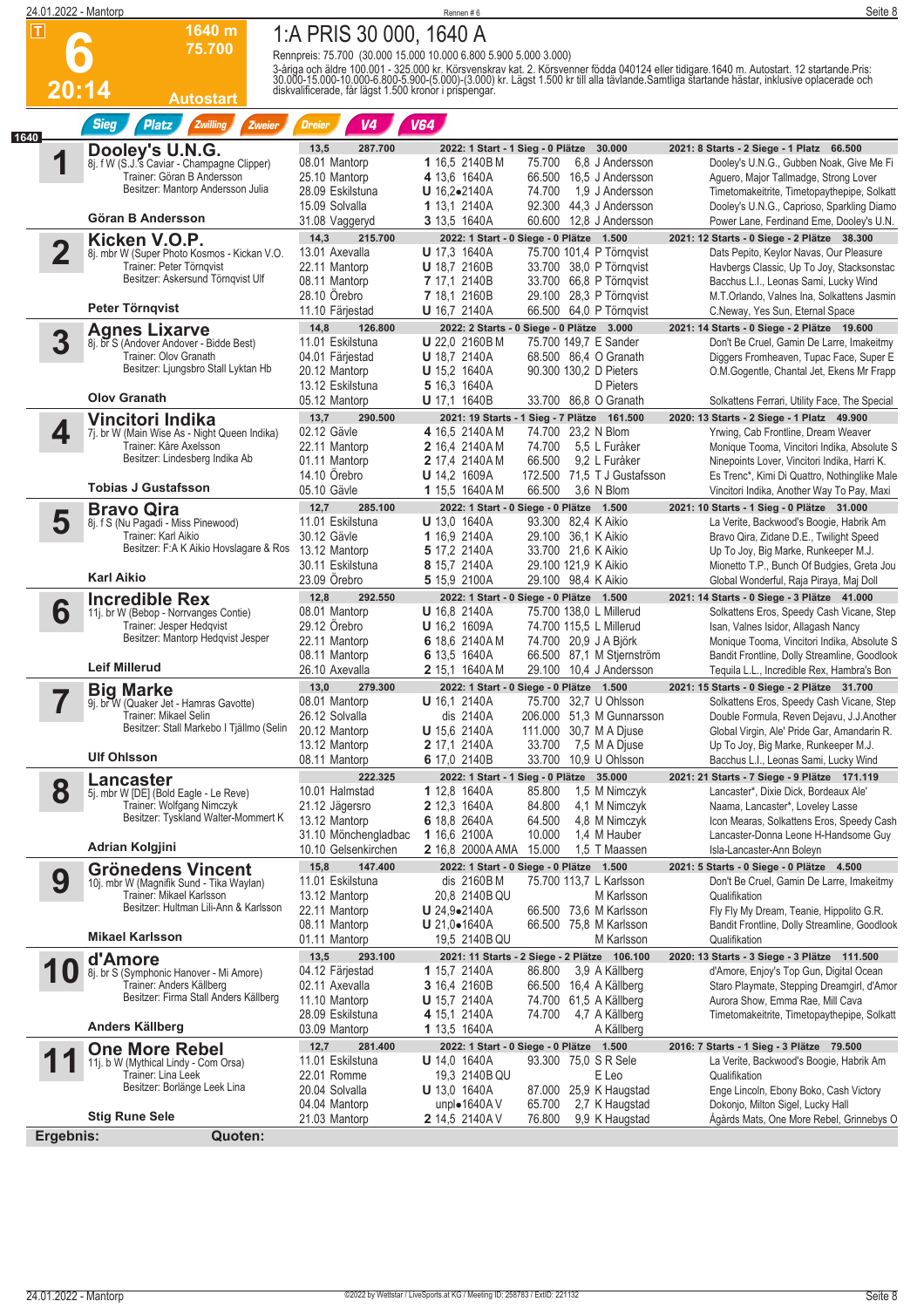|      | 24.01.2022 - Mantorp |                                                                        |                                                                  | Rennen #7                                  |                                                                          | Seite 9                                                                                                                                                                                                                           |
|------|----------------------|------------------------------------------------------------------------|------------------------------------------------------------------|--------------------------------------------|--------------------------------------------------------------------------|-----------------------------------------------------------------------------------------------------------------------------------------------------------------------------------------------------------------------------------|
|      | Π                    | 2140 m                                                                 | 1:A PRIS 30 000, 2140 A                                          |                                            |                                                                          |                                                                                                                                                                                                                                   |
|      |                      | 75.700                                                                 | Rennpreis: 75.700 (30.000 15.000 10.000 6.800 5.900 5.000 3.000) |                                            |                                                                          |                                                                                                                                                                                                                                   |
|      |                      |                                                                        |                                                                  |                                            |                                                                          | 3-åriga och äldre 50.001 - 145.000 kr. Körsvenskrav kat. 2. Körsvenner födda 040124 eller tidigare.2140 m. Autostart. 12 startande Pris:<br>30.000-15.000-10.000-6.800-5.900-(5.000)-(3.000) kr. Lägst 1.500 kr till alla tävland |
|      | <b>20:36</b>         | <b>Autostart</b>                                                       |                                                                  |                                            |                                                                          |                                                                                                                                                                                                                                   |
|      |                      | <b>Sieg</b><br>Zwilling<br><b>Platz</b><br>Zweier                      | V4<br>Dreier                                                     | <b>V64</b>                                 |                                                                          |                                                                                                                                                                                                                                   |
| 2140 |                      | <b>Ekens Mr Frappen</b>                                                | 12,6<br>135.500                                                  |                                            | 2022: 1 Start - 0 Siege - 0 Plätze 6.500                                 | 2021: 22 Starts - 0 Siege - 8 Plätze 124.000                                                                                                                                                                                      |
|      |                      | 5j. mbr W (Make It Happen - Fran Ebo)<br>Trainer: Göran B Andersson    | 13.01 Axevalla<br>29.12 Örebro                                   | 4 20,3.1640AM<br><b>U</b> 13.8 1609A       | 2.0 J Andersson<br>68.500<br>226.500 39.1 S Persson                      | Valnes Lisa, Warrego Flow, Thanator                                                                                                                                                                                               |
|      |                      | Besitzer: Mats Törngvist Förvaltning Ab                                | 20.12 Mantorp                                                    | 3 13,2 1640A                               | 90.300<br>8,8 C J Jepson                                                 | Master Of Zon, Biscaia, Habrik Am<br>O.M.Gogentle, Chantal Jet, Ekens Mr Frapp                                                                                                                                                    |
|      |                      | Göran B Andersson                                                      | 05.12 Mantorp                                                    | 2 15,0 1640A                               | 84.800 67.1 L Millerud                                                   | Tupac Face, Ekens Mr Frappen, Digital Bar                                                                                                                                                                                         |
|      |                      | <b>Ceboruco</b>                                                        | 16.11 Axevalla<br>15,0<br>131.400                                | 7 18,7 2640A                               | J Andersson<br>2022: 1 Start - 1 Sieg - 0 Plätze 30.000                  | 2021: 13 Starts - 2 Siege - 3 Plätze 101.400                                                                                                                                                                                      |
|      |                      | 5j. br W (Maharajah - Orizaba)                                         | 08.01 Mantorp                                                    | 1 15,0 1640A                               | 75.700<br>3.6 J Ehlers                                                   | Ceboruco, Livi Passion, Janita Honey Love                                                                                                                                                                                         |
|      |                      | Trainer: Jimmi Ehlers<br>Besitzer: M FI Lantz Håkan                    | 27.12 Färjestad<br>17.12 Solvalla                                | 1 15,2 1640A<br>2 15,7 2140A               | 66.500<br>2,6 J Ehlers<br>92.300 29,1 J Ehlers                           | Ceboruco, Gossip Simoni, Mantomantalk<br>Real Scotch, Ceboruco, Noble Tooma                                                                                                                                                       |
|      |                      |                                                                        | 24.11 Solvalla                                                   | <b>U</b> 16,7 2140A                        | 92.300 30,2 J Ehlers                                                     | Kalle Taxam, Xanthis Gucci, Invader Am                                                                                                                                                                                            |
|      |                      | Jimmi Ehlers                                                           | 08.11 Färjestad                                                  | 5 16,1 2140A                               | 74.700<br>5.7 J Ehlers                                                   | Livingstone, Herme's Cape, Last November                                                                                                                                                                                          |
|      | 3                    | <b>Cherie Eagra</b><br>5j. br S (Quite Easy U.S. - Viol Hornline)      | 13,4<br>143.900<br>13.01 Axevalla                                | <b>2</b> 16,7 1640A                        | 2022: 1 Start - 0 Siege - 1 Platz 15.000<br>75.700 15,1 K Eriksson       | 2021: 14 Starts - 2 Siege - 3 Plätze 128.900<br>Ingela K., Cherie Eagra, Digital Extension                                                                                                                                        |
|      |                      | Trainer: Jan Hellstedt                                                 | 31.12 Halmstad                                                   | 6 16,4 2140A                               | 121.1 J Brunzell                                                         | Ariane Summit, Mellby Interest, Honey B.                                                                                                                                                                                          |
|      |                      | Besitzer: M FI Hellstedt Jan                                           | 10.12 Solvalla<br>05.12 Mantorp                                  | 3 21,3 2140A<br>U 15,8 1640A               | 5.1 A Molin<br>91.800<br>84.800<br>7,4 J Brunzell                        | Genie Am, Saphir C.D., Cherie Eagra<br>Tupac Face, Ekens Mr Frappen, Digital Bar                                                                                                                                                  |
|      |                      | <b>Kim Eriksson</b>                                                    | 22.11 Mantorp                                                    | 7 16,7 2140A                               | 66.500 18.6 J Brunzell                                                   | Fly Fly My Dream, Teanie, Hippolito G.R.                                                                                                                                                                                          |
|      |                      | <b>Magnifique Frazer</b>                                               | 14,6<br>115.600                                                  |                                            | 2021: 17 Starts - 1 Sieg - 2 Plätze 37.100                               | 2020: 19 Starts - 2 Siege - 3 Plätze 57.500                                                                                                                                                                                       |
|      | 4                    | 7j. br S (Quarcio Du Chene - Vallie Frazer)<br>Trainer: Bernt Eriksson | 08.11 Mantorp<br>28.10 Orebro                                    | 6 16.8 2140A<br>1 17,8 2160B               | 66.500 26.3 K P Gustavsson<br>29.100<br>5.4 K P Gustavsson               | Livi Princess H.M., Ciel Wibb, Kabor Boko<br>Magnifique Frazer, Tosca Tilly, Poledancer                                                                                                                                           |
|      |                      | Besitzer: Eriksson Harriet & Bernt                                     | 19.10 Eskilstuna                                                 | <b>U</b> 18,2 2140A                        | 29.100 13.1 K P Gustavsson                                               | Xanthis Euphoria, Zabrino, Wilmas Tira                                                                                                                                                                                            |
|      |                      | <b>Kent P Gustavsson</b>                                               | 07.09 Eskilstuna<br>23.08 Mantorp                                | <b>U</b> 14,6 1640A<br><b>U</b> 16,7 2140A | 29.100 41,3 K P Gustavsson<br>66.500 114,7 K P Gustavsson                | Gordon's Wine, Midsomer Wine, Optimum C<br>Mellby Indigo, Le Adonai, Cavatappi                                                                                                                                                    |
|      |                      | <b>Pride Knight</b>                                                    | 17,1<br>108.300                                                  |                                            | 2021: 15 Starts - 1 Sieg - 0 Plätze 35.600                               | 2020: 16 Starts - 0 Siege - 2 Plätze 33.500                                                                                                                                                                                       |
|      | 5                    | 9j. br W (Scarlet Knight - Maria Pride)                                | 07.12 Axevalla                                                   | <b>U</b> 17,7 2140A                        | 76.700 56,9 H Crebas                                                     | Chef Axe*, Farfars Dream, Oz Allegretto                                                                                                                                                                                           |
|      |                      | Trainer: Mikael Karlsson<br>Besitzer: Fascia Balance I Ostergötlan     | 30.11 Eskilstuna<br>16.11 Axevalla                               | <b>7</b> 17,1 2140A<br>1 16,6 2160B        | 92.300 33,6 M Linryd<br>43.300 56,5 H Crebas                             | Point To Point, Xanthis Fiction, Who Knows<br>Pride Knight, Virginia Dream, Olga Lock                                                                                                                                             |
|      |                      |                                                                        | 08.11 Mantorp                                                    | 7 17,5 2140A                               | 66.500 90,1 J Carlfjord                                                  | The Black Rose, M.T.Penelope, Dynamite S                                                                                                                                                                                          |
|      |                      | lina Aho                                                               | 25.10 Mantorp<br>106.000                                         | 22,7 2140B QU                              | L Karlsson                                                               | Qualifikation                                                                                                                                                                                                                     |
|      | 6                    | La Suora M.L.<br>5j. br S (Pastor Stephen - Paprika Real)              | 14,8<br>20.12 Mantorp                                            | unplo2140A                                 | 2021: 12 Starts - 1 Sieg - 3 Plätze 85.000<br>7,5 P Karlsson<br>90.300   | 2020: 3 Starts - 0 Siege - 0 Plätze 21.000<br>Sweet Muscles, Ingela K., Lady Larissa                                                                                                                                              |
|      |                      | Trainer: Henrik Sevon<br>Besitzer: Lillkyrka Sevon Henrik              | 06.12 Eskilstuna                                                 | 1 17,2 2140A                               | 66.500<br>2.6 P Karlsson                                                 | La Suora M.L., Valentino Face, M.T.Penelo                                                                                                                                                                                         |
|      |                      |                                                                        | 22.11 Färjestad<br>16.09 Axevalla                                | 5 14,3 2140A<br>4 16,4 2140A               | 66.500 38,0 L Sedström<br>66.500<br>52,4 P Karlsson                      | Stepping Dreamboy, Farfars Dream, Jury M.<br>Glamour Majyc, Sioux Sad Song, Seatbelt S                                                                                                                                            |
|      |                      | <b>Petter Karlsson</b>                                                 | 23.08 Mantorp                                                    | 2 14,8 1640A                               | 33.700<br>6.8 M Stjernström                                              | Viento, La Suora M.L., Aperitif                                                                                                                                                                                                   |
|      |                      | <b>What A Winner</b>                                                   | 17,0<br>130.900<br>31.12 Halmstad                                | 1 16,7 2140B                               | 2021: 11 Starts - 2 Siege - 2 Plätze 130.900<br>15,6 P Johansson         |                                                                                                                                                                                                                                   |
|      |                      | 4j. br W (Infinitif - H.P.Winner)<br>Trainer: Peter Johansson          | 10.12 Kalmar                                                     | 1 17,0 1640A                               | 5,5 P Johansson<br>66.500                                                | What A Winner, Sally Maclennane, Choco S<br>What A Winner, Silpinge Superb, Ekesås Sa                                                                                                                                             |
|      |                      | Besitzer: Johansson Peter & Fagerstra                                  | 01.12 Åby                                                        | 4 17,2 2160B                               | 129.500<br>10,7 P Johansson                                              | Staro Prima Donna, My Lucky Day, Mael                                                                                                                                                                                             |
|      |                      | <b>Peter Johansson</b>                                                 | 22.11 Mantorp<br>28.10 Aby                                       | 5 16,6 2140A<br>6 16,4 2140B               | 66.500 28,4 P Johansson<br>92.300 57,7 S Persson                         | Fly Fly My Dream, Teanie, Hippolito G.R.<br>Prosperous S.*, Boots Hanson* / Lexington                                                                                                                                             |
|      |                      | Eleganten Indika                                                       | 14,8<br>139.900                                                  |                                            | 2021: 21 Starts - 0 Siege - 3 Plätze 139.900                             |                                                                                                                                                                                                                                   |
|      | 8                    | 4j. br W (One Too Many - Night Queen Indika)<br>Trainer: Kåre Axelsson | 21.12 Eskilstuna<br>29.11 Färjestad                              | <b>7</b> 17,0 2140B<br>5 14,9 2140A        | 74.700 14.7 T J Gustafsson<br>108.000 56,9 T J Gustafsson                | Make Him Young, Rolex Tilly, Jesper Sånna<br>Lincoln Abe Boko, Quenchless Tile, Ove Pal                                                                                                                                           |
|      |                      | Besitzer: Lindesberg Indika Ab                                         | 19.11 Solvalla                                                   | <b>U</b> 15,4 2140A                        | 152.000 102,6 J Kontio                                                   | Estrella Diamante, Kagan, Behind Lord                                                                                                                                                                                             |
|      |                      | <b>Tobias J Gustafsson</b>                                             | 12.11 Solvalla                                                   | 5 16,4 2140A                               | 92.300 67,2 P Karlsson                                                   | Swan Hill, Freddy W.E., Laurentius Valiant                                                                                                                                                                                        |
|      |                      | <b>The Black Rose</b>                                                  | 26.10 Eskilstuna<br>15,6<br>123.900                              | dis 2140A                                  | 74.700<br>5,8 T J Gustafsson<br>2022: 1 Start - 0 Siege - 0 Plätze 1.500 | Räser Helge, Yes Sun, Flintstone Am<br>2021: 12 Starts - 2 Siege - 1 Platz 61.500                                                                                                                                                 |
|      | 9                    | 5j. sv S (Maharajah - Rose Spirit)                                     | 06.01 Åby                                                        | <b>U</b> 19,1 $\bullet$ 2140B              | 93.300<br>8,9 P Zadel                                                    | Amore Bello*, Linnea Fargo, Benellie                                                                                                                                                                                              |
|      |                      | Trainer: Riccardo Bianchi<br>Besitzer: Billdal Parkköken I Göteborg    | 19.11 Jägersro<br>08.11 Mantorp                                  | dis 1640A<br>1 16,6 2140A                  | 74.700<br>8,2 K Olsson<br>66.500<br>5,8 P Zadel                          | Salvator Mundi, Black Magic*, Ace Gio Gar<br>The Black Rose, M.T.Penelope, Dynamite S                                                                                                                                             |
|      |                      |                                                                        | 31.08 Vaggeryd                                                   | 4 15,4 2140A                               | 3.6 J Takter<br>56.500                                                   | Cornelia Teemer, Zola Love, Stepping Drea                                                                                                                                                                                         |
|      |                      | Peter Zadel                                                            | 07.08 Halmstad                                                   | 3 16,1 2140A                               | 66.500<br>13,4 S Ericsson                                                | Rarity A.F., Majors Amore, The Black Rose /                                                                                                                                                                                       |
|      |                      | <b>Hattie</b><br>5j. br S (Zola Boko - Blossom)                        | 14,5<br>107.000<br>06.01 Åby                                     | <b>U</b> 18,2 2140A                        | 2022: 1 Start - 0 Siege - 0 Plätze 1.500<br>85.800 30,4 S Persson        | 2021: 10 Starts - 0 Siege - 1 Platz 30.000<br>Cester, Oliver Our Star, Speed Sense                                                                                                                                                |
|      |                      | Trainer: Madelene Karlsson                                             | 07.12 Axevalla                                                   | 6 16,3 1640A                               | 66.500 80,0 E Gustafsson                                                 | Uberty Face, No One Like You, Onas Patrici                                                                                                                                                                                        |
|      |                      | Besitzer: Stall Merrimac                                               | 29.11 Halmstad<br>06.11 Aby                                      | 4 16,3 2140A<br>7 17,3 2140A               | 66.500<br>35,7 S Helm<br>29.100 11,2 M Karlsson                          | Chiana R.D., Janita Honey Love, Cheri Cher<br>King Oliver, Mitos Dream Boy, Global Born                                                                                                                                           |
|      |                      | <b>Stefan Persson</b>                                                  | 12.07 Vaggeryd                                                   | dis 2140A                                  | 60.600<br>12,1 K Eriksson                                                | Vaiana Venit, Minnucci Zon, Jersey Girl                                                                                                                                                                                           |
|      |                      | <b>Fiona Pavlova</b>                                                   | 14,1<br>145.000                                                  |                                            | 2021: 6 Starts - 0 Siege - 2 Plätze 52.000                               | 2020: 6 Starts - 1 Sieg - 2 Plätze 93.000                                                                                                                                                                                         |
|      |                      | 5j. mbr S (Quite Easy U.S. - Babakova Bob)<br>Trainer: Anders Wester   | 13.12 Mantorp<br>22.11 Mantorp                                   | 5 17,1 2140A<br><b>U</b> 16,7 2160B        | 64.500 29,4 A Wester<br>66.500 107,5 A Wester                            | Bee Kronos, Julietta Doc, Dolly Streamline<br>Fluttershy A.F., Dame Lane, Sweet Muscles                                                                                                                                           |
|      |                      | Besitzer: Skänninge Wester Anders                                      | 19.04 Mantorp                                                    | 6 14,1 1640A                               | 66.500 30,2 A Wester                                                     | Con Te Partiro, S.G. Kingstone, Goodlookin'                                                                                                                                                                                       |
|      |                      | <b>Anders Wester</b>                                                   | 10.02 Solvalla<br>27.01 Solvalla                                 | <b>U</b> 15,2 1640A<br>2 15,7 2140A        | 92.300 23,1 T Jansson<br>140.500 31,6 T Jansson                          | Activist, Mojo Express, Amalencius B.B.<br>Kia Ora, Fiona Pavlova, Grove's Apple Poof                                                                                                                                             |
|      | Ergebnis:            | Quoten:                                                                |                                                                  |                                            |                                                                          |                                                                                                                                                                                                                                   |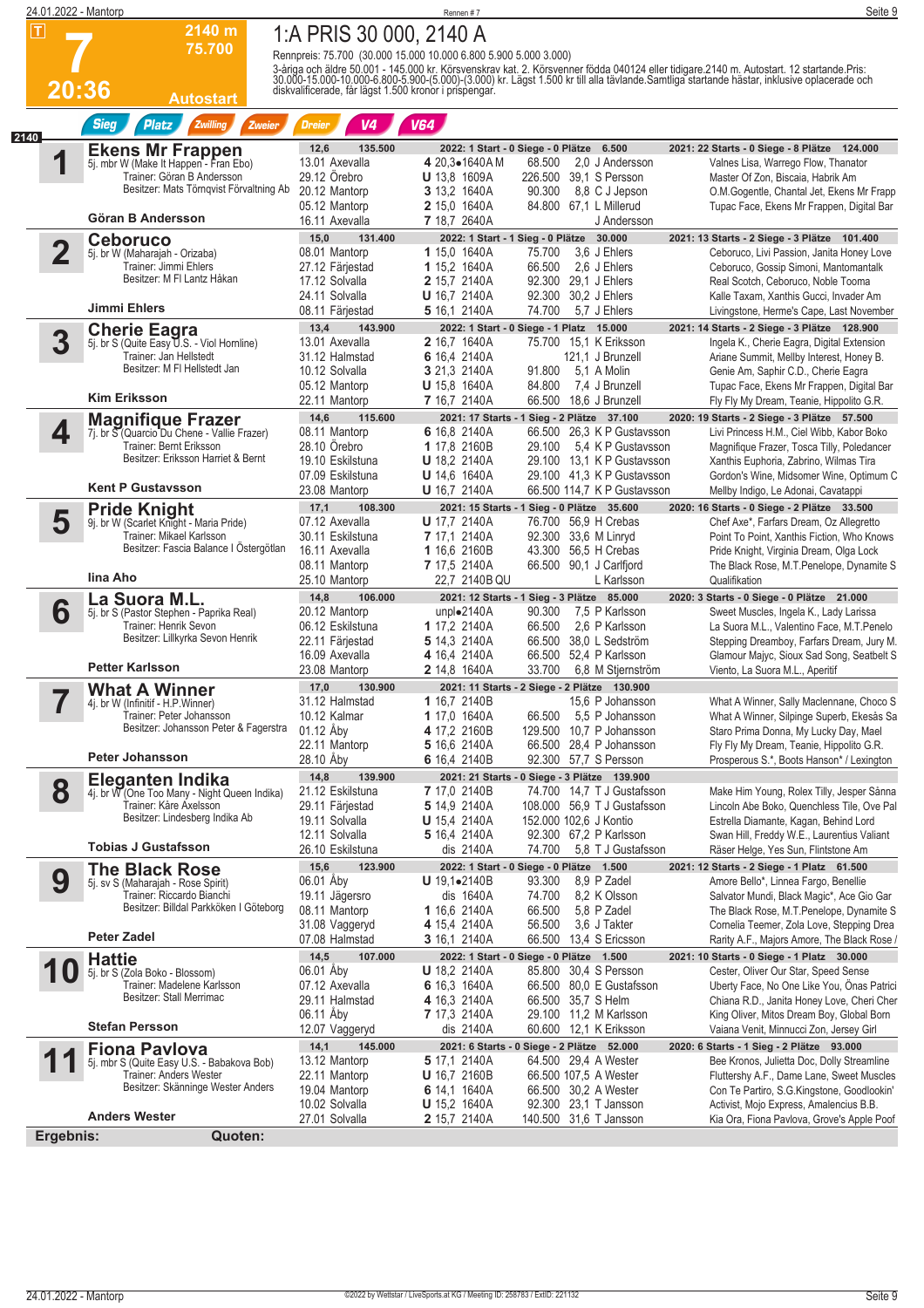|      | 24.01.2022 - Mantorp    |                                                                                                                                                             |                                                                                                         | Rennen#8                                                                                   |                                                                                                                                                                                         | Seite 10                                                                                                                                                                                                                                                           |
|------|-------------------------|-------------------------------------------------------------------------------------------------------------------------------------------------------------|---------------------------------------------------------------------------------------------------------|--------------------------------------------------------------------------------------------|-----------------------------------------------------------------------------------------------------------------------------------------------------------------------------------------|--------------------------------------------------------------------------------------------------------------------------------------------------------------------------------------------------------------------------------------------------------------------|
|      | $\overline{\mathsf{T}}$ | 2640 m<br>93.300                                                                                                                                            | 1:A PRIS 40 000, 2640 V<br>Rennpreis: 93.300 (40.000 20.000 11.000 7.500 6.400 5.400 3.000)             |                                                                                            |                                                                                                                                                                                         |                                                                                                                                                                                                                                                                    |
|      | <u> 20:56</u>           | <b>Bänderstart</b>                                                                                                                                          | och diskvalificerade, får lägst 1.500 kronor i prispengar.                                              |                                                                                            |                                                                                                                                                                                         | 3-åriga och äldre 75.001 - 450.000 kr. Körsvenskrav kat. 2. Körsvenner födda 040124 eller tidigare.2640 m. Tillägg 20 m vid vunna 225.001<br>krPris: 40.000-20.000-11.000-7.500-6.400-(5.400)-(3.000) kr. Lägst 1.500 kr till all                                  |
| 2640 |                         | <b>Sieg</b><br><b>Platz</b><br><b>Zwilling</b><br>Zweier                                                                                                    | <b>Dreier</b><br>V2                                                                                     | V4<br><b>V64</b>                                                                           |                                                                                                                                                                                         |                                                                                                                                                                                                                                                                    |
|      |                         | <b>Keylor Navas</b><br>7j. br W (Super Photo Kosmos - Zassa T.H.)<br>Trainer: Mikael J Andersson<br>Besitzer: M FI Stall Barbarie Hb                        | 16,5<br>218.050<br>13.01 Axevalla<br>04.01 Färjestad<br>30.10 Färjestad                                 | <b>2</b> 16.5 1640A<br>3 18,1 2140A<br>6 15,1 2140A                                        | 2022: 2 Starts - 0 Siege - 2 Plätze 23.500<br>6.1 M J Andersson<br>75.700<br>68.500 15.2 M J Andersson<br>74.700 20.6 M J Andersson                                                     | 2021: 4 Starts - 0 Siege - 0 Plätze 18.950<br>Dats Pepito, Keylor Navas, Our Pleasure<br>Excellent Diamond, Occasione Doc, Keylor<br>Luringen La Ma, Kosgi, Wilhelm Tell                                                                                           |
|      |                         | <b>Mikael J Andersson</b>                                                                                                                                   | 12.06 Mantorp<br>02.06 Åmål                                                                             | 7 15,3 2140A<br>7 16,1 2080A                                                               | 66.500 59.5 M J Andersson<br>250.000 31,4 M J Andersson                                                                                                                                 | Lee Harvey Bros, Miracle Gift, Cheek To Ch<br>Zenato, Staro Merlin, Danois Simoni                                                                                                                                                                                  |
|      | $\overline{\mathbf{2}}$ | Up To Joy<br>6j. mbr S (Up Front Larry - Any Joy)<br>Trainer: Ralf Karlstedt<br>Besitzer: Mantorp Jovanovic Maura<br><b>Ralf Karlstedt</b>                  | 14,0<br>218.719<br>13.01 Axevalla<br>13.12 Mantorp<br>02.12 Örebro<br>22.11 Mantorp                     | <b>U</b> 17,1 1640A<br>1 17,0 2140A<br>7 15,9 2100A<br>2 16,6 2160B                        | 2022: 1 Start - 0 Siege - 0 Plätze 1.500<br>75.700 11,5 R Karlstedt<br>33.700<br>9.7 R Karlstedt<br>66.500 44,6 R Karlstedt<br>33.700 13,0 J Wallin                                     | 2021: 18 Starts - 1 Sieg - 4 Plätze 75.719<br>Dats Pepito, Keylor Navas, Our Pleasure<br>Up To Joy, Big Marke, Runkeeper M.J.<br>Eagle In The Sky*, Conrads Diderot, Timeto<br>Havbergs Classic, Up To Joy, Stacksonstac                                           |
|      |                         | <b>Solkattens Eros</b>                                                                                                                                      | 20.09 Mantorp<br>15,6<br>173.000                                                                        | 6 15,2 1640A                                                                               | 29.100 19,0 C-H Wallberg<br>2022: 1 Start - 1 Sieg - 0 Plätze 30.000                                                                                                                    | Dolly Streamline, Madriken Av Sveden, Luc<br>2021: 14 Starts - 2 Siege - 5 Plätze 142.500                                                                                                                                                                          |
|      | 3                       | 6j. br W (Pastor Stephen - Unbeatabletealight)<br>Trainer: Mats Solönhaf<br>Besitzer: Bio Consulting I Söderköping<br><b>Ulf Ohlsson</b>                    | 08.01 Mantorp<br>22.12 Solvalla<br>13.12 Mantorp<br>18.11 Orebro<br>08.11 Mantorp                       | 1 15.0 2140A<br>4 15,6 2140B<br>2 18,4 2640A<br>4 16,9 2100A<br><b>U</b> 17,8 2640A        | 75.700<br>8,2 R N Skoglund<br>140.500 23,3 U Ohlsson<br>64.500 23,2 R N Skoglund<br>66.500 16,0 U Ohlsson<br>66.500<br>8,9 R N Skoglund                                                 | Solkattens Eros, Speedy Cash Vicane, Step<br>Prince Will, Chitchat, Wagger Zacker<br>Icon Mearas, Solkattens Eros, Speedy Cash<br>Locale Boko, Digital Bar, Fokker S.S.<br>Glacier, Giovetsi, Speedy Cash Vicane                                                   |
|      |                         | <b>Joel Di Quattro</b>                                                                                                                                      | 16,2<br>219.000                                                                                         |                                                                                            | 2021: 4 Starts - 0 Siege - 2 Plätze 97.000                                                                                                                                              | 2020: 11 Starts - 2 Siege - 4 Plätze 121.500                                                                                                                                                                                                                       |
|      | 4                       | 6j. br W (Yarrah Boko - Imagina November)<br>Trainer: Oskar Svanberg<br>Besitzer: Uppsala Easy Kb                                                           | 22.11 Mantorp<br>06.03 Aby<br>20.02 Mantorp<br>13.02 Aby                                                | dis 2140AM<br>7 15,8 2640A<br>2 18,6 2140A<br><b>2</b> 16,1 2640A                          | 74.700<br>6.0 A Erixon<br>250.000 45,2 O Svanberg<br>74.700 8,4 O Svanberg<br>329.000 110,1 A Lövdal                                                                                    | Monique Tooma, Vincitori Indika, Absolute S<br>Cassius Ima, Lucky Truc, Pre Calculated<br>Alibi, Joel Di Quattro, The Special Man F.<br>Bara Du Chene, Joel Di Quattro, Hooper De                                                                                  |
| 2660 |                         | <b>Oskar Svanberg</b>                                                                                                                                       | 23.12 Mantorp                                                                                           | dis 3140B                                                                                  | 206.000 15,7 O Svanberg                                                                                                                                                                 | Global Warrior, L.L.Royal, Digital Crunch                                                                                                                                                                                                                          |
|      | 5                       | Jesper Sånna<br>11j. br W (Racer Bourbon - Bucca Ribb)<br>Trainer: Jan Gustavsson<br>Besitzer: Skärblacka Gustavsson Jan<br><b>Tobias J Gustafsson</b>      | 16,4<br>399.200<br>14.01 Färjestad<br>21.12 Eskilstuna<br>13.12 Eskilstuna<br>25.11 Örebro              | dis 2160B<br>3 15,8 2160B<br>5 16,7 2640B<br>1 15,5 2180B                                  | 2022: 1 Start - 0 Siege - 0 Plätze 1.500<br>75.700<br>7.3 U Ohlsson<br>74.700<br>8.3 U Ohlsson<br>66.500 10,4 K Eriksson<br>66.500<br>32,6 C J Jepson                                   | 2021: 12 Starts - 1 Sieg - 2 Plätze 60.200<br>Iglesias Boshoeve, Bacchus L.I., Pelas Etho<br>Make Him Young, Rolex Tilly, Jesper Sånna<br>Samurai Comery*, Valnes Isidor, Maj Doll<br>Jesper Sånna, Yes Sun, Last November W.                                      |
|      |                         | <b>Cassius Ima</b>                                                                                                                                          | 12.08 Lindesberg<br>12,9<br>377.700                                                                     | 6 18,1 2160B                                                                               | 29.100<br>16,7 J Gustavsson<br>2022: 1 Start - 0 Siege - 1 Platz 30.000                                                                                                                 | Duke Ratzeputz, Cutie Käbb, Digital Scream<br>2021: 9 Starts - 2 Siege - 0 Plätze 170.400                                                                                                                                                                          |
|      | 6                       | 7j. br W (Going Kronos - Morguns Sweetheart)<br>Trainer: Oskar Svanberg<br>Besitzer: Uppsala Easy Kb<br><b>Kim Eriksson</b>                                 | 05.01 Solvalla<br>27.12 Färjestad<br>12.07 Vaggeryd<br>01.05 Örebro<br>24.04 Halmstad                   | 2 15,4 2640A<br>5 15,0 2140A<br>dis 2140A<br>unplo3140B<br>7 14,8 3140A                    | 140.500<br>4.8 K Eriksson<br>76.700 16,5 O Svanberg<br>60.600<br>4.0 S Persson<br>776.000 110,4 K Eriksson<br>250,000 17.7 K Eriksson                                                   | Hefner Am, Cassius Ima, Vice Versa Diama<br>Ready Trophy, The Special Man F., Merci B<br>Milos Ganador, Keely Queen Er*, Bugsy<br>Moni Viking*, Ivory Di Quattro, Algot Zonett<br>Digital Dominance, Totti Face, Made Of Star                                      |
|      |                         | <b>Balanced Rudder</b>                                                                                                                                      | 14,9<br>313.400                                                                                         |                                                                                            | 2022: 1 Start - 0 Siege - 1 Platz 11.000                                                                                                                                                | 2021: 21 Starts - 1 Sieg - 4 Plätze 94.300                                                                                                                                                                                                                         |
|      | T۳<br>I                 | 7j. br W (Scarlet Knight - Surprise Des Vaux)<br>Trainer: Ulla Wiklund-Turén<br>Besitzer: Stenstorp Wiklund-Turén Ulla<br><b>Stefan Persson</b>             | 06.01 Aby<br>21.12 Axevalla<br>01.12 Aby<br>09.11 Axevalla<br>02.11 Axevalla                            | 3 17,0 2640B<br>dis 2140A<br>3 15,6 2640A<br>4 16,7 2140A<br>dis 2640A                     | 93.300 20,3 J Henriksson<br>9,0 C J Jepson<br>66.500<br>140.500 37,6 J Henriksson<br>43.300<br>7,0 J Henriksson<br>E Gustafsson                                                         | Lucifer Sam, Akela Play, Balanced Rudder<br>Luringen La Ma, Air Space, Christer Palema<br>Digital Eye, Van Gils, Balanced Rudder<br>Joker Of Steel*, Dats Pepito, Good Express                                                                                     |
|      |                         | <b>Akela Play</b>                                                                                                                                           | 13,2<br>403.821                                                                                         |                                                                                            | 2022: 2 Starts - 0 Siege - 1 Platz 30.000                                                                                                                                               | 2021: 15 Starts - 2 Siege - 6 Plätze 212.200                                                                                                                                                                                                                       |
|      | 8                       | 6j. mbr W (Voltigeur De Myrt - Jujitsu Hanover)<br>Trainer: Anders Svanstedt<br>Besitzer: Lbn Trav Hb & Stall Kjulsta H                                     | 15.01 Gävle<br>06.01 Aby<br>14.12 Örebro<br>09.11 Axevalla                                              | 6 15,9 3140A<br>2 16,9 2640B<br>4 15,2 2100A<br>2 16,2 2160B                               | 250,000 49.2 A Svanstedt<br>3.0 A Svanstedt<br>93.300<br>3.4 A Svanstedt<br>66.500<br>4,0 A Svanstedt                                                                                   | Bitcoind' Arc, Art Brown, Ilos Sansibar<br>Lucifer Sam, Akela Play, Balanced Rudder<br>Victor C., Sunettan Palema, Bear A Perfecti<br>X. Tour, Akela Play, Sunettan Palema                                                                                         |
|      |                         | <b>Anders Svanstedt</b>                                                                                                                                     | 28.10 Aby                                                                                               | 1 14,2 2640A                                                                               | 92.300<br>8.8 A Svanstedt                                                                                                                                                               | Akela Play, Global Lover, Twigs Honor                                                                                                                                                                                                                              |
|      | 9                       | The Special Man F.<br>6j. br W (Love You - Rose Gaujard)<br>Trainer: Eric Martinsson<br>Besitzer: Stall Travklubben I Falköping<br><b>Carl Johan Jepson</b> | 12,8<br>397.800<br>27.12 Färjestad<br>05.12 Mantorp<br>18.11 Orebro<br>26.10 Axevalla<br>16.09 Axevalla | <b>2</b> 14,4 2140A<br>3 14,5 1660B<br><b>2</b> 15,1 2180B<br>4 14,4 1640A<br>8 17,1 2660B | 2021: 17 Starts - 2 Siege - 7 Plätze 158.000<br>76.700<br>9,5 C J Jepson<br>33.700<br>2,6 C J Jepson<br>29.100<br>6,9 M A Djuse<br>8,2 J Fontaine<br>29.100<br>66.500<br>55,9 S Persson | 2020: 18 Starts - 3 Siege - 8 Plätze 195.800<br>Ready Trophy, The Special Man F., Merci B<br>Solkattens Ferrari, Utility Face, The Special<br>Geronimo Am, The Special Man F., Larissa<br>Ikaros Di Quattro, Sunettan Palema, Esta<br>Van Gils, Bombus Jet*, Cadiz |
|      |                         | <b>Zorro Kronos</b>                                                                                                                                         | 15,0<br>274.200                                                                                         |                                                                                            | 2021: 9 Starts - 1 Sieg - 1 Platz 25.500                                                                                                                                                | 2020: 13 Starts - 2 Siege - 3 Plätze 87.000                                                                                                                                                                                                                        |
|      |                         | 7j. b W (Raja Mirchi - Sexy Siren)<br>Trainer: Svante Ericsson<br>Besitzer: Nyköping Stall 99 Ab                                                            | 29.11 Färjestad<br>26.10 Eskilstuna<br>08.10 Eskilstuna<br>22.09 Solvalla                               | <b>U</b> 15,2 2140B<br>4 16,3 2640A<br>dis 2140A<br>unplo2140A                             | 74.700 28,3 S Ericsson<br>5.2 S Ericsson<br>29.100<br>66.500 11,4 P Lennartsson<br>92.300 14,3 C Otterström                                                                             | Ready Trophy, Goodlookin' Pepper, Global<br>Hadrianos, Mogas Money, Skinny Dipping<br>Metallica I.R., Kent Le Soleil, Valnes Isidor<br>No Pressure, Fighter, Cole Moss                                                                                             |
|      |                         | Jorma Kontio                                                                                                                                                | 10.08 Eskilstuna                                                                                        | 1 16,1 2140A                                                                               | 2,1 S Ericsson<br>29.100                                                                                                                                                                | Zorro Kronos, Friendwithbenefits, Dancing V                                                                                                                                                                                                                        |
|      | Ergebnis:               | Quoten:                                                                                                                                                     |                                                                                                         |                                                                                            |                                                                                                                                                                                         |                                                                                                                                                                                                                                                                    |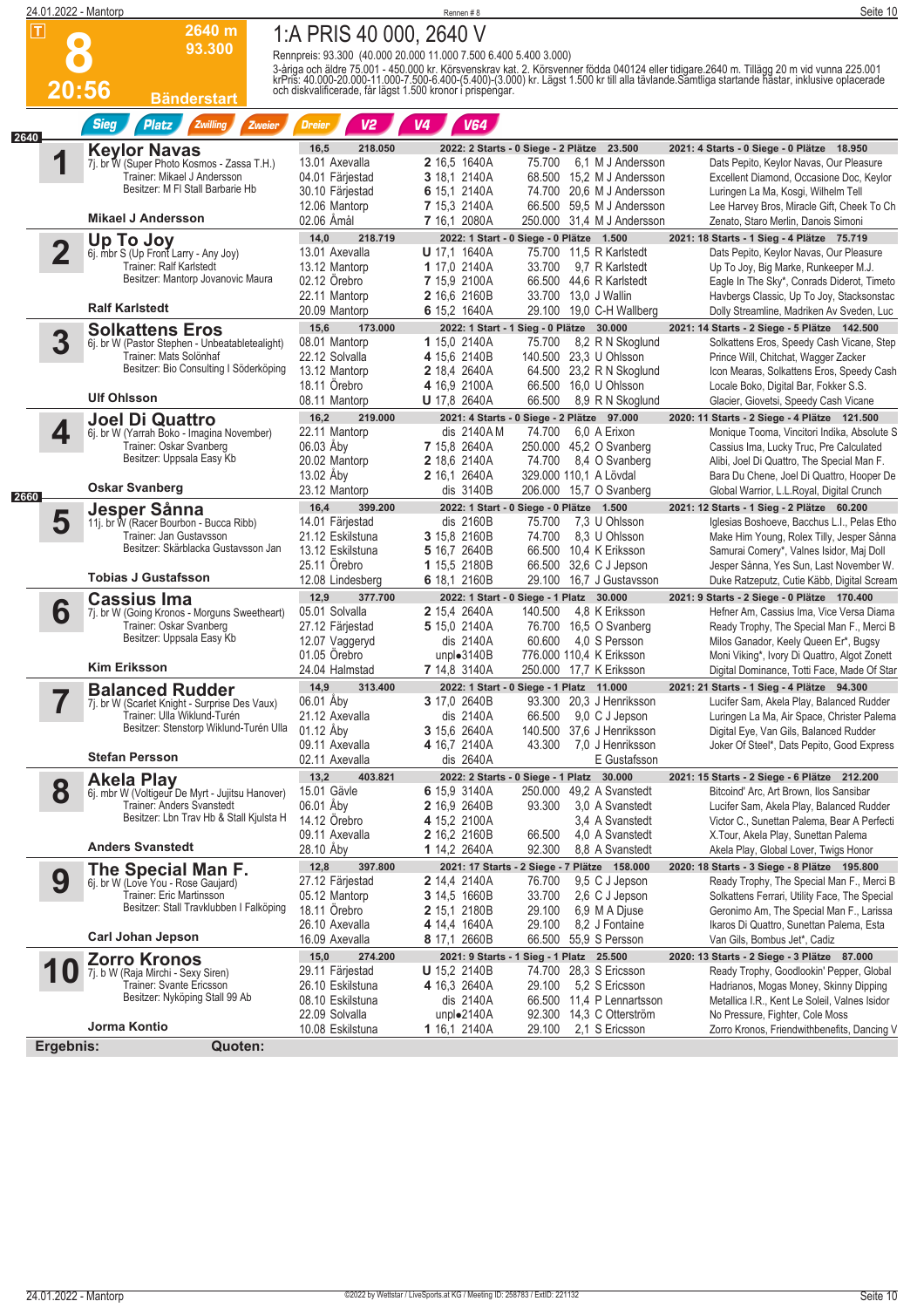| $ \mathsf{T} $<br>2140 m<br>1:A PRIS 40 000, 2140 A<br>93.300<br>Rennpreis: 93.300 (40.000 20.000 11.000 7.500 6.400 5.400 3.000)<br>3-åriga och äldre 325.001 - 1.000.000 kr. Körsvenskrav kat. 2. Körsvenner födda 040124 eller tidigare 2140 m. Autostart. 12 startande Pris:<br>40.000-20.000-11.000-7.500-6.400-(5.400)-(3.000) kr. Lägst 1.500 kr till alla tävl<br>21:15<br>diskvalificerade, får lägst 1.500 kronor i prispengar.<br><b>Autostart</b><br><b>Sieg</b><br><b>Zwilling</b><br>V <sub>2</sub><br><b>V64</b><br><b>Platz</b><br>Zweier<br><b>Dreier</b><br>V4<br>2140<br><b>Sato</b><br>878.100<br>2022: 1 Start - 0 Siege - 0 Plätze 5.000<br>2021: 16 Starts - 3 Siege - 3 Plätze 245.800<br>11,6<br>◀<br>08.01 Mantorp<br>8 14,5•2640A<br>250.000 21,5 H E Johansson<br>Champ Lane, Image Rapida, Ottilia Fri<br>7j. br W (Gift Kronos - Solo Mic)<br>Trainer: Håkan E Johansson<br>22.12 Åby<br>3.7 S Persson<br>4 13,8 2180B<br>226.500<br>Amorcer Levallo, Boke Palema, Vasco De G<br>Besitzer: Vegby Johansson Håkan E<br>05.12 Mantorp<br>8.0 H E Johansson<br><b>2</b> 15,2 2140A<br>114.500<br>Four Guys Dream, Sato, Stella Pona<br>12.10 Axevalla<br>8 14,5 2160B<br>66.500<br>2.6 H E Johansson<br><b>Carl Johan Jepson</b><br><b>U</b> 12,2 1640A<br>114.500<br>4.3 H E Johansson<br>13.09 Mantorp<br>Dats So Cool, McGarret, Hurricane River<br>2020: 14 Starts - 3 Siege - 3 Plätze 190.100<br>12,9<br>898.950<br>2021: 12 Starts - 3 Siege - 4 Plätze 149.900<br><b>Ibelieveinamerica</b><br>$\overline{\mathbf{2}}$<br>12.10 Axevalla<br>7 14,4 2160B<br>66.500<br>5.5 M Alm<br>Milord, Nisse Sånna, Get Ready On Tour<br>9j. b W (Adrian Chip - Staro America)<br>Trainer: Louise Frumerie<br>14.09 Jägersro<br>5 14,1 2180B<br>74.700<br>6,5 M Alm<br>Quite Special, Kung Edward, Borups Racing<br>Besitzer: Frumerie Louise & Alm Mathi<br>10.08 Jägersro<br>$U$ 15,3 $\bullet$ 2640A<br>74.700 17,3 M Alm<br>05.07 Mantorp<br>2 14,8 2160BM<br>74.700<br>2,2 T Bengtsson<br><b>Ulf Ohlsson</b><br>74.700<br>2.5 S Adolfsson<br>15.06 Jägersro<br><b>2</b> 13,0 2140AM<br>12,6<br>2022: 1 Start - 0 Siege - 1 Platz 55.000<br>827.500<br>2021: 12 Starts - 2 Siege - 6 Plätze 151.500<br><b>Image Rapida</b><br>3<br>08.01 Mantorp<br>2 14,3 2640A<br>250.000 11,6 K Oscarsson<br>7j. mbr H (Dream Vacation - Flashing Rapida)<br>Champ Lane, Image Rapida, Ottilia Fri<br>Trainer: Christin Sjöström<br>18.12 Kalmar<br>1 14,7 2140A<br>66.500<br>2,4 E Sjöström<br>Image Rapida, Stella Pona, Isi Band<br>Besitzer: M FI Team Krutrök Hb<br>10.12 Kalmar<br>74.700<br>3.7 E Sjöström<br>2 14.3 1640A<br>Dats Caballo, Image Rapida, R.K.King<br>16.11 Kalmar<br>84.800<br>14,1 E Sjöström<br><b>2</b> 14,5 2140B<br>Erica Sjöström<br>27.06 Kalmar<br><b>U</b> 15,8 3160B<br>250,000<br>13,9 K Oscarsson<br>12,8<br>2022: 1 Start - 0 Siege - 1 Platz 15.000<br>631.693<br><b>Free Bird</b><br>4<br>11.01 Jägersro<br>2 14.2 2140A<br>7,5 A Kolgjini<br>75.700<br>Izzi's Newport*, Free Bird*, Can Tab<br>7j. br H (Ready Cash - Zandra Sib)<br>Trainer: Wolfgang Nimczyk<br>13.12 Mantorp<br>1 15,4 2140A<br>64.500 15,5 M Nimczyk<br>Free Bird*, Bravo Santana / Beethoven<br>Besitzer: Tyskland Brocker Hans<br>07.11 Berlin<br>8 15,6 1900A<br>18,6 D Spangenberg<br>5,4 R Bot<br>23.10 Berlin<br>4 14,9 1900A<br>Adrian Kolgjini<br>10.10 Gelsenkirchen<br>4 16,6 2000A<br>6.5 M Bock<br><b>Cikoria Frazer</b><br>11,9<br>814.350<br>2022: 1 Start - 0 Siege - 0 Plätze 1.500<br>2021: 27 Starts - 1 Sieg - 0 Plätze 83.050<br>5<br>11.01 Eskilstuna<br>$U 20,5 \bullet 1640A$<br>32.1 K P Gustavsson<br>75.700<br>Digital Pro, Havana Boko, Fonda Boko<br>9j. b S (Dream Vacation - Omen Kemp)<br>Trainer: Bernt Eriksson<br>21.12 Eskilstuna<br>5 12,3 1640A<br>74.700 52,4 T J Gustafsson<br>Zinco Jet*, Hector Boko*, Betting Rebel<br>Besitzer: Eriksson Harriet & Bernt<br>14.12 Örebro<br>4 16,1 2100A<br>26.6 K P Gustavsson<br>07.12 Axevalla<br>7 14,8 1640A<br>15.1 K P Gustavsson<br>86.800<br><b>Kent P Gustavsson</b><br>27.11 Axevalla<br>4 14,9 1660B<br>43.300<br>10.7 K P Gustavsson<br>2021: 24 Starts - 3 Siege - 5 Plätze 204.900<br>12,0<br>747.200<br>2020: 25 Starts - 2 Siege - 5 Plätze 166.900<br><b>C.R.Nobless</b><br>6<br>26.12 Solvalla<br>92.300 55,0 J Andersson<br><b>U</b> 16,0 2140AM<br>Linus Boy, Up To Me, Super Zantos<br>9j. mbr S (Andover Andover - Fredrika I.T.)<br>Trainer: Hannele Ruusunen<br>20.12 Mantorp<br><b>U</b> 14,7 1640A<br>111.000<br>48.3 T J Gustafsson<br>Claw, Leon Zon, Isan<br>Besitzer: Ruusunen Matti & Cajsa<br>27.11 Axevalla<br>6 17,6 2180BM<br>66.500 12.9 E Sivertsson<br>12.11 Solvalla<br>3 13.0 1640AM<br>92.300<br>34,6 J Andersson<br>Jorma Kontio<br>23.10 Örebro<br>4 14,4 2100 A M<br>84.800 27,6 J Andersson<br>2021: 10 Starts - 0 Siege - 1 Platz 37.700<br>2020: 14 Starts - 1 Sieg - 3 Plätze 152.000<br>11,7<br>785.650<br><b>Natosi Goj</b><br>7<br>09.11 Axevalla<br>66.500 97,3 J Brunzell<br>U 15,1 2140A<br>12j. br W (Oiseau De Feux - Timeless Sakra)<br>Four Guys Dream, Starbec's A.To Z., Budet<br>I<br>14.10 Orebro<br>Trainer: Jan Hellstedt<br><b>U</b> 14,8 2100A<br>172.500 151,7 J Hellstedt<br>Bandido Gar, Global Agreement, Arch Lane<br>Besitzer: Hellstedt Jan & Sealtrans Ab<br>05.10 Axevalla<br>5 18.1 2160BM<br>9,6 J Brunzell<br>29.100<br>74.700 102,5 J Hellstedt<br>27.09 Mantorp<br>4 14,4 2160B<br>Dats So Cool, Comand, McGarret<br><b>Kim Eriksson</b><br>16.09 Axevalla<br>6 15,0 2140A<br>66.500 36,3 J Hellstedt<br>12,6<br>773.700<br>2022: 1 Start - 0 Siege - 0 Plätze 1.500<br>2021: 17 Starts - 1 Sieg - 3 Plätze 99.800<br><b>Mr Crazed</b><br>8<br>13.01 Axevalla<br><b>U</b> 17,3 2160B<br>93.300 28,1 A Svanstedt<br>Rally Gunnar, Souvenir d'Inverne, Nisse Så<br>11j. mbr W (Crazed - Enjoyitj)<br>Trainer: Anders Svanstedt<br>07.12 Axevalla<br>5 14,6 1640A<br>86.800 10,6 A Svanstedt<br>Souvenir d'Inverne, Tournado Dream, Listas<br>Besitzer: Herrljunga Svanstedt Margare<br>22.11 Mantorp<br><b>U</b> 14,4 2140A<br>84.800<br>50,0 M J Andersson<br>26.10 Axevalla<br>2 15,1 2160B<br>29.100<br>6,3 E Magnusson<br><b>Anders Svanstedt</b><br>12.10 Axevalla<br>4 14,0 2160B<br>66.500<br>27,5 A Svanstedt<br>Milord, Nisse Sånna, Get Ready On Tour<br>14,4<br>960.900<br>2021: 3 Starts - 2 Siege - 0 Plätze 65.400<br>2020: 7 Starts - 0 Siege - 4 Plätze 73.500<br>Je T'aime Explosiv<br>9<br>01.03 Mantorp<br>1 14,2 2160B<br>84.800<br>3,4 A Lövdal<br>Je T'aime Explosiv, I'm A Believer, Beluga<br>9j. mbr W (Explosive Matter - Je T'aime Drea<br>Trainer: Philip Di Luca<br>12.02 Mantorp<br>1 14,0 2160B<br>66.500<br>26,5 A Lövdal<br>Besitzer: Stockholm Di Luca Philip<br>01.01 Orebro<br>6 15,9 2160B<br>10,1 O J Andersson<br>84.800<br>17.12 Örebro<br>65.000<br>5 15,7 2680B<br>9.1 O J Andersson<br>Andreas Lövdal<br>12.05 Eskilstuna<br>65.000<br><b>U</b> 15,0 2140A<br>6,6 O J Andersson<br>Hossiana Boko, Zeus Bi, Lady Zappa<br>11,3<br>2021: 17 Starts - 2 Siege - 6 Plätze 339.700<br>2020: 7 Starts - 2 Siege - 2 Plätze 141.900<br>895.500<br>Riptide R.D.<br>10<br>19.11 Solvalla<br>6 13,8 2140A<br>92.300 19,2 P Nyström<br>7j. br W (Gift Kronos - Royal Lindy)<br>Eddy West, Hector Boko*, Bo C.<br>Trainer: Lise-Lotte Nyström<br>12.11 Solvalla<br>92.300<br>6 14,2 2140A<br>5,8 P Nyström<br>Eddy West, Maverick Dream, Vicar<br>Besitzer: Stall Rappe Raket<br>06.10 Solvalla<br>4 12,9 2140A<br>140.500<br>8,7 P Nyström<br>25.09 Solvalla<br><b>7</b> 12,1 2140A<br>480.000 47,4 P Nyström<br>Pierre Nyström<br>11.09 Bollnäs<br>5 12,9 2140A<br>250.000 11,9 P Nyström<br>17,3<br>721.000<br>2022: 1 Start - 0 Siege - 0 Plätze 10.000<br>2021: 17 Starts - 0 Siege - 3 Plätze 46.900<br><b>Lunatic Face</b><br>12.01 Åby<br>5 15,4 2180B<br>140.500 147,8 J Laursen<br>14j. ljbr W (Viking Kronos - Grace d'Urga)<br>Broadway Sun*, Quantum Roc, Kadett Brod<br>Trainer: Katarina Aurell Laursen<br>14.12 Orebro<br>6 16,2 2100A<br>40,2 J Laursen<br>Besitzer: Stall Monty Python<br>23.11 Eskilstuna<br><b>U</b> 16,7 $\bullet$ 2160B<br>66.500 55,1 J Laursen<br>08.11 Mantorp<br>4 16,1 2160B<br>33.700 12,4 J Laursen<br><b>Jens Laursen</b><br>02.11 Axevalla<br>4 15,1 2160B<br>66.500 81,6 J Laursen<br>Orlando, Milord, Give Me Five F.R.<br>2022: 1 Start - 0 Siege - 1 Platz 11.000<br>12,3<br>759.191<br>2021: 13 Starts - 0 Siege - 2 Plätze 61.252<br><b>Mainio</b><br>10.01 Halmstad<br><b>3</b> 14,8 2140A<br>93.300 31,3 P Zadel<br>7j. br W (Federal Flex - Im On My Own)<br>Counterfeightr, Global Takeover, Mainio<br>Trainer: Riccardo Bianchi<br>23.12 Halmstad<br>6 12,6 1640A<br>226.500 65,9 J Sjunnesson<br>Upper Face, Racing Ribb, Sharp Dream<br>Besitzer: Finland Vähätalo Risto<br>29.11 Halmstad<br>66.500 22,5 J Sjunnesson<br>4 14,0 2140A<br>19.11 Jägersro<br>5 14,0 2140A<br>84.800<br>33,7 J Sjunnesson<br><b>Stefan Persson</b><br>03.11 Aby<br>dis 2660B<br>140.500 61,1 J Untersteiner | 24.01.2022 - Mantorp |  | Rennen #9 | Seite 11                                     |
|-------------------------------------------------------------------------------------------------------------------------------------------------------------------------------------------------------------------------------------------------------------------------------------------------------------------------------------------------------------------------------------------------------------------------------------------------------------------------------------------------------------------------------------------------------------------------------------------------------------------------------------------------------------------------------------------------------------------------------------------------------------------------------------------------------------------------------------------------------------------------------------------------------------------------------------------------------------------------------------------------------------------------------------------------------------------------------------------------------------------------------------------------------------------------------------------------------------------------------------------------------------------------------------------------------------------------------------------------------------------------------------------------------------------------------------------------------------------------------------------------------------------------------------------------------------------------------------------------------------------------------------------------------------------------------------------------------------------------------------------------------------------------------------------------------------------------------------------------------------------------------------------------------------------------------------------------------------------------------------------------------------------------------------------------------------------------------------------------------------------------------------------------------------------------------------------------------------------------------------------------------------------------------------------------------------------------------------------------------------------------------------------------------------------------------------------------------------------------------------------------------------------------------------------------------------------------------------------------------------------------------------------------------------------------------------------------------------------------------------------------------------------------------------------------------------------------------------------------------------------------------------------------------------------------------------------------------------------------------------------------------------------------------------------------------------------------------------------------------------------------------------------------------------------------------------------------------------------------------------------------------------------------------------------------------------------------------------------------------------------------------------------------------------------------------------------------------------------------------------------------------------------------------------------------------------------------------------------------------------------------------------------------------------------------------------------------------------------------------------------------------------------------------------------------------------------------------------------------------------------------------------------------------------------------------------------------------------------------------------------------------------------------------------------------------------------------------------------------------------------------------------------------------------------------------------------------------------------------------------------------------------------------------------------------------------------------------------------------------------------------------------------------------------------------------------------------------------------------------------------------------------------------------------------------------------------------------------------------------------------------------------------------------------------------------------------------------------------------------------------------------------------------------------------------------------------------------------------------------------------------------------------------------------------------------------------------------------------------------------------------------------------------------------------------------------------------------------------------------------------------------------------------------------------------------------------------------------------------------------------------------------------------------------------------------------------------------------------------------------------------------------------------------------------------------------------------------------------------------------------------------------------------------------------------------------------------------------------------------------------------------------------------------------------------------------------------------------------------------------------------------------------------------------------------------------------------------------------------------------------------------------------------------------------------------------------------------------------------------------------------------------------------------------------------------------------------------------------------------------------------------------------------------------------------------------------------------------------------------------------------------------------------------------------------------------------------------------------------------------------------------------------------------------------------------------------------------------------------------------------------------------------------------------------------------------------------------------------------------------------------------------------------------------------------------------------------------------------------------------------------------------------------------------------------------------------------------------------------------------------------------------------------------------------------------------------------------------------------------------------------------------------------------------------------------------------------------------------------------------------------------------------------------------------------------------------------------------------------------------------------------------------------------------------------------------------------------------------------------------------------------------------------------------------------------------------------------------------------------------------------------------------------------------------------------------------------------------------------------------------------------------------------------------------------------------------------------------------------------------------------------------------------------------------------------------------------------------------------------------------------------------------------------------------------------------------------------------------------------------------------------------------------------------------------------------------------------------------------------------------------------------------------------------------------------------------------------------------------------------------------------------------------------------------------------------------------------------------------------------------------------------------------------------------------------------------------------------------------------------------------------------------------------------------------------------------------------------------------------------------------------------------------------------------------------------------------------------------------------------------------------------------------------------------------------------------------------------------------------------------------------------------------------------------------------------------------------------------------------------------------------------------------------------------------------------------------|----------------------|--|-----------|----------------------------------------------|
|                                                                                                                                                                                                                                                                                                                                                                                                                                                                                                                                                                                                                                                                                                                                                                                                                                                                                                                                                                                                                                                                                                                                                                                                                                                                                                                                                                                                                                                                                                                                                                                                                                                                                                                                                                                                                                                                                                                                                                                                                                                                                                                                                                                                                                                                                                                                                                                                                                                                                                                                                                                                                                                                                                                                                                                                                                                                                                                                                                                                                                                                                                                                                                                                                                                                                                                                                                                                                                                                                                                                                                                                                                                                                                                                                                                                                                                                                                                                                                                                                                                                                                                                                                                                                                                                                                                                                                                                                                                                                                                                                                                                                                                                                                                                                                                                                                                                                                                                                                                                                                                                                                                                                                                                                                                                                                                                                                                                                                                                                                                                                                                                                                                                                                                                                                                                                                                                                                                                                                                                                                                                                                                                                                                                                                                                                                                                                                                                                                                                                                                                                                                                                                                                                                                                                                                                                                                                                                                                                                                                                                                                                                                                                                                                                                                                                                                                                                                                                                                                                                                                                                                                                                                                                                                                                                                                                                                                                                                                                                                                                                                                                                                                                                                                                                                                                                                                                                                                                                                                                                                                                                                                                                                                                                                                                                                                                                                                                                                                                                                                                                                                         |                      |  |           |                                              |
|                                                                                                                                                                                                                                                                                                                                                                                                                                                                                                                                                                                                                                                                                                                                                                                                                                                                                                                                                                                                                                                                                                                                                                                                                                                                                                                                                                                                                                                                                                                                                                                                                                                                                                                                                                                                                                                                                                                                                                                                                                                                                                                                                                                                                                                                                                                                                                                                                                                                                                                                                                                                                                                                                                                                                                                                                                                                                                                                                                                                                                                                                                                                                                                                                                                                                                                                                                                                                                                                                                                                                                                                                                                                                                                                                                                                                                                                                                                                                                                                                                                                                                                                                                                                                                                                                                                                                                                                                                                                                                                                                                                                                                                                                                                                                                                                                                                                                                                                                                                                                                                                                                                                                                                                                                                                                                                                                                                                                                                                                                                                                                                                                                                                                                                                                                                                                                                                                                                                                                                                                                                                                                                                                                                                                                                                                                                                                                                                                                                                                                                                                                                                                                                                                                                                                                                                                                                                                                                                                                                                                                                                                                                                                                                                                                                                                                                                                                                                                                                                                                                                                                                                                                                                                                                                                                                                                                                                                                                                                                                                                                                                                                                                                                                                                                                                                                                                                                                                                                                                                                                                                                                                                                                                                                                                                                                                                                                                                                                                                                                                                                                                         |                      |  |           |                                              |
|                                                                                                                                                                                                                                                                                                                                                                                                                                                                                                                                                                                                                                                                                                                                                                                                                                                                                                                                                                                                                                                                                                                                                                                                                                                                                                                                                                                                                                                                                                                                                                                                                                                                                                                                                                                                                                                                                                                                                                                                                                                                                                                                                                                                                                                                                                                                                                                                                                                                                                                                                                                                                                                                                                                                                                                                                                                                                                                                                                                                                                                                                                                                                                                                                                                                                                                                                                                                                                                                                                                                                                                                                                                                                                                                                                                                                                                                                                                                                                                                                                                                                                                                                                                                                                                                                                                                                                                                                                                                                                                                                                                                                                                                                                                                                                                                                                                                                                                                                                                                                                                                                                                                                                                                                                                                                                                                                                                                                                                                                                                                                                                                                                                                                                                                                                                                                                                                                                                                                                                                                                                                                                                                                                                                                                                                                                                                                                                                                                                                                                                                                                                                                                                                                                                                                                                                                                                                                                                                                                                                                                                                                                                                                                                                                                                                                                                                                                                                                                                                                                                                                                                                                                                                                                                                                                                                                                                                                                                                                                                                                                                                                                                                                                                                                                                                                                                                                                                                                                                                                                                                                                                                                                                                                                                                                                                                                                                                                                                                                                                                                                                                         |                      |  |           |                                              |
|                                                                                                                                                                                                                                                                                                                                                                                                                                                                                                                                                                                                                                                                                                                                                                                                                                                                                                                                                                                                                                                                                                                                                                                                                                                                                                                                                                                                                                                                                                                                                                                                                                                                                                                                                                                                                                                                                                                                                                                                                                                                                                                                                                                                                                                                                                                                                                                                                                                                                                                                                                                                                                                                                                                                                                                                                                                                                                                                                                                                                                                                                                                                                                                                                                                                                                                                                                                                                                                                                                                                                                                                                                                                                                                                                                                                                                                                                                                                                                                                                                                                                                                                                                                                                                                                                                                                                                                                                                                                                                                                                                                                                                                                                                                                                                                                                                                                                                                                                                                                                                                                                                                                                                                                                                                                                                                                                                                                                                                                                                                                                                                                                                                                                                                                                                                                                                                                                                                                                                                                                                                                                                                                                                                                                                                                                                                                                                                                                                                                                                                                                                                                                                                                                                                                                                                                                                                                                                                                                                                                                                                                                                                                                                                                                                                                                                                                                                                                                                                                                                                                                                                                                                                                                                                                                                                                                                                                                                                                                                                                                                                                                                                                                                                                                                                                                                                                                                                                                                                                                                                                                                                                                                                                                                                                                                                                                                                                                                                                                                                                                                                                         |                      |  |           |                                              |
|                                                                                                                                                                                                                                                                                                                                                                                                                                                                                                                                                                                                                                                                                                                                                                                                                                                                                                                                                                                                                                                                                                                                                                                                                                                                                                                                                                                                                                                                                                                                                                                                                                                                                                                                                                                                                                                                                                                                                                                                                                                                                                                                                                                                                                                                                                                                                                                                                                                                                                                                                                                                                                                                                                                                                                                                                                                                                                                                                                                                                                                                                                                                                                                                                                                                                                                                                                                                                                                                                                                                                                                                                                                                                                                                                                                                                                                                                                                                                                                                                                                                                                                                                                                                                                                                                                                                                                                                                                                                                                                                                                                                                                                                                                                                                                                                                                                                                                                                                                                                                                                                                                                                                                                                                                                                                                                                                                                                                                                                                                                                                                                                                                                                                                                                                                                                                                                                                                                                                                                                                                                                                                                                                                                                                                                                                                                                                                                                                                                                                                                                                                                                                                                                                                                                                                                                                                                                                                                                                                                                                                                                                                                                                                                                                                                                                                                                                                                                                                                                                                                                                                                                                                                                                                                                                                                                                                                                                                                                                                                                                                                                                                                                                                                                                                                                                                                                                                                                                                                                                                                                                                                                                                                                                                                                                                                                                                                                                                                                                                                                                                                                         |                      |  |           |                                              |
|                                                                                                                                                                                                                                                                                                                                                                                                                                                                                                                                                                                                                                                                                                                                                                                                                                                                                                                                                                                                                                                                                                                                                                                                                                                                                                                                                                                                                                                                                                                                                                                                                                                                                                                                                                                                                                                                                                                                                                                                                                                                                                                                                                                                                                                                                                                                                                                                                                                                                                                                                                                                                                                                                                                                                                                                                                                                                                                                                                                                                                                                                                                                                                                                                                                                                                                                                                                                                                                                                                                                                                                                                                                                                                                                                                                                                                                                                                                                                                                                                                                                                                                                                                                                                                                                                                                                                                                                                                                                                                                                                                                                                                                                                                                                                                                                                                                                                                                                                                                                                                                                                                                                                                                                                                                                                                                                                                                                                                                                                                                                                                                                                                                                                                                                                                                                                                                                                                                                                                                                                                                                                                                                                                                                                                                                                                                                                                                                                                                                                                                                                                                                                                                                                                                                                                                                                                                                                                                                                                                                                                                                                                                                                                                                                                                                                                                                                                                                                                                                                                                                                                                                                                                                                                                                                                                                                                                                                                                                                                                                                                                                                                                                                                                                                                                                                                                                                                                                                                                                                                                                                                                                                                                                                                                                                                                                                                                                                                                                                                                                                                                                         |                      |  |           |                                              |
|                                                                                                                                                                                                                                                                                                                                                                                                                                                                                                                                                                                                                                                                                                                                                                                                                                                                                                                                                                                                                                                                                                                                                                                                                                                                                                                                                                                                                                                                                                                                                                                                                                                                                                                                                                                                                                                                                                                                                                                                                                                                                                                                                                                                                                                                                                                                                                                                                                                                                                                                                                                                                                                                                                                                                                                                                                                                                                                                                                                                                                                                                                                                                                                                                                                                                                                                                                                                                                                                                                                                                                                                                                                                                                                                                                                                                                                                                                                                                                                                                                                                                                                                                                                                                                                                                                                                                                                                                                                                                                                                                                                                                                                                                                                                                                                                                                                                                                                                                                                                                                                                                                                                                                                                                                                                                                                                                                                                                                                                                                                                                                                                                                                                                                                                                                                                                                                                                                                                                                                                                                                                                                                                                                                                                                                                                                                                                                                                                                                                                                                                                                                                                                                                                                                                                                                                                                                                                                                                                                                                                                                                                                                                                                                                                                                                                                                                                                                                                                                                                                                                                                                                                                                                                                                                                                                                                                                                                                                                                                                                                                                                                                                                                                                                                                                                                                                                                                                                                                                                                                                                                                                                                                                                                                                                                                                                                                                                                                                                                                                                                                                                         |                      |  |           |                                              |
|                                                                                                                                                                                                                                                                                                                                                                                                                                                                                                                                                                                                                                                                                                                                                                                                                                                                                                                                                                                                                                                                                                                                                                                                                                                                                                                                                                                                                                                                                                                                                                                                                                                                                                                                                                                                                                                                                                                                                                                                                                                                                                                                                                                                                                                                                                                                                                                                                                                                                                                                                                                                                                                                                                                                                                                                                                                                                                                                                                                                                                                                                                                                                                                                                                                                                                                                                                                                                                                                                                                                                                                                                                                                                                                                                                                                                                                                                                                                                                                                                                                                                                                                                                                                                                                                                                                                                                                                                                                                                                                                                                                                                                                                                                                                                                                                                                                                                                                                                                                                                                                                                                                                                                                                                                                                                                                                                                                                                                                                                                                                                                                                                                                                                                                                                                                                                                                                                                                                                                                                                                                                                                                                                                                                                                                                                                                                                                                                                                                                                                                                                                                                                                                                                                                                                                                                                                                                                                                                                                                                                                                                                                                                                                                                                                                                                                                                                                                                                                                                                                                                                                                                                                                                                                                                                                                                                                                                                                                                                                                                                                                                                                                                                                                                                                                                                                                                                                                                                                                                                                                                                                                                                                                                                                                                                                                                                                                                                                                                                                                                                                                                         |                      |  |           |                                              |
|                                                                                                                                                                                                                                                                                                                                                                                                                                                                                                                                                                                                                                                                                                                                                                                                                                                                                                                                                                                                                                                                                                                                                                                                                                                                                                                                                                                                                                                                                                                                                                                                                                                                                                                                                                                                                                                                                                                                                                                                                                                                                                                                                                                                                                                                                                                                                                                                                                                                                                                                                                                                                                                                                                                                                                                                                                                                                                                                                                                                                                                                                                                                                                                                                                                                                                                                                                                                                                                                                                                                                                                                                                                                                                                                                                                                                                                                                                                                                                                                                                                                                                                                                                                                                                                                                                                                                                                                                                                                                                                                                                                                                                                                                                                                                                                                                                                                                                                                                                                                                                                                                                                                                                                                                                                                                                                                                                                                                                                                                                                                                                                                                                                                                                                                                                                                                                                                                                                                                                                                                                                                                                                                                                                                                                                                                                                                                                                                                                                                                                                                                                                                                                                                                                                                                                                                                                                                                                                                                                                                                                                                                                                                                                                                                                                                                                                                                                                                                                                                                                                                                                                                                                                                                                                                                                                                                                                                                                                                                                                                                                                                                                                                                                                                                                                                                                                                                                                                                                                                                                                                                                                                                                                                                                                                                                                                                                                                                                                                                                                                                                                                         |                      |  |           |                                              |
|                                                                                                                                                                                                                                                                                                                                                                                                                                                                                                                                                                                                                                                                                                                                                                                                                                                                                                                                                                                                                                                                                                                                                                                                                                                                                                                                                                                                                                                                                                                                                                                                                                                                                                                                                                                                                                                                                                                                                                                                                                                                                                                                                                                                                                                                                                                                                                                                                                                                                                                                                                                                                                                                                                                                                                                                                                                                                                                                                                                                                                                                                                                                                                                                                                                                                                                                                                                                                                                                                                                                                                                                                                                                                                                                                                                                                                                                                                                                                                                                                                                                                                                                                                                                                                                                                                                                                                                                                                                                                                                                                                                                                                                                                                                                                                                                                                                                                                                                                                                                                                                                                                                                                                                                                                                                                                                                                                                                                                                                                                                                                                                                                                                                                                                                                                                                                                                                                                                                                                                                                                                                                                                                                                                                                                                                                                                                                                                                                                                                                                                                                                                                                                                                                                                                                                                                                                                                                                                                                                                                                                                                                                                                                                                                                                                                                                                                                                                                                                                                                                                                                                                                                                                                                                                                                                                                                                                                                                                                                                                                                                                                                                                                                                                                                                                                                                                                                                                                                                                                                                                                                                                                                                                                                                                                                                                                                                                                                                                                                                                                                                                                         |                      |  |           |                                              |
|                                                                                                                                                                                                                                                                                                                                                                                                                                                                                                                                                                                                                                                                                                                                                                                                                                                                                                                                                                                                                                                                                                                                                                                                                                                                                                                                                                                                                                                                                                                                                                                                                                                                                                                                                                                                                                                                                                                                                                                                                                                                                                                                                                                                                                                                                                                                                                                                                                                                                                                                                                                                                                                                                                                                                                                                                                                                                                                                                                                                                                                                                                                                                                                                                                                                                                                                                                                                                                                                                                                                                                                                                                                                                                                                                                                                                                                                                                                                                                                                                                                                                                                                                                                                                                                                                                                                                                                                                                                                                                                                                                                                                                                                                                                                                                                                                                                                                                                                                                                                                                                                                                                                                                                                                                                                                                                                                                                                                                                                                                                                                                                                                                                                                                                                                                                                                                                                                                                                                                                                                                                                                                                                                                                                                                                                                                                                                                                                                                                                                                                                                                                                                                                                                                                                                                                                                                                                                                                                                                                                                                                                                                                                                                                                                                                                                                                                                                                                                                                                                                                                                                                                                                                                                                                                                                                                                                                                                                                                                                                                                                                                                                                                                                                                                                                                                                                                                                                                                                                                                                                                                                                                                                                                                                                                                                                                                                                                                                                                                                                                                                                                         |                      |  |           | Milord, Nisse Sånna, Get Ready On Tour       |
|                                                                                                                                                                                                                                                                                                                                                                                                                                                                                                                                                                                                                                                                                                                                                                                                                                                                                                                                                                                                                                                                                                                                                                                                                                                                                                                                                                                                                                                                                                                                                                                                                                                                                                                                                                                                                                                                                                                                                                                                                                                                                                                                                                                                                                                                                                                                                                                                                                                                                                                                                                                                                                                                                                                                                                                                                                                                                                                                                                                                                                                                                                                                                                                                                                                                                                                                                                                                                                                                                                                                                                                                                                                                                                                                                                                                                                                                                                                                                                                                                                                                                                                                                                                                                                                                                                                                                                                                                                                                                                                                                                                                                                                                                                                                                                                                                                                                                                                                                                                                                                                                                                                                                                                                                                                                                                                                                                                                                                                                                                                                                                                                                                                                                                                                                                                                                                                                                                                                                                                                                                                                                                                                                                                                                                                                                                                                                                                                                                                                                                                                                                                                                                                                                                                                                                                                                                                                                                                                                                                                                                                                                                                                                                                                                                                                                                                                                                                                                                                                                                                                                                                                                                                                                                                                                                                                                                                                                                                                                                                                                                                                                                                                                                                                                                                                                                                                                                                                                                                                                                                                                                                                                                                                                                                                                                                                                                                                                                                                                                                                                                                                         |                      |  |           |                                              |
|                                                                                                                                                                                                                                                                                                                                                                                                                                                                                                                                                                                                                                                                                                                                                                                                                                                                                                                                                                                                                                                                                                                                                                                                                                                                                                                                                                                                                                                                                                                                                                                                                                                                                                                                                                                                                                                                                                                                                                                                                                                                                                                                                                                                                                                                                                                                                                                                                                                                                                                                                                                                                                                                                                                                                                                                                                                                                                                                                                                                                                                                                                                                                                                                                                                                                                                                                                                                                                                                                                                                                                                                                                                                                                                                                                                                                                                                                                                                                                                                                                                                                                                                                                                                                                                                                                                                                                                                                                                                                                                                                                                                                                                                                                                                                                                                                                                                                                                                                                                                                                                                                                                                                                                                                                                                                                                                                                                                                                                                                                                                                                                                                                                                                                                                                                                                                                                                                                                                                                                                                                                                                                                                                                                                                                                                                                                                                                                                                                                                                                                                                                                                                                                                                                                                                                                                                                                                                                                                                                                                                                                                                                                                                                                                                                                                                                                                                                                                                                                                                                                                                                                                                                                                                                                                                                                                                                                                                                                                                                                                                                                                                                                                                                                                                                                                                                                                                                                                                                                                                                                                                                                                                                                                                                                                                                                                                                                                                                                                                                                                                                                                         |                      |  |           |                                              |
|                                                                                                                                                                                                                                                                                                                                                                                                                                                                                                                                                                                                                                                                                                                                                                                                                                                                                                                                                                                                                                                                                                                                                                                                                                                                                                                                                                                                                                                                                                                                                                                                                                                                                                                                                                                                                                                                                                                                                                                                                                                                                                                                                                                                                                                                                                                                                                                                                                                                                                                                                                                                                                                                                                                                                                                                                                                                                                                                                                                                                                                                                                                                                                                                                                                                                                                                                                                                                                                                                                                                                                                                                                                                                                                                                                                                                                                                                                                                                                                                                                                                                                                                                                                                                                                                                                                                                                                                                                                                                                                                                                                                                                                                                                                                                                                                                                                                                                                                                                                                                                                                                                                                                                                                                                                                                                                                                                                                                                                                                                                                                                                                                                                                                                                                                                                                                                                                                                                                                                                                                                                                                                                                                                                                                                                                                                                                                                                                                                                                                                                                                                                                                                                                                                                                                                                                                                                                                                                                                                                                                                                                                                                                                                                                                                                                                                                                                                                                                                                                                                                                                                                                                                                                                                                                                                                                                                                                                                                                                                                                                                                                                                                                                                                                                                                                                                                                                                                                                                                                                                                                                                                                                                                                                                                                                                                                                                                                                                                                                                                                                                                                         |                      |  |           |                                              |
|                                                                                                                                                                                                                                                                                                                                                                                                                                                                                                                                                                                                                                                                                                                                                                                                                                                                                                                                                                                                                                                                                                                                                                                                                                                                                                                                                                                                                                                                                                                                                                                                                                                                                                                                                                                                                                                                                                                                                                                                                                                                                                                                                                                                                                                                                                                                                                                                                                                                                                                                                                                                                                                                                                                                                                                                                                                                                                                                                                                                                                                                                                                                                                                                                                                                                                                                                                                                                                                                                                                                                                                                                                                                                                                                                                                                                                                                                                                                                                                                                                                                                                                                                                                                                                                                                                                                                                                                                                                                                                                                                                                                                                                                                                                                                                                                                                                                                                                                                                                                                                                                                                                                                                                                                                                                                                                                                                                                                                                                                                                                                                                                                                                                                                                                                                                                                                                                                                                                                                                                                                                                                                                                                                                                                                                                                                                                                                                                                                                                                                                                                                                                                                                                                                                                                                                                                                                                                                                                                                                                                                                                                                                                                                                                                                                                                                                                                                                                                                                                                                                                                                                                                                                                                                                                                                                                                                                                                                                                                                                                                                                                                                                                                                                                                                                                                                                                                                                                                                                                                                                                                                                                                                                                                                                                                                                                                                                                                                                                                                                                                                                                         |                      |  |           | Devs Daffodil, Quite E.Wood, Racing Ribb     |
|                                                                                                                                                                                                                                                                                                                                                                                                                                                                                                                                                                                                                                                                                                                                                                                                                                                                                                                                                                                                                                                                                                                                                                                                                                                                                                                                                                                                                                                                                                                                                                                                                                                                                                                                                                                                                                                                                                                                                                                                                                                                                                                                                                                                                                                                                                                                                                                                                                                                                                                                                                                                                                                                                                                                                                                                                                                                                                                                                                                                                                                                                                                                                                                                                                                                                                                                                                                                                                                                                                                                                                                                                                                                                                                                                                                                                                                                                                                                                                                                                                                                                                                                                                                                                                                                                                                                                                                                                                                                                                                                                                                                                                                                                                                                                                                                                                                                                                                                                                                                                                                                                                                                                                                                                                                                                                                                                                                                                                                                                                                                                                                                                                                                                                                                                                                                                                                                                                                                                                                                                                                                                                                                                                                                                                                                                                                                                                                                                                                                                                                                                                                                                                                                                                                                                                                                                                                                                                                                                                                                                                                                                                                                                                                                                                                                                                                                                                                                                                                                                                                                                                                                                                                                                                                                                                                                                                                                                                                                                                                                                                                                                                                                                                                                                                                                                                                                                                                                                                                                                                                                                                                                                                                                                                                                                                                                                                                                                                                                                                                                                                                                         |                      |  |           | Toreador, Ibelieveinamerica, Zinzan Cash     |
|                                                                                                                                                                                                                                                                                                                                                                                                                                                                                                                                                                                                                                                                                                                                                                                                                                                                                                                                                                                                                                                                                                                                                                                                                                                                                                                                                                                                                                                                                                                                                                                                                                                                                                                                                                                                                                                                                                                                                                                                                                                                                                                                                                                                                                                                                                                                                                                                                                                                                                                                                                                                                                                                                                                                                                                                                                                                                                                                                                                                                                                                                                                                                                                                                                                                                                                                                                                                                                                                                                                                                                                                                                                                                                                                                                                                                                                                                                                                                                                                                                                                                                                                                                                                                                                                                                                                                                                                                                                                                                                                                                                                                                                                                                                                                                                                                                                                                                                                                                                                                                                                                                                                                                                                                                                                                                                                                                                                                                                                                                                                                                                                                                                                                                                                                                                                                                                                                                                                                                                                                                                                                                                                                                                                                                                                                                                                                                                                                                                                                                                                                                                                                                                                                                                                                                                                                                                                                                                                                                                                                                                                                                                                                                                                                                                                                                                                                                                                                                                                                                                                                                                                                                                                                                                                                                                                                                                                                                                                                                                                                                                                                                                                                                                                                                                                                                                                                                                                                                                                                                                                                                                                                                                                                                                                                                                                                                                                                                                                                                                                                                                                         |                      |  |           | Dynamite Light, Ibelieveinamerica, U.R.Ama   |
|                                                                                                                                                                                                                                                                                                                                                                                                                                                                                                                                                                                                                                                                                                                                                                                                                                                                                                                                                                                                                                                                                                                                                                                                                                                                                                                                                                                                                                                                                                                                                                                                                                                                                                                                                                                                                                                                                                                                                                                                                                                                                                                                                                                                                                                                                                                                                                                                                                                                                                                                                                                                                                                                                                                                                                                                                                                                                                                                                                                                                                                                                                                                                                                                                                                                                                                                                                                                                                                                                                                                                                                                                                                                                                                                                                                                                                                                                                                                                                                                                                                                                                                                                                                                                                                                                                                                                                                                                                                                                                                                                                                                                                                                                                                                                                                                                                                                                                                                                                                                                                                                                                                                                                                                                                                                                                                                                                                                                                                                                                                                                                                                                                                                                                                                                                                                                                                                                                                                                                                                                                                                                                                                                                                                                                                                                                                                                                                                                                                                                                                                                                                                                                                                                                                                                                                                                                                                                                                                                                                                                                                                                                                                                                                                                                                                                                                                                                                                                                                                                                                                                                                                                                                                                                                                                                                                                                                                                                                                                                                                                                                                                                                                                                                                                                                                                                                                                                                                                                                                                                                                                                                                                                                                                                                                                                                                                                                                                                                                                                                                                                                                         |                      |  |           |                                              |
|                                                                                                                                                                                                                                                                                                                                                                                                                                                                                                                                                                                                                                                                                                                                                                                                                                                                                                                                                                                                                                                                                                                                                                                                                                                                                                                                                                                                                                                                                                                                                                                                                                                                                                                                                                                                                                                                                                                                                                                                                                                                                                                                                                                                                                                                                                                                                                                                                                                                                                                                                                                                                                                                                                                                                                                                                                                                                                                                                                                                                                                                                                                                                                                                                                                                                                                                                                                                                                                                                                                                                                                                                                                                                                                                                                                                                                                                                                                                                                                                                                                                                                                                                                                                                                                                                                                                                                                                                                                                                                                                                                                                                                                                                                                                                                                                                                                                                                                                                                                                                                                                                                                                                                                                                                                                                                                                                                                                                                                                                                                                                                                                                                                                                                                                                                                                                                                                                                                                                                                                                                                                                                                                                                                                                                                                                                                                                                                                                                                                                                                                                                                                                                                                                                                                                                                                                                                                                                                                                                                                                                                                                                                                                                                                                                                                                                                                                                                                                                                                                                                                                                                                                                                                                                                                                                                                                                                                                                                                                                                                                                                                                                                                                                                                                                                                                                                                                                                                                                                                                                                                                                                                                                                                                                                                                                                                                                                                                                                                                                                                                                                                         |                      |  |           |                                              |
|                                                                                                                                                                                                                                                                                                                                                                                                                                                                                                                                                                                                                                                                                                                                                                                                                                                                                                                                                                                                                                                                                                                                                                                                                                                                                                                                                                                                                                                                                                                                                                                                                                                                                                                                                                                                                                                                                                                                                                                                                                                                                                                                                                                                                                                                                                                                                                                                                                                                                                                                                                                                                                                                                                                                                                                                                                                                                                                                                                                                                                                                                                                                                                                                                                                                                                                                                                                                                                                                                                                                                                                                                                                                                                                                                                                                                                                                                                                                                                                                                                                                                                                                                                                                                                                                                                                                                                                                                                                                                                                                                                                                                                                                                                                                                                                                                                                                                                                                                                                                                                                                                                                                                                                                                                                                                                                                                                                                                                                                                                                                                                                                                                                                                                                                                                                                                                                                                                                                                                                                                                                                                                                                                                                                                                                                                                                                                                                                                                                                                                                                                                                                                                                                                                                                                                                                                                                                                                                                                                                                                                                                                                                                                                                                                                                                                                                                                                                                                                                                                                                                                                                                                                                                                                                                                                                                                                                                                                                                                                                                                                                                                                                                                                                                                                                                                                                                                                                                                                                                                                                                                                                                                                                                                                                                                                                                                                                                                                                                                                                                                                                                         |                      |  |           |                                              |
|                                                                                                                                                                                                                                                                                                                                                                                                                                                                                                                                                                                                                                                                                                                                                                                                                                                                                                                                                                                                                                                                                                                                                                                                                                                                                                                                                                                                                                                                                                                                                                                                                                                                                                                                                                                                                                                                                                                                                                                                                                                                                                                                                                                                                                                                                                                                                                                                                                                                                                                                                                                                                                                                                                                                                                                                                                                                                                                                                                                                                                                                                                                                                                                                                                                                                                                                                                                                                                                                                                                                                                                                                                                                                                                                                                                                                                                                                                                                                                                                                                                                                                                                                                                                                                                                                                                                                                                                                                                                                                                                                                                                                                                                                                                                                                                                                                                                                                                                                                                                                                                                                                                                                                                                                                                                                                                                                                                                                                                                                                                                                                                                                                                                                                                                                                                                                                                                                                                                                                                                                                                                                                                                                                                                                                                                                                                                                                                                                                                                                                                                                                                                                                                                                                                                                                                                                                                                                                                                                                                                                                                                                                                                                                                                                                                                                                                                                                                                                                                                                                                                                                                                                                                                                                                                                                                                                                                                                                                                                                                                                                                                                                                                                                                                                                                                                                                                                                                                                                                                                                                                                                                                                                                                                                                                                                                                                                                                                                                                                                                                                                                                         |                      |  |           | Staro Leonardo, Image Rapida, Felix V.M.     |
|                                                                                                                                                                                                                                                                                                                                                                                                                                                                                                                                                                                                                                                                                                                                                                                                                                                                                                                                                                                                                                                                                                                                                                                                                                                                                                                                                                                                                                                                                                                                                                                                                                                                                                                                                                                                                                                                                                                                                                                                                                                                                                                                                                                                                                                                                                                                                                                                                                                                                                                                                                                                                                                                                                                                                                                                                                                                                                                                                                                                                                                                                                                                                                                                                                                                                                                                                                                                                                                                                                                                                                                                                                                                                                                                                                                                                                                                                                                                                                                                                                                                                                                                                                                                                                                                                                                                                                                                                                                                                                                                                                                                                                                                                                                                                                                                                                                                                                                                                                                                                                                                                                                                                                                                                                                                                                                                                                                                                                                                                                                                                                                                                                                                                                                                                                                                                                                                                                                                                                                                                                                                                                                                                                                                                                                                                                                                                                                                                                                                                                                                                                                                                                                                                                                                                                                                                                                                                                                                                                                                                                                                                                                                                                                                                                                                                                                                                                                                                                                                                                                                                                                                                                                                                                                                                                                                                                                                                                                                                                                                                                                                                                                                                                                                                                                                                                                                                                                                                                                                                                                                                                                                                                                                                                                                                                                                                                                                                                                                                                                                                                                                         |                      |  |           | Husse Boko, Hurricane Silas, Shocking Sup    |
|                                                                                                                                                                                                                                                                                                                                                                                                                                                                                                                                                                                                                                                                                                                                                                                                                                                                                                                                                                                                                                                                                                                                                                                                                                                                                                                                                                                                                                                                                                                                                                                                                                                                                                                                                                                                                                                                                                                                                                                                                                                                                                                                                                                                                                                                                                                                                                                                                                                                                                                                                                                                                                                                                                                                                                                                                                                                                                                                                                                                                                                                                                                                                                                                                                                                                                                                                                                                                                                                                                                                                                                                                                                                                                                                                                                                                                                                                                                                                                                                                                                                                                                                                                                                                                                                                                                                                                                                                                                                                                                                                                                                                                                                                                                                                                                                                                                                                                                                                                                                                                                                                                                                                                                                                                                                                                                                                                                                                                                                                                                                                                                                                                                                                                                                                                                                                                                                                                                                                                                                                                                                                                                                                                                                                                                                                                                                                                                                                                                                                                                                                                                                                                                                                                                                                                                                                                                                                                                                                                                                                                                                                                                                                                                                                                                                                                                                                                                                                                                                                                                                                                                                                                                                                                                                                                                                                                                                                                                                                                                                                                                                                                                                                                                                                                                                                                                                                                                                                                                                                                                                                                                                                                                                                                                                                                                                                                                                                                                                                                                                                                                                         |                      |  |           | 2021: 19 Starts - 4 Siege - 7 Plätze 112.370 |
|                                                                                                                                                                                                                                                                                                                                                                                                                                                                                                                                                                                                                                                                                                                                                                                                                                                                                                                                                                                                                                                                                                                                                                                                                                                                                                                                                                                                                                                                                                                                                                                                                                                                                                                                                                                                                                                                                                                                                                                                                                                                                                                                                                                                                                                                                                                                                                                                                                                                                                                                                                                                                                                                                                                                                                                                                                                                                                                                                                                                                                                                                                                                                                                                                                                                                                                                                                                                                                                                                                                                                                                                                                                                                                                                                                                                                                                                                                                                                                                                                                                                                                                                                                                                                                                                                                                                                                                                                                                                                                                                                                                                                                                                                                                                                                                                                                                                                                                                                                                                                                                                                                                                                                                                                                                                                                                                                                                                                                                                                                                                                                                                                                                                                                                                                                                                                                                                                                                                                                                                                                                                                                                                                                                                                                                                                                                                                                                                                                                                                                                                                                                                                                                                                                                                                                                                                                                                                                                                                                                                                                                                                                                                                                                                                                                                                                                                                                                                                                                                                                                                                                                                                                                                                                                                                                                                                                                                                                                                                                                                                                                                                                                                                                                                                                                                                                                                                                                                                                                                                                                                                                                                                                                                                                                                                                                                                                                                                                                                                                                                                                                                         |                      |  |           |                                              |
|                                                                                                                                                                                                                                                                                                                                                                                                                                                                                                                                                                                                                                                                                                                                                                                                                                                                                                                                                                                                                                                                                                                                                                                                                                                                                                                                                                                                                                                                                                                                                                                                                                                                                                                                                                                                                                                                                                                                                                                                                                                                                                                                                                                                                                                                                                                                                                                                                                                                                                                                                                                                                                                                                                                                                                                                                                                                                                                                                                                                                                                                                                                                                                                                                                                                                                                                                                                                                                                                                                                                                                                                                                                                                                                                                                                                                                                                                                                                                                                                                                                                                                                                                                                                                                                                                                                                                                                                                                                                                                                                                                                                                                                                                                                                                                                                                                                                                                                                                                                                                                                                                                                                                                                                                                                                                                                                                                                                                                                                                                                                                                                                                                                                                                                                                                                                                                                                                                                                                                                                                                                                                                                                                                                                                                                                                                                                                                                                                                                                                                                                                                                                                                                                                                                                                                                                                                                                                                                                                                                                                                                                                                                                                                                                                                                                                                                                                                                                                                                                                                                                                                                                                                                                                                                                                                                                                                                                                                                                                                                                                                                                                                                                                                                                                                                                                                                                                                                                                                                                                                                                                                                                                                                                                                                                                                                                                                                                                                                                                                                                                                                                         |                      |  |           |                                              |
|                                                                                                                                                                                                                                                                                                                                                                                                                                                                                                                                                                                                                                                                                                                                                                                                                                                                                                                                                                                                                                                                                                                                                                                                                                                                                                                                                                                                                                                                                                                                                                                                                                                                                                                                                                                                                                                                                                                                                                                                                                                                                                                                                                                                                                                                                                                                                                                                                                                                                                                                                                                                                                                                                                                                                                                                                                                                                                                                                                                                                                                                                                                                                                                                                                                                                                                                                                                                                                                                                                                                                                                                                                                                                                                                                                                                                                                                                                                                                                                                                                                                                                                                                                                                                                                                                                                                                                                                                                                                                                                                                                                                                                                                                                                                                                                                                                                                                                                                                                                                                                                                                                                                                                                                                                                                                                                                                                                                                                                                                                                                                                                                                                                                                                                                                                                                                                                                                                                                                                                                                                                                                                                                                                                                                                                                                                                                                                                                                                                                                                                                                                                                                                                                                                                                                                                                                                                                                                                                                                                                                                                                                                                                                                                                                                                                                                                                                                                                                                                                                                                                                                                                                                                                                                                                                                                                                                                                                                                                                                                                                                                                                                                                                                                                                                                                                                                                                                                                                                                                                                                                                                                                                                                                                                                                                                                                                                                                                                                                                                                                                                                                         |                      |  |           |                                              |
|                                                                                                                                                                                                                                                                                                                                                                                                                                                                                                                                                                                                                                                                                                                                                                                                                                                                                                                                                                                                                                                                                                                                                                                                                                                                                                                                                                                                                                                                                                                                                                                                                                                                                                                                                                                                                                                                                                                                                                                                                                                                                                                                                                                                                                                                                                                                                                                                                                                                                                                                                                                                                                                                                                                                                                                                                                                                                                                                                                                                                                                                                                                                                                                                                                                                                                                                                                                                                                                                                                                                                                                                                                                                                                                                                                                                                                                                                                                                                                                                                                                                                                                                                                                                                                                                                                                                                                                                                                                                                                                                                                                                                                                                                                                                                                                                                                                                                                                                                                                                                                                                                                                                                                                                                                                                                                                                                                                                                                                                                                                                                                                                                                                                                                                                                                                                                                                                                                                                                                                                                                                                                                                                                                                                                                                                                                                                                                                                                                                                                                                                                                                                                                                                                                                                                                                                                                                                                                                                                                                                                                                                                                                                                                                                                                                                                                                                                                                                                                                                                                                                                                                                                                                                                                                                                                                                                                                                                                                                                                                                                                                                                                                                                                                                                                                                                                                                                                                                                                                                                                                                                                                                                                                                                                                                                                                                                                                                                                                                                                                                                                                                         |                      |  |           |                                              |
|                                                                                                                                                                                                                                                                                                                                                                                                                                                                                                                                                                                                                                                                                                                                                                                                                                                                                                                                                                                                                                                                                                                                                                                                                                                                                                                                                                                                                                                                                                                                                                                                                                                                                                                                                                                                                                                                                                                                                                                                                                                                                                                                                                                                                                                                                                                                                                                                                                                                                                                                                                                                                                                                                                                                                                                                                                                                                                                                                                                                                                                                                                                                                                                                                                                                                                                                                                                                                                                                                                                                                                                                                                                                                                                                                                                                                                                                                                                                                                                                                                                                                                                                                                                                                                                                                                                                                                                                                                                                                                                                                                                                                                                                                                                                                                                                                                                                                                                                                                                                                                                                                                                                                                                                                                                                                                                                                                                                                                                                                                                                                                                                                                                                                                                                                                                                                                                                                                                                                                                                                                                                                                                                                                                                                                                                                                                                                                                                                                                                                                                                                                                                                                                                                                                                                                                                                                                                                                                                                                                                                                                                                                                                                                                                                                                                                                                                                                                                                                                                                                                                                                                                                                                                                                                                                                                                                                                                                                                                                                                                                                                                                                                                                                                                                                                                                                                                                                                                                                                                                                                                                                                                                                                                                                                                                                                                                                                                                                                                                                                                                                                                         |                      |  |           |                                              |
|                                                                                                                                                                                                                                                                                                                                                                                                                                                                                                                                                                                                                                                                                                                                                                                                                                                                                                                                                                                                                                                                                                                                                                                                                                                                                                                                                                                                                                                                                                                                                                                                                                                                                                                                                                                                                                                                                                                                                                                                                                                                                                                                                                                                                                                                                                                                                                                                                                                                                                                                                                                                                                                                                                                                                                                                                                                                                                                                                                                                                                                                                                                                                                                                                                                                                                                                                                                                                                                                                                                                                                                                                                                                                                                                                                                                                                                                                                                                                                                                                                                                                                                                                                                                                                                                                                                                                                                                                                                                                                                                                                                                                                                                                                                                                                                                                                                                                                                                                                                                                                                                                                                                                                                                                                                                                                                                                                                                                                                                                                                                                                                                                                                                                                                                                                                                                                                                                                                                                                                                                                                                                                                                                                                                                                                                                                                                                                                                                                                                                                                                                                                                                                                                                                                                                                                                                                                                                                                                                                                                                                                                                                                                                                                                                                                                                                                                                                                                                                                                                                                                                                                                                                                                                                                                                                                                                                                                                                                                                                                                                                                                                                                                                                                                                                                                                                                                                                                                                                                                                                                                                                                                                                                                                                                                                                                                                                                                                                                                                                                                                                                                         |                      |  |           |                                              |
|                                                                                                                                                                                                                                                                                                                                                                                                                                                                                                                                                                                                                                                                                                                                                                                                                                                                                                                                                                                                                                                                                                                                                                                                                                                                                                                                                                                                                                                                                                                                                                                                                                                                                                                                                                                                                                                                                                                                                                                                                                                                                                                                                                                                                                                                                                                                                                                                                                                                                                                                                                                                                                                                                                                                                                                                                                                                                                                                                                                                                                                                                                                                                                                                                                                                                                                                                                                                                                                                                                                                                                                                                                                                                                                                                                                                                                                                                                                                                                                                                                                                                                                                                                                                                                                                                                                                                                                                                                                                                                                                                                                                                                                                                                                                                                                                                                                                                                                                                                                                                                                                                                                                                                                                                                                                                                                                                                                                                                                                                                                                                                                                                                                                                                                                                                                                                                                                                                                                                                                                                                                                                                                                                                                                                                                                                                                                                                                                                                                                                                                                                                                                                                                                                                                                                                                                                                                                                                                                                                                                                                                                                                                                                                                                                                                                                                                                                                                                                                                                                                                                                                                                                                                                                                                                                                                                                                                                                                                                                                                                                                                                                                                                                                                                                                                                                                                                                                                                                                                                                                                                                                                                                                                                                                                                                                                                                                                                                                                                                                                                                                                                         |                      |  |           | Roofparty, Nisse Sånna, Hank Von Håleryd     |
|                                                                                                                                                                                                                                                                                                                                                                                                                                                                                                                                                                                                                                                                                                                                                                                                                                                                                                                                                                                                                                                                                                                                                                                                                                                                                                                                                                                                                                                                                                                                                                                                                                                                                                                                                                                                                                                                                                                                                                                                                                                                                                                                                                                                                                                                                                                                                                                                                                                                                                                                                                                                                                                                                                                                                                                                                                                                                                                                                                                                                                                                                                                                                                                                                                                                                                                                                                                                                                                                                                                                                                                                                                                                                                                                                                                                                                                                                                                                                                                                                                                                                                                                                                                                                                                                                                                                                                                                                                                                                                                                                                                                                                                                                                                                                                                                                                                                                                                                                                                                                                                                                                                                                                                                                                                                                                                                                                                                                                                                                                                                                                                                                                                                                                                                                                                                                                                                                                                                                                                                                                                                                                                                                                                                                                                                                                                                                                                                                                                                                                                                                                                                                                                                                                                                                                                                                                                                                                                                                                                                                                                                                                                                                                                                                                                                                                                                                                                                                                                                                                                                                                                                                                                                                                                                                                                                                                                                                                                                                                                                                                                                                                                                                                                                                                                                                                                                                                                                                                                                                                                                                                                                                                                                                                                                                                                                                                                                                                                                                                                                                                                                         |                      |  |           | Souvenir d'Inverne, Tournado Dream, Listas   |
|                                                                                                                                                                                                                                                                                                                                                                                                                                                                                                                                                                                                                                                                                                                                                                                                                                                                                                                                                                                                                                                                                                                                                                                                                                                                                                                                                                                                                                                                                                                                                                                                                                                                                                                                                                                                                                                                                                                                                                                                                                                                                                                                                                                                                                                                                                                                                                                                                                                                                                                                                                                                                                                                                                                                                                                                                                                                                                                                                                                                                                                                                                                                                                                                                                                                                                                                                                                                                                                                                                                                                                                                                                                                                                                                                                                                                                                                                                                                                                                                                                                                                                                                                                                                                                                                                                                                                                                                                                                                                                                                                                                                                                                                                                                                                                                                                                                                                                                                                                                                                                                                                                                                                                                                                                                                                                                                                                                                                                                                                                                                                                                                                                                                                                                                                                                                                                                                                                                                                                                                                                                                                                                                                                                                                                                                                                                                                                                                                                                                                                                                                                                                                                                                                                                                                                                                                                                                                                                                                                                                                                                                                                                                                                                                                                                                                                                                                                                                                                                                                                                                                                                                                                                                                                                                                                                                                                                                                                                                                                                                                                                                                                                                                                                                                                                                                                                                                                                                                                                                                                                                                                                                                                                                                                                                                                                                                                                                                                                                                                                                                                                                         |                      |  |           | Tournado Dream, Drip Drop, Iglesias Bosho    |
|                                                                                                                                                                                                                                                                                                                                                                                                                                                                                                                                                                                                                                                                                                                                                                                                                                                                                                                                                                                                                                                                                                                                                                                                                                                                                                                                                                                                                                                                                                                                                                                                                                                                                                                                                                                                                                                                                                                                                                                                                                                                                                                                                                                                                                                                                                                                                                                                                                                                                                                                                                                                                                                                                                                                                                                                                                                                                                                                                                                                                                                                                                                                                                                                                                                                                                                                                                                                                                                                                                                                                                                                                                                                                                                                                                                                                                                                                                                                                                                                                                                                                                                                                                                                                                                                                                                                                                                                                                                                                                                                                                                                                                                                                                                                                                                                                                                                                                                                                                                                                                                                                                                                                                                                                                                                                                                                                                                                                                                                                                                                                                                                                                                                                                                                                                                                                                                                                                                                                                                                                                                                                                                                                                                                                                                                                                                                                                                                                                                                                                                                                                                                                                                                                                                                                                                                                                                                                                                                                                                                                                                                                                                                                                                                                                                                                                                                                                                                                                                                                                                                                                                                                                                                                                                                                                                                                                                                                                                                                                                                                                                                                                                                                                                                                                                                                                                                                                                                                                                                                                                                                                                                                                                                                                                                                                                                                                                                                                                                                                                                                                                                         |                      |  |           |                                              |
|                                                                                                                                                                                                                                                                                                                                                                                                                                                                                                                                                                                                                                                                                                                                                                                                                                                                                                                                                                                                                                                                                                                                                                                                                                                                                                                                                                                                                                                                                                                                                                                                                                                                                                                                                                                                                                                                                                                                                                                                                                                                                                                                                                                                                                                                                                                                                                                                                                                                                                                                                                                                                                                                                                                                                                                                                                                                                                                                                                                                                                                                                                                                                                                                                                                                                                                                                                                                                                                                                                                                                                                                                                                                                                                                                                                                                                                                                                                                                                                                                                                                                                                                                                                                                                                                                                                                                                                                                                                                                                                                                                                                                                                                                                                                                                                                                                                                                                                                                                                                                                                                                                                                                                                                                                                                                                                                                                                                                                                                                                                                                                                                                                                                                                                                                                                                                                                                                                                                                                                                                                                                                                                                                                                                                                                                                                                                                                                                                                                                                                                                                                                                                                                                                                                                                                                                                                                                                                                                                                                                                                                                                                                                                                                                                                                                                                                                                                                                                                                                                                                                                                                                                                                                                                                                                                                                                                                                                                                                                                                                                                                                                                                                                                                                                                                                                                                                                                                                                                                                                                                                                                                                                                                                                                                                                                                                                                                                                                                                                                                                                                                                         |                      |  |           |                                              |
|                                                                                                                                                                                                                                                                                                                                                                                                                                                                                                                                                                                                                                                                                                                                                                                                                                                                                                                                                                                                                                                                                                                                                                                                                                                                                                                                                                                                                                                                                                                                                                                                                                                                                                                                                                                                                                                                                                                                                                                                                                                                                                                                                                                                                                                                                                                                                                                                                                                                                                                                                                                                                                                                                                                                                                                                                                                                                                                                                                                                                                                                                                                                                                                                                                                                                                                                                                                                                                                                                                                                                                                                                                                                                                                                                                                                                                                                                                                                                                                                                                                                                                                                                                                                                                                                                                                                                                                                                                                                                                                                                                                                                                                                                                                                                                                                                                                                                                                                                                                                                                                                                                                                                                                                                                                                                                                                                                                                                                                                                                                                                                                                                                                                                                                                                                                                                                                                                                                                                                                                                                                                                                                                                                                                                                                                                                                                                                                                                                                                                                                                                                                                                                                                                                                                                                                                                                                                                                                                                                                                                                                                                                                                                                                                                                                                                                                                                                                                                                                                                                                                                                                                                                                                                                                                                                                                                                                                                                                                                                                                                                                                                                                                                                                                                                                                                                                                                                                                                                                                                                                                                                                                                                                                                                                                                                                                                                                                                                                                                                                                                                                                         |                      |  |           | Enorm Då, Candy Crush, Octagon Tile          |
|                                                                                                                                                                                                                                                                                                                                                                                                                                                                                                                                                                                                                                                                                                                                                                                                                                                                                                                                                                                                                                                                                                                                                                                                                                                                                                                                                                                                                                                                                                                                                                                                                                                                                                                                                                                                                                                                                                                                                                                                                                                                                                                                                                                                                                                                                                                                                                                                                                                                                                                                                                                                                                                                                                                                                                                                                                                                                                                                                                                                                                                                                                                                                                                                                                                                                                                                                                                                                                                                                                                                                                                                                                                                                                                                                                                                                                                                                                                                                                                                                                                                                                                                                                                                                                                                                                                                                                                                                                                                                                                                                                                                                                                                                                                                                                                                                                                                                                                                                                                                                                                                                                                                                                                                                                                                                                                                                                                                                                                                                                                                                                                                                                                                                                                                                                                                                                                                                                                                                                                                                                                                                                                                                                                                                                                                                                                                                                                                                                                                                                                                                                                                                                                                                                                                                                                                                                                                                                                                                                                                                                                                                                                                                                                                                                                                                                                                                                                                                                                                                                                                                                                                                                                                                                                                                                                                                                                                                                                                                                                                                                                                                                                                                                                                                                                                                                                                                                                                                                                                                                                                                                                                                                                                                                                                                                                                                                                                                                                                                                                                                                                                         |                      |  |           | Bossy Alley, Selfie Brodde, C.R.Nobless      |
|                                                                                                                                                                                                                                                                                                                                                                                                                                                                                                                                                                                                                                                                                                                                                                                                                                                                                                                                                                                                                                                                                                                                                                                                                                                                                                                                                                                                                                                                                                                                                                                                                                                                                                                                                                                                                                                                                                                                                                                                                                                                                                                                                                                                                                                                                                                                                                                                                                                                                                                                                                                                                                                                                                                                                                                                                                                                                                                                                                                                                                                                                                                                                                                                                                                                                                                                                                                                                                                                                                                                                                                                                                                                                                                                                                                                                                                                                                                                                                                                                                                                                                                                                                                                                                                                                                                                                                                                                                                                                                                                                                                                                                                                                                                                                                                                                                                                                                                                                                                                                                                                                                                                                                                                                                                                                                                                                                                                                                                                                                                                                                                                                                                                                                                                                                                                                                                                                                                                                                                                                                                                                                                                                                                                                                                                                                                                                                                                                                                                                                                                                                                                                                                                                                                                                                                                                                                                                                                                                                                                                                                                                                                                                                                                                                                                                                                                                                                                                                                                                                                                                                                                                                                                                                                                                                                                                                                                                                                                                                                                                                                                                                                                                                                                                                                                                                                                                                                                                                                                                                                                                                                                                                                                                                                                                                                                                                                                                                                                                                                                                                                                         |                      |  |           | Linus Boy, Accord Marjacq, Sign Me Up Too    |
|                                                                                                                                                                                                                                                                                                                                                                                                                                                                                                                                                                                                                                                                                                                                                                                                                                                                                                                                                                                                                                                                                                                                                                                                                                                                                                                                                                                                                                                                                                                                                                                                                                                                                                                                                                                                                                                                                                                                                                                                                                                                                                                                                                                                                                                                                                                                                                                                                                                                                                                                                                                                                                                                                                                                                                                                                                                                                                                                                                                                                                                                                                                                                                                                                                                                                                                                                                                                                                                                                                                                                                                                                                                                                                                                                                                                                                                                                                                                                                                                                                                                                                                                                                                                                                                                                                                                                                                                                                                                                                                                                                                                                                                                                                                                                                                                                                                                                                                                                                                                                                                                                                                                                                                                                                                                                                                                                                                                                                                                                                                                                                                                                                                                                                                                                                                                                                                                                                                                                                                                                                                                                                                                                                                                                                                                                                                                                                                                                                                                                                                                                                                                                                                                                                                                                                                                                                                                                                                                                                                                                                                                                                                                                                                                                                                                                                                                                                                                                                                                                                                                                                                                                                                                                                                                                                                                                                                                                                                                                                                                                                                                                                                                                                                                                                                                                                                                                                                                                                                                                                                                                                                                                                                                                                                                                                                                                                                                                                                                                                                                                                                                         |                      |  |           |                                              |
|                                                                                                                                                                                                                                                                                                                                                                                                                                                                                                                                                                                                                                                                                                                                                                                                                                                                                                                                                                                                                                                                                                                                                                                                                                                                                                                                                                                                                                                                                                                                                                                                                                                                                                                                                                                                                                                                                                                                                                                                                                                                                                                                                                                                                                                                                                                                                                                                                                                                                                                                                                                                                                                                                                                                                                                                                                                                                                                                                                                                                                                                                                                                                                                                                                                                                                                                                                                                                                                                                                                                                                                                                                                                                                                                                                                                                                                                                                                                                                                                                                                                                                                                                                                                                                                                                                                                                                                                                                                                                                                                                                                                                                                                                                                                                                                                                                                                                                                                                                                                                                                                                                                                                                                                                                                                                                                                                                                                                                                                                                                                                                                                                                                                                                                                                                                                                                                                                                                                                                                                                                                                                                                                                                                                                                                                                                                                                                                                                                                                                                                                                                                                                                                                                                                                                                                                                                                                                                                                                                                                                                                                                                                                                                                                                                                                                                                                                                                                                                                                                                                                                                                                                                                                                                                                                                                                                                                                                                                                                                                                                                                                                                                                                                                                                                                                                                                                                                                                                                                                                                                                                                                                                                                                                                                                                                                                                                                                                                                                                                                                                                                                         |                      |  |           |                                              |
|                                                                                                                                                                                                                                                                                                                                                                                                                                                                                                                                                                                                                                                                                                                                                                                                                                                                                                                                                                                                                                                                                                                                                                                                                                                                                                                                                                                                                                                                                                                                                                                                                                                                                                                                                                                                                                                                                                                                                                                                                                                                                                                                                                                                                                                                                                                                                                                                                                                                                                                                                                                                                                                                                                                                                                                                                                                                                                                                                                                                                                                                                                                                                                                                                                                                                                                                                                                                                                                                                                                                                                                                                                                                                                                                                                                                                                                                                                                                                                                                                                                                                                                                                                                                                                                                                                                                                                                                                                                                                                                                                                                                                                                                                                                                                                                                                                                                                                                                                                                                                                                                                                                                                                                                                                                                                                                                                                                                                                                                                                                                                                                                                                                                                                                                                                                                                                                                                                                                                                                                                                                                                                                                                                                                                                                                                                                                                                                                                                                                                                                                                                                                                                                                                                                                                                                                                                                                                                                                                                                                                                                                                                                                                                                                                                                                                                                                                                                                                                                                                                                                                                                                                                                                                                                                                                                                                                                                                                                                                                                                                                                                                                                                                                                                                                                                                                                                                                                                                                                                                                                                                                                                                                                                                                                                                                                                                                                                                                                                                                                                                                                                         |                      |  |           | Kate Baldwin*, Tequila L.L., Incredible Sånn |
|                                                                                                                                                                                                                                                                                                                                                                                                                                                                                                                                                                                                                                                                                                                                                                                                                                                                                                                                                                                                                                                                                                                                                                                                                                                                                                                                                                                                                                                                                                                                                                                                                                                                                                                                                                                                                                                                                                                                                                                                                                                                                                                                                                                                                                                                                                                                                                                                                                                                                                                                                                                                                                                                                                                                                                                                                                                                                                                                                                                                                                                                                                                                                                                                                                                                                                                                                                                                                                                                                                                                                                                                                                                                                                                                                                                                                                                                                                                                                                                                                                                                                                                                                                                                                                                                                                                                                                                                                                                                                                                                                                                                                                                                                                                                                                                                                                                                                                                                                                                                                                                                                                                                                                                                                                                                                                                                                                                                                                                                                                                                                                                                                                                                                                                                                                                                                                                                                                                                                                                                                                                                                                                                                                                                                                                                                                                                                                                                                                                                                                                                                                                                                                                                                                                                                                                                                                                                                                                                                                                                                                                                                                                                                                                                                                                                                                                                                                                                                                                                                                                                                                                                                                                                                                                                                                                                                                                                                                                                                                                                                                                                                                                                                                                                                                                                                                                                                                                                                                                                                                                                                                                                                                                                                                                                                                                                                                                                                                                                                                                                                                                                         |                      |  |           |                                              |
|                                                                                                                                                                                                                                                                                                                                                                                                                                                                                                                                                                                                                                                                                                                                                                                                                                                                                                                                                                                                                                                                                                                                                                                                                                                                                                                                                                                                                                                                                                                                                                                                                                                                                                                                                                                                                                                                                                                                                                                                                                                                                                                                                                                                                                                                                                                                                                                                                                                                                                                                                                                                                                                                                                                                                                                                                                                                                                                                                                                                                                                                                                                                                                                                                                                                                                                                                                                                                                                                                                                                                                                                                                                                                                                                                                                                                                                                                                                                                                                                                                                                                                                                                                                                                                                                                                                                                                                                                                                                                                                                                                                                                                                                                                                                                                                                                                                                                                                                                                                                                                                                                                                                                                                                                                                                                                                                                                                                                                                                                                                                                                                                                                                                                                                                                                                                                                                                                                                                                                                                                                                                                                                                                                                                                                                                                                                                                                                                                                                                                                                                                                                                                                                                                                                                                                                                                                                                                                                                                                                                                                                                                                                                                                                                                                                                                                                                                                                                                                                                                                                                                                                                                                                                                                                                                                                                                                                                                                                                                                                                                                                                                                                                                                                                                                                                                                                                                                                                                                                                                                                                                                                                                                                                                                                                                                                                                                                                                                                                                                                                                                                                         |                      |  |           | Amerindienne, Dominic Wibb, Moon's Oki D     |
|                                                                                                                                                                                                                                                                                                                                                                                                                                                                                                                                                                                                                                                                                                                                                                                                                                                                                                                                                                                                                                                                                                                                                                                                                                                                                                                                                                                                                                                                                                                                                                                                                                                                                                                                                                                                                                                                                                                                                                                                                                                                                                                                                                                                                                                                                                                                                                                                                                                                                                                                                                                                                                                                                                                                                                                                                                                                                                                                                                                                                                                                                                                                                                                                                                                                                                                                                                                                                                                                                                                                                                                                                                                                                                                                                                                                                                                                                                                                                                                                                                                                                                                                                                                                                                                                                                                                                                                                                                                                                                                                                                                                                                                                                                                                                                                                                                                                                                                                                                                                                                                                                                                                                                                                                                                                                                                                                                                                                                                                                                                                                                                                                                                                                                                                                                                                                                                                                                                                                                                                                                                                                                                                                                                                                                                                                                                                                                                                                                                                                                                                                                                                                                                                                                                                                                                                                                                                                                                                                                                                                                                                                                                                                                                                                                                                                                                                                                                                                                                                                                                                                                                                                                                                                                                                                                                                                                                                                                                                                                                                                                                                                                                                                                                                                                                                                                                                                                                                                                                                                                                                                                                                                                                                                                                                                                                                                                                                                                                                                                                                                                                                         |                      |  |           |                                              |
|                                                                                                                                                                                                                                                                                                                                                                                                                                                                                                                                                                                                                                                                                                                                                                                                                                                                                                                                                                                                                                                                                                                                                                                                                                                                                                                                                                                                                                                                                                                                                                                                                                                                                                                                                                                                                                                                                                                                                                                                                                                                                                                                                                                                                                                                                                                                                                                                                                                                                                                                                                                                                                                                                                                                                                                                                                                                                                                                                                                                                                                                                                                                                                                                                                                                                                                                                                                                                                                                                                                                                                                                                                                                                                                                                                                                                                                                                                                                                                                                                                                                                                                                                                                                                                                                                                                                                                                                                                                                                                                                                                                                                                                                                                                                                                                                                                                                                                                                                                                                                                                                                                                                                                                                                                                                                                                                                                                                                                                                                                                                                                                                                                                                                                                                                                                                                                                                                                                                                                                                                                                                                                                                                                                                                                                                                                                                                                                                                                                                                                                                                                                                                                                                                                                                                                                                                                                                                                                                                                                                                                                                                                                                                                                                                                                                                                                                                                                                                                                                                                                                                                                                                                                                                                                                                                                                                                                                                                                                                                                                                                                                                                                                                                                                                                                                                                                                                                                                                                                                                                                                                                                                                                                                                                                                                                                                                                                                                                                                                                                                                                                                         |                      |  |           |                                              |
|                                                                                                                                                                                                                                                                                                                                                                                                                                                                                                                                                                                                                                                                                                                                                                                                                                                                                                                                                                                                                                                                                                                                                                                                                                                                                                                                                                                                                                                                                                                                                                                                                                                                                                                                                                                                                                                                                                                                                                                                                                                                                                                                                                                                                                                                                                                                                                                                                                                                                                                                                                                                                                                                                                                                                                                                                                                                                                                                                                                                                                                                                                                                                                                                                                                                                                                                                                                                                                                                                                                                                                                                                                                                                                                                                                                                                                                                                                                                                                                                                                                                                                                                                                                                                                                                                                                                                                                                                                                                                                                                                                                                                                                                                                                                                                                                                                                                                                                                                                                                                                                                                                                                                                                                                                                                                                                                                                                                                                                                                                                                                                                                                                                                                                                                                                                                                                                                                                                                                                                                                                                                                                                                                                                                                                                                                                                                                                                                                                                                                                                                                                                                                                                                                                                                                                                                                                                                                                                                                                                                                                                                                                                                                                                                                                                                                                                                                                                                                                                                                                                                                                                                                                                                                                                                                                                                                                                                                                                                                                                                                                                                                                                                                                                                                                                                                                                                                                                                                                                                                                                                                                                                                                                                                                                                                                                                                                                                                                                                                                                                                                                                         |                      |  |           | Starbec's A.To Z., Natorp Bo, Look Håleryd   |
|                                                                                                                                                                                                                                                                                                                                                                                                                                                                                                                                                                                                                                                                                                                                                                                                                                                                                                                                                                                                                                                                                                                                                                                                                                                                                                                                                                                                                                                                                                                                                                                                                                                                                                                                                                                                                                                                                                                                                                                                                                                                                                                                                                                                                                                                                                                                                                                                                                                                                                                                                                                                                                                                                                                                                                                                                                                                                                                                                                                                                                                                                                                                                                                                                                                                                                                                                                                                                                                                                                                                                                                                                                                                                                                                                                                                                                                                                                                                                                                                                                                                                                                                                                                                                                                                                                                                                                                                                                                                                                                                                                                                                                                                                                                                                                                                                                                                                                                                                                                                                                                                                                                                                                                                                                                                                                                                                                                                                                                                                                                                                                                                                                                                                                                                                                                                                                                                                                                                                                                                                                                                                                                                                                                                                                                                                                                                                                                                                                                                                                                                                                                                                                                                                                                                                                                                                                                                                                                                                                                                                                                                                                                                                                                                                                                                                                                                                                                                                                                                                                                                                                                                                                                                                                                                                                                                                                                                                                                                                                                                                                                                                                                                                                                                                                                                                                                                                                                                                                                                                                                                                                                                                                                                                                                                                                                                                                                                                                                                                                                                                                                                         |                      |  |           | Mirakel Håleryd, Mr Crazed, Simb Rocker      |
|                                                                                                                                                                                                                                                                                                                                                                                                                                                                                                                                                                                                                                                                                                                                                                                                                                                                                                                                                                                                                                                                                                                                                                                                                                                                                                                                                                                                                                                                                                                                                                                                                                                                                                                                                                                                                                                                                                                                                                                                                                                                                                                                                                                                                                                                                                                                                                                                                                                                                                                                                                                                                                                                                                                                                                                                                                                                                                                                                                                                                                                                                                                                                                                                                                                                                                                                                                                                                                                                                                                                                                                                                                                                                                                                                                                                                                                                                                                                                                                                                                                                                                                                                                                                                                                                                                                                                                                                                                                                                                                                                                                                                                                                                                                                                                                                                                                                                                                                                                                                                                                                                                                                                                                                                                                                                                                                                                                                                                                                                                                                                                                                                                                                                                                                                                                                                                                                                                                                                                                                                                                                                                                                                                                                                                                                                                                                                                                                                                                                                                                                                                                                                                                                                                                                                                                                                                                                                                                                                                                                                                                                                                                                                                                                                                                                                                                                                                                                                                                                                                                                                                                                                                                                                                                                                                                                                                                                                                                                                                                                                                                                                                                                                                                                                                                                                                                                                                                                                                                                                                                                                                                                                                                                                                                                                                                                                                                                                                                                                                                                                                                                         |                      |  |           |                                              |
|                                                                                                                                                                                                                                                                                                                                                                                                                                                                                                                                                                                                                                                                                                                                                                                                                                                                                                                                                                                                                                                                                                                                                                                                                                                                                                                                                                                                                                                                                                                                                                                                                                                                                                                                                                                                                                                                                                                                                                                                                                                                                                                                                                                                                                                                                                                                                                                                                                                                                                                                                                                                                                                                                                                                                                                                                                                                                                                                                                                                                                                                                                                                                                                                                                                                                                                                                                                                                                                                                                                                                                                                                                                                                                                                                                                                                                                                                                                                                                                                                                                                                                                                                                                                                                                                                                                                                                                                                                                                                                                                                                                                                                                                                                                                                                                                                                                                                                                                                                                                                                                                                                                                                                                                                                                                                                                                                                                                                                                                                                                                                                                                                                                                                                                                                                                                                                                                                                                                                                                                                                                                                                                                                                                                                                                                                                                                                                                                                                                                                                                                                                                                                                                                                                                                                                                                                                                                                                                                                                                                                                                                                                                                                                                                                                                                                                                                                                                                                                                                                                                                                                                                                                                                                                                                                                                                                                                                                                                                                                                                                                                                                                                                                                                                                                                                                                                                                                                                                                                                                                                                                                                                                                                                                                                                                                                                                                                                                                                                                                                                                                                                         |                      |  |           |                                              |
|                                                                                                                                                                                                                                                                                                                                                                                                                                                                                                                                                                                                                                                                                                                                                                                                                                                                                                                                                                                                                                                                                                                                                                                                                                                                                                                                                                                                                                                                                                                                                                                                                                                                                                                                                                                                                                                                                                                                                                                                                                                                                                                                                                                                                                                                                                                                                                                                                                                                                                                                                                                                                                                                                                                                                                                                                                                                                                                                                                                                                                                                                                                                                                                                                                                                                                                                                                                                                                                                                                                                                                                                                                                                                                                                                                                                                                                                                                                                                                                                                                                                                                                                                                                                                                                                                                                                                                                                                                                                                                                                                                                                                                                                                                                                                                                                                                                                                                                                                                                                                                                                                                                                                                                                                                                                                                                                                                                                                                                                                                                                                                                                                                                                                                                                                                                                                                                                                                                                                                                                                                                                                                                                                                                                                                                                                                                                                                                                                                                                                                                                                                                                                                                                                                                                                                                                                                                                                                                                                                                                                                                                                                                                                                                                                                                                                                                                                                                                                                                                                                                                                                                                                                                                                                                                                                                                                                                                                                                                                                                                                                                                                                                                                                                                                                                                                                                                                                                                                                                                                                                                                                                                                                                                                                                                                                                                                                                                                                                                                                                                                                                                         |                      |  |           | Je T'aime Explosiv, Adiago Trot, G.R.J.'s W  |
|                                                                                                                                                                                                                                                                                                                                                                                                                                                                                                                                                                                                                                                                                                                                                                                                                                                                                                                                                                                                                                                                                                                                                                                                                                                                                                                                                                                                                                                                                                                                                                                                                                                                                                                                                                                                                                                                                                                                                                                                                                                                                                                                                                                                                                                                                                                                                                                                                                                                                                                                                                                                                                                                                                                                                                                                                                                                                                                                                                                                                                                                                                                                                                                                                                                                                                                                                                                                                                                                                                                                                                                                                                                                                                                                                                                                                                                                                                                                                                                                                                                                                                                                                                                                                                                                                                                                                                                                                                                                                                                                                                                                                                                                                                                                                                                                                                                                                                                                                                                                                                                                                                                                                                                                                                                                                                                                                                                                                                                                                                                                                                                                                                                                                                                                                                                                                                                                                                                                                                                                                                                                                                                                                                                                                                                                                                                                                                                                                                                                                                                                                                                                                                                                                                                                                                                                                                                                                                                                                                                                                                                                                                                                                                                                                                                                                                                                                                                                                                                                                                                                                                                                                                                                                                                                                                                                                                                                                                                                                                                                                                                                                                                                                                                                                                                                                                                                                                                                                                                                                                                                                                                                                                                                                                                                                                                                                                                                                                                                                                                                                                                                         |                      |  |           | Barry Wadd, Prodigy Shark*, Zagor Grif       |
|                                                                                                                                                                                                                                                                                                                                                                                                                                                                                                                                                                                                                                                                                                                                                                                                                                                                                                                                                                                                                                                                                                                                                                                                                                                                                                                                                                                                                                                                                                                                                                                                                                                                                                                                                                                                                                                                                                                                                                                                                                                                                                                                                                                                                                                                                                                                                                                                                                                                                                                                                                                                                                                                                                                                                                                                                                                                                                                                                                                                                                                                                                                                                                                                                                                                                                                                                                                                                                                                                                                                                                                                                                                                                                                                                                                                                                                                                                                                                                                                                                                                                                                                                                                                                                                                                                                                                                                                                                                                                                                                                                                                                                                                                                                                                                                                                                                                                                                                                                                                                                                                                                                                                                                                                                                                                                                                                                                                                                                                                                                                                                                                                                                                                                                                                                                                                                                                                                                                                                                                                                                                                                                                                                                                                                                                                                                                                                                                                                                                                                                                                                                                                                                                                                                                                                                                                                                                                                                                                                                                                                                                                                                                                                                                                                                                                                                                                                                                                                                                                                                                                                                                                                                                                                                                                                                                                                                                                                                                                                                                                                                                                                                                                                                                                                                                                                                                                                                                                                                                                                                                                                                                                                                                                                                                                                                                                                                                                                                                                                                                                                                                         |                      |  |           | Kinky Boots, Leonas Sami, Iglesias Boshoe    |
|                                                                                                                                                                                                                                                                                                                                                                                                                                                                                                                                                                                                                                                                                                                                                                                                                                                                                                                                                                                                                                                                                                                                                                                                                                                                                                                                                                                                                                                                                                                                                                                                                                                                                                                                                                                                                                                                                                                                                                                                                                                                                                                                                                                                                                                                                                                                                                                                                                                                                                                                                                                                                                                                                                                                                                                                                                                                                                                                                                                                                                                                                                                                                                                                                                                                                                                                                                                                                                                                                                                                                                                                                                                                                                                                                                                                                                                                                                                                                                                                                                                                                                                                                                                                                                                                                                                                                                                                                                                                                                                                                                                                                                                                                                                                                                                                                                                                                                                                                                                                                                                                                                                                                                                                                                                                                                                                                                                                                                                                                                                                                                                                                                                                                                                                                                                                                                                                                                                                                                                                                                                                                                                                                                                                                                                                                                                                                                                                                                                                                                                                                                                                                                                                                                                                                                                                                                                                                                                                                                                                                                                                                                                                                                                                                                                                                                                                                                                                                                                                                                                                                                                                                                                                                                                                                                                                                                                                                                                                                                                                                                                                                                                                                                                                                                                                                                                                                                                                                                                                                                                                                                                                                                                                                                                                                                                                                                                                                                                                                                                                                                                                         |                      |  |           |                                              |
|                                                                                                                                                                                                                                                                                                                                                                                                                                                                                                                                                                                                                                                                                                                                                                                                                                                                                                                                                                                                                                                                                                                                                                                                                                                                                                                                                                                                                                                                                                                                                                                                                                                                                                                                                                                                                                                                                                                                                                                                                                                                                                                                                                                                                                                                                                                                                                                                                                                                                                                                                                                                                                                                                                                                                                                                                                                                                                                                                                                                                                                                                                                                                                                                                                                                                                                                                                                                                                                                                                                                                                                                                                                                                                                                                                                                                                                                                                                                                                                                                                                                                                                                                                                                                                                                                                                                                                                                                                                                                                                                                                                                                                                                                                                                                                                                                                                                                                                                                                                                                                                                                                                                                                                                                                                                                                                                                                                                                                                                                                                                                                                                                                                                                                                                                                                                                                                                                                                                                                                                                                                                                                                                                                                                                                                                                                                                                                                                                                                                                                                                                                                                                                                                                                                                                                                                                                                                                                                                                                                                                                                                                                                                                                                                                                                                                                                                                                                                                                                                                                                                                                                                                                                                                                                                                                                                                                                                                                                                                                                                                                                                                                                                                                                                                                                                                                                                                                                                                                                                                                                                                                                                                                                                                                                                                                                                                                                                                                                                                                                                                                                                         |                      |  |           |                                              |
|                                                                                                                                                                                                                                                                                                                                                                                                                                                                                                                                                                                                                                                                                                                                                                                                                                                                                                                                                                                                                                                                                                                                                                                                                                                                                                                                                                                                                                                                                                                                                                                                                                                                                                                                                                                                                                                                                                                                                                                                                                                                                                                                                                                                                                                                                                                                                                                                                                                                                                                                                                                                                                                                                                                                                                                                                                                                                                                                                                                                                                                                                                                                                                                                                                                                                                                                                                                                                                                                                                                                                                                                                                                                                                                                                                                                                                                                                                                                                                                                                                                                                                                                                                                                                                                                                                                                                                                                                                                                                                                                                                                                                                                                                                                                                                                                                                                                                                                                                                                                                                                                                                                                                                                                                                                                                                                                                                                                                                                                                                                                                                                                                                                                                                                                                                                                                                                                                                                                                                                                                                                                                                                                                                                                                                                                                                                                                                                                                                                                                                                                                                                                                                                                                                                                                                                                                                                                                                                                                                                                                                                                                                                                                                                                                                                                                                                                                                                                                                                                                                                                                                                                                                                                                                                                                                                                                                                                                                                                                                                                                                                                                                                                                                                                                                                                                                                                                                                                                                                                                                                                                                                                                                                                                                                                                                                                                                                                                                                                                                                                                                                                         |                      |  |           |                                              |
|                                                                                                                                                                                                                                                                                                                                                                                                                                                                                                                                                                                                                                                                                                                                                                                                                                                                                                                                                                                                                                                                                                                                                                                                                                                                                                                                                                                                                                                                                                                                                                                                                                                                                                                                                                                                                                                                                                                                                                                                                                                                                                                                                                                                                                                                                                                                                                                                                                                                                                                                                                                                                                                                                                                                                                                                                                                                                                                                                                                                                                                                                                                                                                                                                                                                                                                                                                                                                                                                                                                                                                                                                                                                                                                                                                                                                                                                                                                                                                                                                                                                                                                                                                                                                                                                                                                                                                                                                                                                                                                                                                                                                                                                                                                                                                                                                                                                                                                                                                                                                                                                                                                                                                                                                                                                                                                                                                                                                                                                                                                                                                                                                                                                                                                                                                                                                                                                                                                                                                                                                                                                                                                                                                                                                                                                                                                                                                                                                                                                                                                                                                                                                                                                                                                                                                                                                                                                                                                                                                                                                                                                                                                                                                                                                                                                                                                                                                                                                                                                                                                                                                                                                                                                                                                                                                                                                                                                                                                                                                                                                                                                                                                                                                                                                                                                                                                                                                                                                                                                                                                                                                                                                                                                                                                                                                                                                                                                                                                                                                                                                                                                         |                      |  |           | Sidney Celeber, In Love Boko, Four Guys D    |
|                                                                                                                                                                                                                                                                                                                                                                                                                                                                                                                                                                                                                                                                                                                                                                                                                                                                                                                                                                                                                                                                                                                                                                                                                                                                                                                                                                                                                                                                                                                                                                                                                                                                                                                                                                                                                                                                                                                                                                                                                                                                                                                                                                                                                                                                                                                                                                                                                                                                                                                                                                                                                                                                                                                                                                                                                                                                                                                                                                                                                                                                                                                                                                                                                                                                                                                                                                                                                                                                                                                                                                                                                                                                                                                                                                                                                                                                                                                                                                                                                                                                                                                                                                                                                                                                                                                                                                                                                                                                                                                                                                                                                                                                                                                                                                                                                                                                                                                                                                                                                                                                                                                                                                                                                                                                                                                                                                                                                                                                                                                                                                                                                                                                                                                                                                                                                                                                                                                                                                                                                                                                                                                                                                                                                                                                                                                                                                                                                                                                                                                                                                                                                                                                                                                                                                                                                                                                                                                                                                                                                                                                                                                                                                                                                                                                                                                                                                                                                                                                                                                                                                                                                                                                                                                                                                                                                                                                                                                                                                                                                                                                                                                                                                                                                                                                                                                                                                                                                                                                                                                                                                                                                                                                                                                                                                                                                                                                                                                                                                                                                                                                         |                      |  |           | Swagger, One Kind Of Art, Xanthis De Roi     |
|                                                                                                                                                                                                                                                                                                                                                                                                                                                                                                                                                                                                                                                                                                                                                                                                                                                                                                                                                                                                                                                                                                                                                                                                                                                                                                                                                                                                                                                                                                                                                                                                                                                                                                                                                                                                                                                                                                                                                                                                                                                                                                                                                                                                                                                                                                                                                                                                                                                                                                                                                                                                                                                                                                                                                                                                                                                                                                                                                                                                                                                                                                                                                                                                                                                                                                                                                                                                                                                                                                                                                                                                                                                                                                                                                                                                                                                                                                                                                                                                                                                                                                                                                                                                                                                                                                                                                                                                                                                                                                                                                                                                                                                                                                                                                                                                                                                                                                                                                                                                                                                                                                                                                                                                                                                                                                                                                                                                                                                                                                                                                                                                                                                                                                                                                                                                                                                                                                                                                                                                                                                                                                                                                                                                                                                                                                                                                                                                                                                                                                                                                                                                                                                                                                                                                                                                                                                                                                                                                                                                                                                                                                                                                                                                                                                                                                                                                                                                                                                                                                                                                                                                                                                                                                                                                                                                                                                                                                                                                                                                                                                                                                                                                                                                                                                                                                                                                                                                                                                                                                                                                                                                                                                                                                                                                                                                                                                                                                                                                                                                                                                                         |                      |  |           | One Kind Of Art, Cash Cowboy, Xanthis De     |
|                                                                                                                                                                                                                                                                                                                                                                                                                                                                                                                                                                                                                                                                                                                                                                                                                                                                                                                                                                                                                                                                                                                                                                                                                                                                                                                                                                                                                                                                                                                                                                                                                                                                                                                                                                                                                                                                                                                                                                                                                                                                                                                                                                                                                                                                                                                                                                                                                                                                                                                                                                                                                                                                                                                                                                                                                                                                                                                                                                                                                                                                                                                                                                                                                                                                                                                                                                                                                                                                                                                                                                                                                                                                                                                                                                                                                                                                                                                                                                                                                                                                                                                                                                                                                                                                                                                                                                                                                                                                                                                                                                                                                                                                                                                                                                                                                                                                                                                                                                                                                                                                                                                                                                                                                                                                                                                                                                                                                                                                                                                                                                                                                                                                                                                                                                                                                                                                                                                                                                                                                                                                                                                                                                                                                                                                                                                                                                                                                                                                                                                                                                                                                                                                                                                                                                                                                                                                                                                                                                                                                                                                                                                                                                                                                                                                                                                                                                                                                                                                                                                                                                                                                                                                                                                                                                                                                                                                                                                                                                                                                                                                                                                                                                                                                                                                                                                                                                                                                                                                                                                                                                                                                                                                                                                                                                                                                                                                                                                                                                                                                                                                         |                      |  |           |                                              |
|                                                                                                                                                                                                                                                                                                                                                                                                                                                                                                                                                                                                                                                                                                                                                                                                                                                                                                                                                                                                                                                                                                                                                                                                                                                                                                                                                                                                                                                                                                                                                                                                                                                                                                                                                                                                                                                                                                                                                                                                                                                                                                                                                                                                                                                                                                                                                                                                                                                                                                                                                                                                                                                                                                                                                                                                                                                                                                                                                                                                                                                                                                                                                                                                                                                                                                                                                                                                                                                                                                                                                                                                                                                                                                                                                                                                                                                                                                                                                                                                                                                                                                                                                                                                                                                                                                                                                                                                                                                                                                                                                                                                                                                                                                                                                                                                                                                                                                                                                                                                                                                                                                                                                                                                                                                                                                                                                                                                                                                                                                                                                                                                                                                                                                                                                                                                                                                                                                                                                                                                                                                                                                                                                                                                                                                                                                                                                                                                                                                                                                                                                                                                                                                                                                                                                                                                                                                                                                                                                                                                                                                                                                                                                                                                                                                                                                                                                                                                                                                                                                                                                                                                                                                                                                                                                                                                                                                                                                                                                                                                                                                                                                                                                                                                                                                                                                                                                                                                                                                                                                                                                                                                                                                                                                                                                                                                                                                                                                                                                                                                                                                                         |                      |  |           | Roofparty, Nisse Sånna, Hank Von Håleryd     |
|                                                                                                                                                                                                                                                                                                                                                                                                                                                                                                                                                                                                                                                                                                                                                                                                                                                                                                                                                                                                                                                                                                                                                                                                                                                                                                                                                                                                                                                                                                                                                                                                                                                                                                                                                                                                                                                                                                                                                                                                                                                                                                                                                                                                                                                                                                                                                                                                                                                                                                                                                                                                                                                                                                                                                                                                                                                                                                                                                                                                                                                                                                                                                                                                                                                                                                                                                                                                                                                                                                                                                                                                                                                                                                                                                                                                                                                                                                                                                                                                                                                                                                                                                                                                                                                                                                                                                                                                                                                                                                                                                                                                                                                                                                                                                                                                                                                                                                                                                                                                                                                                                                                                                                                                                                                                                                                                                                                                                                                                                                                                                                                                                                                                                                                                                                                                                                                                                                                                                                                                                                                                                                                                                                                                                                                                                                                                                                                                                                                                                                                                                                                                                                                                                                                                                                                                                                                                                                                                                                                                                                                                                                                                                                                                                                                                                                                                                                                                                                                                                                                                                                                                                                                                                                                                                                                                                                                                                                                                                                                                                                                                                                                                                                                                                                                                                                                                                                                                                                                                                                                                                                                                                                                                                                                                                                                                                                                                                                                                                                                                                                                                         |                      |  |           | Xanthis Delicious, Insignia, Massive Speed   |
|                                                                                                                                                                                                                                                                                                                                                                                                                                                                                                                                                                                                                                                                                                                                                                                                                                                                                                                                                                                                                                                                                                                                                                                                                                                                                                                                                                                                                                                                                                                                                                                                                                                                                                                                                                                                                                                                                                                                                                                                                                                                                                                                                                                                                                                                                                                                                                                                                                                                                                                                                                                                                                                                                                                                                                                                                                                                                                                                                                                                                                                                                                                                                                                                                                                                                                                                                                                                                                                                                                                                                                                                                                                                                                                                                                                                                                                                                                                                                                                                                                                                                                                                                                                                                                                                                                                                                                                                                                                                                                                                                                                                                                                                                                                                                                                                                                                                                                                                                                                                                                                                                                                                                                                                                                                                                                                                                                                                                                                                                                                                                                                                                                                                                                                                                                                                                                                                                                                                                                                                                                                                                                                                                                                                                                                                                                                                                                                                                                                                                                                                                                                                                                                                                                                                                                                                                                                                                                                                                                                                                                                                                                                                                                                                                                                                                                                                                                                                                                                                                                                                                                                                                                                                                                                                                                                                                                                                                                                                                                                                                                                                                                                                                                                                                                                                                                                                                                                                                                                                                                                                                                                                                                                                                                                                                                                                                                                                                                                                                                                                                                                                         |                      |  |           | Bacchus L.I., Leonas Sami, Lucky Wind        |
|                                                                                                                                                                                                                                                                                                                                                                                                                                                                                                                                                                                                                                                                                                                                                                                                                                                                                                                                                                                                                                                                                                                                                                                                                                                                                                                                                                                                                                                                                                                                                                                                                                                                                                                                                                                                                                                                                                                                                                                                                                                                                                                                                                                                                                                                                                                                                                                                                                                                                                                                                                                                                                                                                                                                                                                                                                                                                                                                                                                                                                                                                                                                                                                                                                                                                                                                                                                                                                                                                                                                                                                                                                                                                                                                                                                                                                                                                                                                                                                                                                                                                                                                                                                                                                                                                                                                                                                                                                                                                                                                                                                                                                                                                                                                                                                                                                                                                                                                                                                                                                                                                                                                                                                                                                                                                                                                                                                                                                                                                                                                                                                                                                                                                                                                                                                                                                                                                                                                                                                                                                                                                                                                                                                                                                                                                                                                                                                                                                                                                                                                                                                                                                                                                                                                                                                                                                                                                                                                                                                                                                                                                                                                                                                                                                                                                                                                                                                                                                                                                                                                                                                                                                                                                                                                                                                                                                                                                                                                                                                                                                                                                                                                                                                                                                                                                                                                                                                                                                                                                                                                                                                                                                                                                                                                                                                                                                                                                                                                                                                                                                                                         |                      |  |           |                                              |
|                                                                                                                                                                                                                                                                                                                                                                                                                                                                                                                                                                                                                                                                                                                                                                                                                                                                                                                                                                                                                                                                                                                                                                                                                                                                                                                                                                                                                                                                                                                                                                                                                                                                                                                                                                                                                                                                                                                                                                                                                                                                                                                                                                                                                                                                                                                                                                                                                                                                                                                                                                                                                                                                                                                                                                                                                                                                                                                                                                                                                                                                                                                                                                                                                                                                                                                                                                                                                                                                                                                                                                                                                                                                                                                                                                                                                                                                                                                                                                                                                                                                                                                                                                                                                                                                                                                                                                                                                                                                                                                                                                                                                                                                                                                                                                                                                                                                                                                                                                                                                                                                                                                                                                                                                                                                                                                                                                                                                                                                                                                                                                                                                                                                                                                                                                                                                                                                                                                                                                                                                                                                                                                                                                                                                                                                                                                                                                                                                                                                                                                                                                                                                                                                                                                                                                                                                                                                                                                                                                                                                                                                                                                                                                                                                                                                                                                                                                                                                                                                                                                                                                                                                                                                                                                                                                                                                                                                                                                                                                                                                                                                                                                                                                                                                                                                                                                                                                                                                                                                                                                                                                                                                                                                                                                                                                                                                                                                                                                                                                                                                                                                         |                      |  |           |                                              |
|                                                                                                                                                                                                                                                                                                                                                                                                                                                                                                                                                                                                                                                                                                                                                                                                                                                                                                                                                                                                                                                                                                                                                                                                                                                                                                                                                                                                                                                                                                                                                                                                                                                                                                                                                                                                                                                                                                                                                                                                                                                                                                                                                                                                                                                                                                                                                                                                                                                                                                                                                                                                                                                                                                                                                                                                                                                                                                                                                                                                                                                                                                                                                                                                                                                                                                                                                                                                                                                                                                                                                                                                                                                                                                                                                                                                                                                                                                                                                                                                                                                                                                                                                                                                                                                                                                                                                                                                                                                                                                                                                                                                                                                                                                                                                                                                                                                                                                                                                                                                                                                                                                                                                                                                                                                                                                                                                                                                                                                                                                                                                                                                                                                                                                                                                                                                                                                                                                                                                                                                                                                                                                                                                                                                                                                                                                                                                                                                                                                                                                                                                                                                                                                                                                                                                                                                                                                                                                                                                                                                                                                                                                                                                                                                                                                                                                                                                                                                                                                                                                                                                                                                                                                                                                                                                                                                                                                                                                                                                                                                                                                                                                                                                                                                                                                                                                                                                                                                                                                                                                                                                                                                                                                                                                                                                                                                                                                                                                                                                                                                                                                                         |                      |  |           |                                              |
|                                                                                                                                                                                                                                                                                                                                                                                                                                                                                                                                                                                                                                                                                                                                                                                                                                                                                                                                                                                                                                                                                                                                                                                                                                                                                                                                                                                                                                                                                                                                                                                                                                                                                                                                                                                                                                                                                                                                                                                                                                                                                                                                                                                                                                                                                                                                                                                                                                                                                                                                                                                                                                                                                                                                                                                                                                                                                                                                                                                                                                                                                                                                                                                                                                                                                                                                                                                                                                                                                                                                                                                                                                                                                                                                                                                                                                                                                                                                                                                                                                                                                                                                                                                                                                                                                                                                                                                                                                                                                                                                                                                                                                                                                                                                                                                                                                                                                                                                                                                                                                                                                                                                                                                                                                                                                                                                                                                                                                                                                                                                                                                                                                                                                                                                                                                                                                                                                                                                                                                                                                                                                                                                                                                                                                                                                                                                                                                                                                                                                                                                                                                                                                                                                                                                                                                                                                                                                                                                                                                                                                                                                                                                                                                                                                                                                                                                                                                                                                                                                                                                                                                                                                                                                                                                                                                                                                                                                                                                                                                                                                                                                                                                                                                                                                                                                                                                                                                                                                                                                                                                                                                                                                                                                                                                                                                                                                                                                                                                                                                                                                                                         |                      |  |           | Eppur Si Muove, Lucifer Sam, Caramelle T.    |
|                                                                                                                                                                                                                                                                                                                                                                                                                                                                                                                                                                                                                                                                                                                                                                                                                                                                                                                                                                                                                                                                                                                                                                                                                                                                                                                                                                                                                                                                                                                                                                                                                                                                                                                                                                                                                                                                                                                                                                                                                                                                                                                                                                                                                                                                                                                                                                                                                                                                                                                                                                                                                                                                                                                                                                                                                                                                                                                                                                                                                                                                                                                                                                                                                                                                                                                                                                                                                                                                                                                                                                                                                                                                                                                                                                                                                                                                                                                                                                                                                                                                                                                                                                                                                                                                                                                                                                                                                                                                                                                                                                                                                                                                                                                                                                                                                                                                                                                                                                                                                                                                                                                                                                                                                                                                                                                                                                                                                                                                                                                                                                                                                                                                                                                                                                                                                                                                                                                                                                                                                                                                                                                                                                                                                                                                                                                                                                                                                                                                                                                                                                                                                                                                                                                                                                                                                                                                                                                                                                                                                                                                                                                                                                                                                                                                                                                                                                                                                                                                                                                                                                                                                                                                                                                                                                                                                                                                                                                                                                                                                                                                                                                                                                                                                                                                                                                                                                                                                                                                                                                                                                                                                                                                                                                                                                                                                                                                                                                                                                                                                                                                         |                      |  |           | Divane Godiva, Romero, Bravo Sabotage        |
| Ergebnis:<br>Quoten:                                                                                                                                                                                                                                                                                                                                                                                                                                                                                                                                                                                                                                                                                                                                                                                                                                                                                                                                                                                                                                                                                                                                                                                                                                                                                                                                                                                                                                                                                                                                                                                                                                                                                                                                                                                                                                                                                                                                                                                                                                                                                                                                                                                                                                                                                                                                                                                                                                                                                                                                                                                                                                                                                                                                                                                                                                                                                                                                                                                                                                                                                                                                                                                                                                                                                                                                                                                                                                                                                                                                                                                                                                                                                                                                                                                                                                                                                                                                                                                                                                                                                                                                                                                                                                                                                                                                                                                                                                                                                                                                                                                                                                                                                                                                                                                                                                                                                                                                                                                                                                                                                                                                                                                                                                                                                                                                                                                                                                                                                                                                                                                                                                                                                                                                                                                                                                                                                                                                                                                                                                                                                                                                                                                                                                                                                                                                                                                                                                                                                                                                                                                                                                                                                                                                                                                                                                                                                                                                                                                                                                                                                                                                                                                                                                                                                                                                                                                                                                                                                                                                                                                                                                                                                                                                                                                                                                                                                                                                                                                                                                                                                                                                                                                                                                                                                                                                                                                                                                                                                                                                                                                                                                                                                                                                                                                                                                                                                                                                                                                                                                                    |                      |  |           | Fighter Marke, Samson, Milos Ganador         |